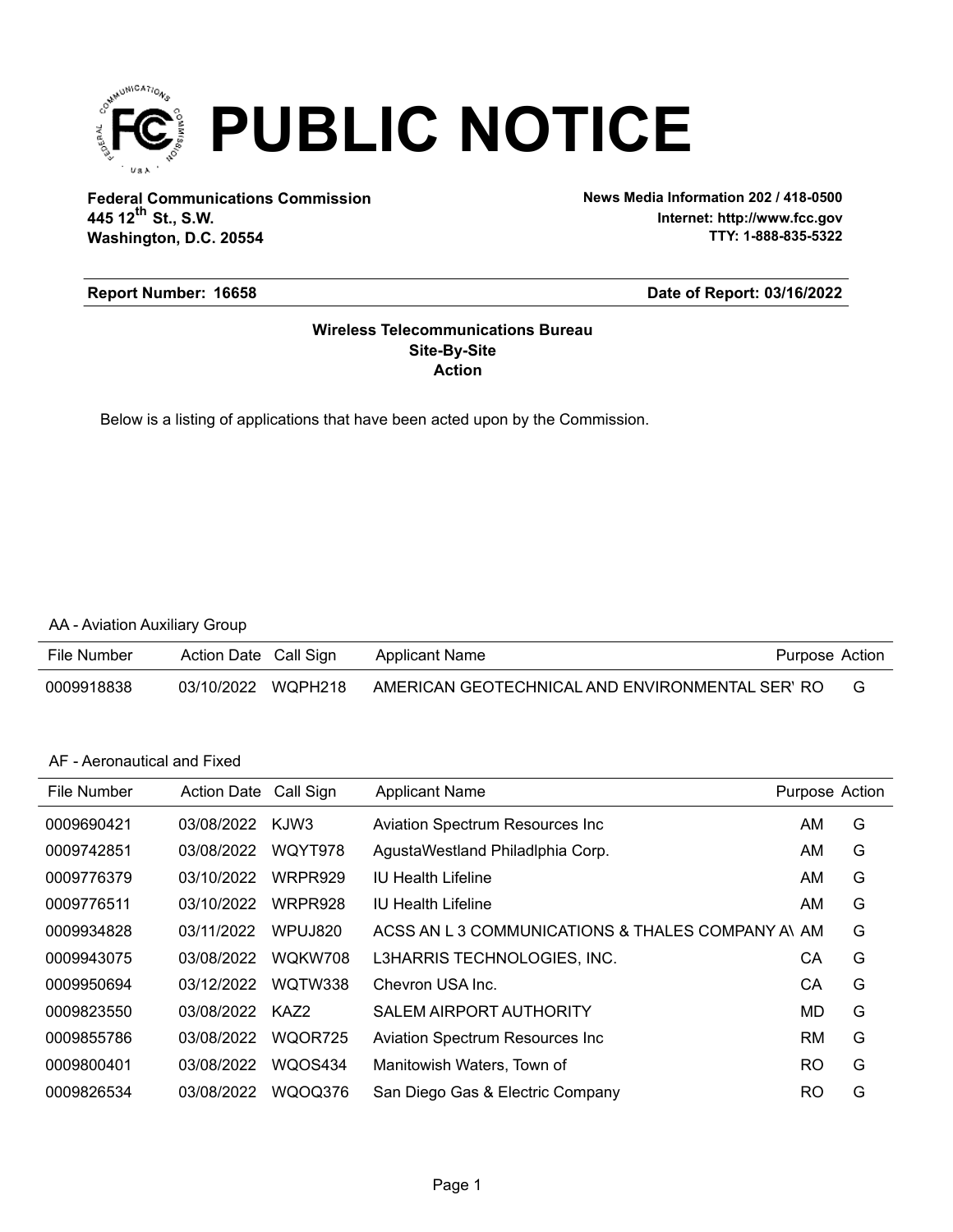# AI - Aural Intercity Relay

| File Number | Action Date Call Sign | <b>Applicant Name</b>           | Purpose Action |  |
|-------------|-----------------------|---------------------------------|----------------|--|
| 0009854153  | 03/09/2022 WRPR643    | ACADIA BROADCAST PARTNERS, INC. | NE.            |  |

#### AS - Aural Studio Transmitter Link

| File Number | Action Date Call Sign |               | <b>Applicant Name</b>                | Purpose Action |   |
|-------------|-----------------------|---------------|--------------------------------------|----------------|---|
| 0009858223  | 03/09/2022            | <b>WHA890</b> | MBC GRAND BROADCASTING, INC.         | MD             | G |
| 0009858245  | 03/09/2022            | WLD691        | MBC GRAND BROADCASTING, INC.         | MD             | G |
| 0009858259  | 03/09/2022            | WQCA349       | MBC GRAND BROADCASTING, INC.         | MD             | G |
| 0009863402  | 03/11/2022            | WQNZ861       | AGM CALIFORNIA, INC.                 | MD             | G |
| 0009853395  | 03/09/2022            | WRPR705       | THE CROMWELL GROUP, INC. OF ILLINOIS | NE             | G |
| 0009856980  | 03/09/2022            | WRPR699       | OPENSKYRADIO CORP.                   | <b>NE</b>      | G |
| 0009861891  | 03/09/2022            | WRPR697       | BLUE CHIP BROADCASTING LICENSES, LTD | ΝE             | G |
|             |                       |               |                                      |                |   |

| File Number | Action Date Call Sign |                | <b>Applicant Name</b>                 | Purpose Action |   |
|-------------|-----------------------|----------------|---------------------------------------|----------------|---|
| 0009690968  | 03/08/2022            | WQOM320        | <b>T-MOBILE LICENSE LLC</b>           | AM             | G |
| 0009713491  | 03/08/2022            | WQOA999        | Essex Telcom, Inc.                    | AM             | G |
| 0009744531  | 03/08/2022            | WRPR356        | <b>Midcontinent Communications</b>    | AM             | G |
| 0009749642  | 03/08/2022            | <b>WMW709</b>  | OREGON RSA #2, INC.                   | AM             | G |
| 0009757825  | 03/11/2022            | WRPS443        | <b>Midcontinent Communications</b>    | AM             | G |
| 0009774629  | 03/08/2022            | WRBX611        | AirCanopy Internet Services, Inc.     | AM             | G |
| 0009774890  | 03/07/2022            | WQMX868        | Bel Air Internet, LLC                 | AM             | G |
| 0009777685  | 03/08/2022            | <b>WLR201</b>  | New Cingular Wireless PCS, LLC        | AM             | G |
| 0009777704  | 03/08/2022            | WPVW305        | New Cingular Wireless PCS, LLC        | AM             | G |
| 0009791316  | 03/08/2022            | <b>WQYS553</b> | <b>T-MOBILE LICENSE LLC</b>           | AM             | G |
| 0009792089  | 03/09/2022            | WRPR649        | <b>SBA Connect, LLC</b>               | AM             | G |
| 0009795073  | 03/09/2022            | WQWB720        | <b>T-MOBILE LICENSE LLC</b>           | AM             | G |
| 0009804438  | 03/07/2022            | WQYJ778        | AMG Technology Investment Group, LLC  | AM             | G |
| 0009824635  | 03/07/2022            | WQUK694        | Rhino Communications, Inc.            | AM             | G |
| 0009834697  | 03/11/2022            | WRPS414        | <b>Midcontinent Communications</b>    | AM             | G |
| 0009834700  | 03/11/2022            | WRPS442        | <b>Midcontinent Communications</b>    | AM             | G |
| 0009835846  | 03/11/2022            | WQJC298        | NEW CINGULAR WIRELESS PCS, LLC        | AM             | G |
| 0009836495  | 03/10/2022            | WRPR921        | LUBBOCK SMSA LIMITED PARTNERSHIP      | AM             | G |
| 0009838071  | 03/10/2022            | WRPR918        | Blackfoot Communications, Inc.        | AM             | G |
| 0009838072  | 03/10/2022            | WRPR919        | <b>Blackfoot Communications, Inc.</b> | AM             | G |
| 0009838073  | 03/10/2022            | WRPR920        | Blackfoot Communications, Inc.        | AM             | G |
| 0009839992  | 03/07/2022            | WRPQ597        | New Cingular Wireless PCS, LLC        | AM             | G |
| 0009840015  | 03/07/2022            | WRPQ598        | New Cingular Wireless PCS, LLC        | AM             | G |
| 0009843144  | 03/08/2022            | WRPR364        | <b>AT&amp;T Mobility Spectrum LLC</b> | AM             | G |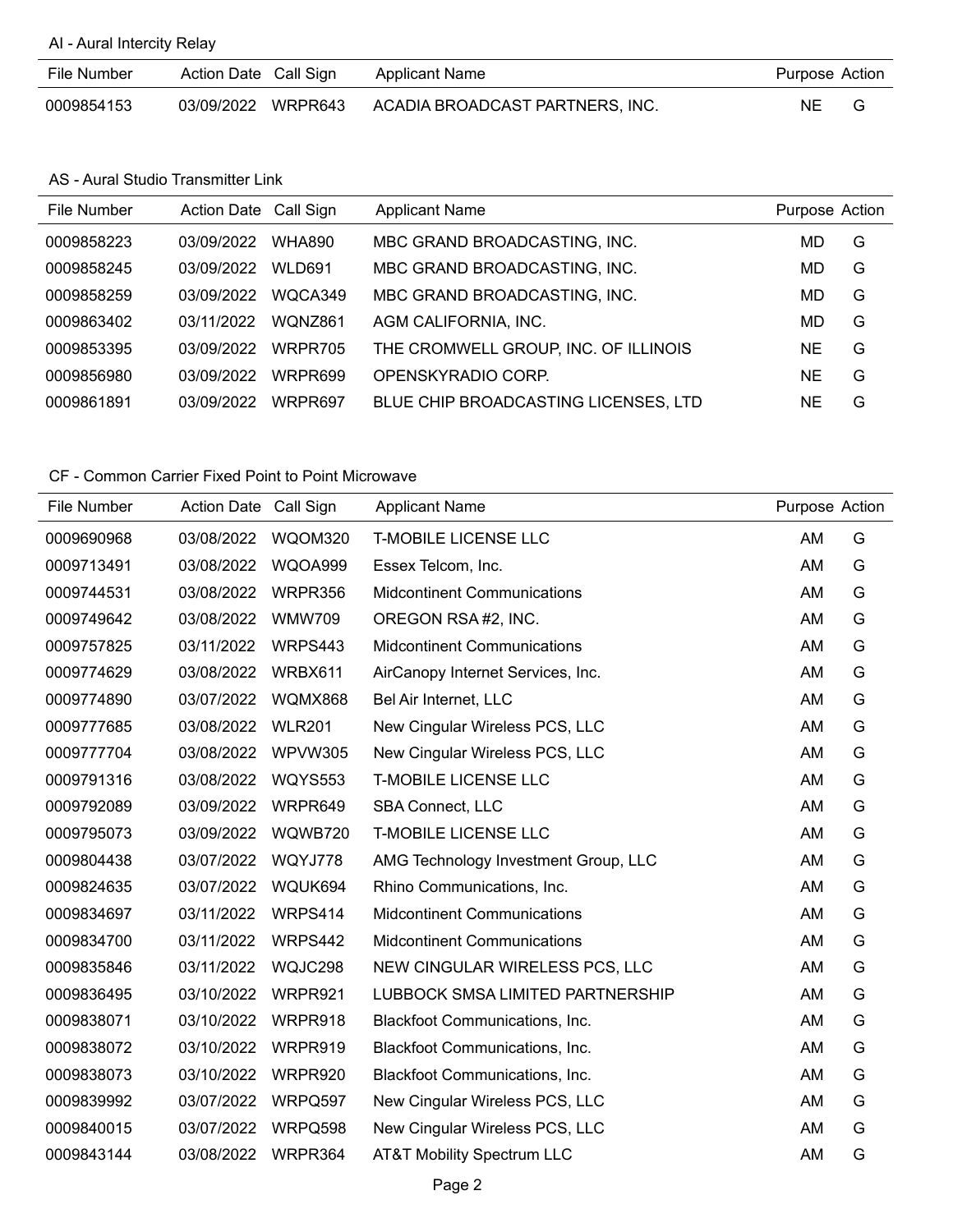| File Number | Action Date Call Sign |         | <b>Applicant Name</b>                  | Purpose Action |   |
|-------------|-----------------------|---------|----------------------------------------|----------------|---|
| 0009843211  | 03/07/2022            | WQRE938 | New Cingular Wireless PCS, LLC         | AM             | G |
| 0009843212  | 03/07/2022            | WQRE937 | New Cingular Wireless PCS, LLC         | AM             | G |
| 0009853825  | 03/09/2022            | WRPR681 | AT&T CORP                              | AM             | G |
| 0009854095  | 03/09/2022            | WRPR701 | AT&T CORP                              | AM             | G |
| 0009855897  | 03/11/2022            | WQOG549 | <b>T-MOBILE LICENSE LLC</b>            | AM             | G |
| 0009942428  | 03/08/2022            | WRJK461 | <b>TowerStream Corp</b>                | CA             | G |
| 0009944764  | 03/09/2022            | WRCK966 | <b>Business Only Broadband, LLC</b>    | CA             | G |
| 0009944770  | 03/09/2022            | WRJX971 | BOB, LLC dba Business Only Broadband   | CA             | G |
| 0009944784  | 03/09/2022            | WRCK965 | <b>Business Only Broadband, LLC</b>    | CA             | G |
| 0009944816  | 03/09/2022            | WRDY428 | BOB, LLC dba Business Only Broadband   | CA             | G |
| 0009944830  | 03/09/2022            | WRDY430 | BOB, LLC dba Business Only Broadband   | CA             | G |
| 0009944840  | 03/09/2022            | WRFS269 | BOB, LLC dba Business Only Broadband   | CA             | G |
| 0009945305  | 03/09/2022            | WRMW604 | Cross Wireless, L.L.C.                 | CA             | G |
| 0009945306  | 03/09/2022            | WRMW605 | Cross Wireless, L.L.C.                 | CA             | G |
| 0009945310  | 03/09/2022            | WRMW600 | Cross Wireless, L.L.C.                 | CA             | G |
| 0009945314  | 03/09/2022            | WRMW601 | Cross Wireless, L.L.C.                 | CA             | G |
| 0009945336  | 03/09/2022            | WRKG517 | Cross Wireless L.L.C.                  | CA             | G |
| 0009945343  | 03/09/2022            | WRKG519 | Cross Wireless, L.L.C.                 | CA             | G |
| 0009945705  | 03/09/2022            | WQOY483 | Northern Valley Communications, L.L.C. | CA             | D |
| 0009946122  | 03/10/2022            | WROQ558 | Cellco Partnership                     | CA             | G |
| 0009946124  | 03/10/2022            | WROQ559 | Cellco Partnership                     | CA             | G |
| 0009946131  | 03/10/2022            | WROQ556 | Cellco Partnership                     | CA             | G |
| 0009946132  | 03/10/2022            | WROZ725 | Cellco Partnership                     | CA             | G |
| 0009946142  | 03/10/2022            | WROP999 | Cellco Partnership                     | CA             | G |
| 0009946143  | 03/10/2022            | WROP997 | Cellco Partnership                     | CA             | G |
| 0009946144  | 03/10/2022            | WROP998 | Cellco Partnership                     | CA             | G |
| 0009946145  | 03/10/2022            | WROU391 | <b>Cellco Partnership</b>              | CA             | G |
| 0009946146  | 03/10/2022            | WROU378 | Cellco Partnership                     | CA             | G |
| 0009946147  | 03/10/2022            | WROU387 | Cellco Partnership                     | CA             | G |
| 0009946148  | 03/10/2022            | WROZ726 | Cellco Partnership                     | CA             | G |
| 0009946149  | 03/10/2022            | WROQ557 | Cellco Partnership                     | CA             | G |
| 0009946150  | 03/10/2022            | WROQ560 | Cellco Partnership                     | CA             | G |
| 0009946155  | 03/10/2022            | WROQ563 | Cellco Partnership                     | CA             | G |
| 0009946156  | 03/10/2022            | WROU218 | Cellco Partnership                     | CA             | G |
| 0009946158  | 03/10/2022            | WROU219 | Cellco Partnership                     | CA             | G |
| 0009946159  | 03/10/2022            | WROQ565 | Cellco Partnership                     | CA             | G |
| 0009946162  | 03/10/2022            | WROQ569 | Cellco Partnership                     | CA             | G |
| 0009946179  | 03/10/2022            | WROP788 | Cellco Partnership                     | CA             | G |
| 0009946181  | 03/10/2022            | WROP787 | Cellco Partnership                     | CA             | G |
| 0009946184  | 03/10/2022            | WROP988 | Cellco Partnership                     | CA             | G |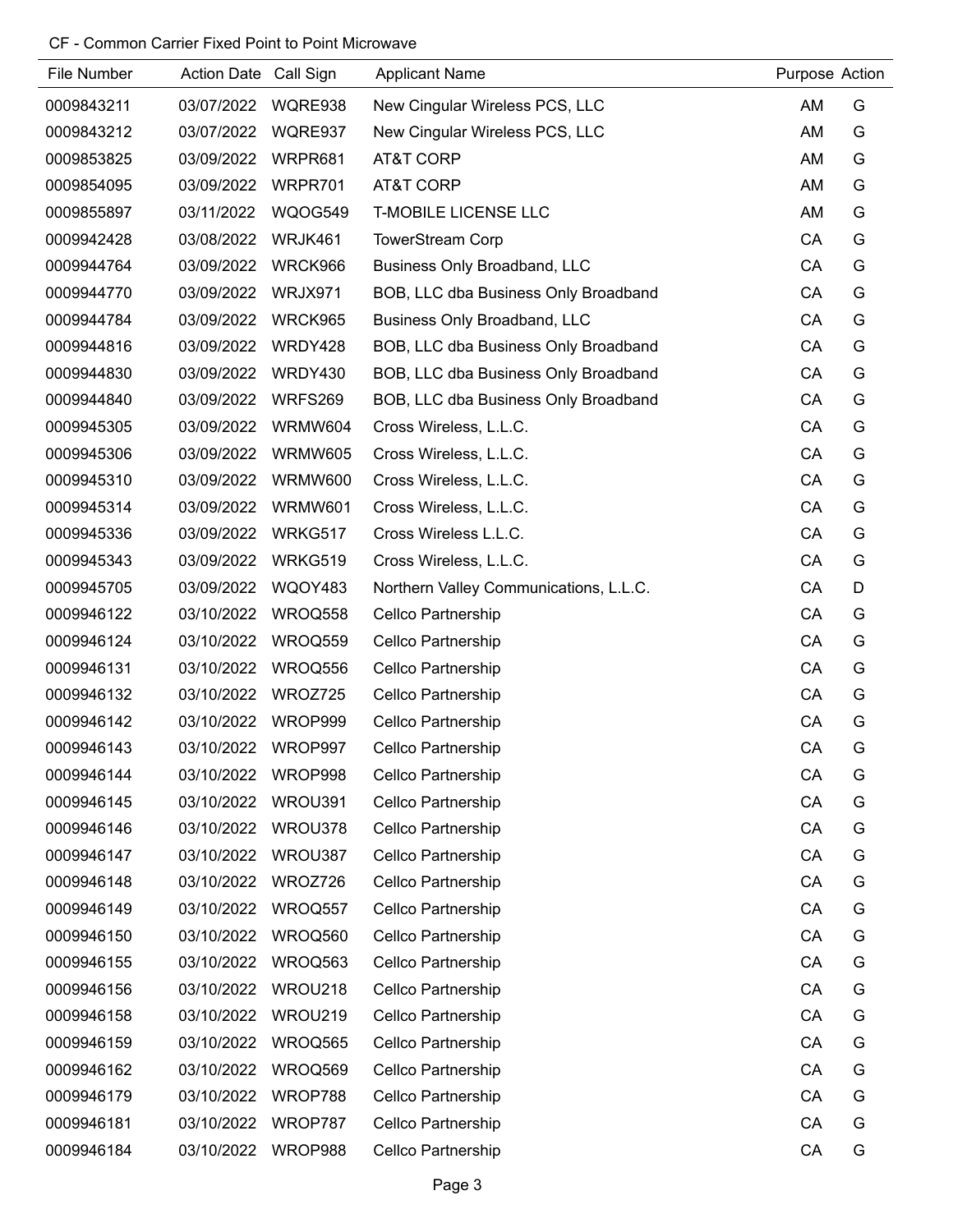| File Number | Action Date Call Sign |                | <b>Applicant Name</b>              | Purpose Action |   |
|-------------|-----------------------|----------------|------------------------------------|----------------|---|
| 0009946185  | 03/10/2022            | WROZ723        | Cellco Partnership                 | CA             | G |
| 0009946187  | 03/10/2022            | WROQ206        | Cellco Partnership                 | CA             | G |
| 0009946189  | 03/10/2022            | WROY838        | Cellco Partnership                 | CA             | G |
| 0009946192  | 03/10/2022            | WROQ207        | Cellco Partnership                 | CA             | G |
| 0009946230  | 03/10/2022            | WQXZ412        | NEW CINGULAR WIRELESS PCS, LLC     | CA             | G |
| 0009946351  | 03/10/2022            | WRKV829        | <b>TowerStream Corp</b>            | CA             | G |
| 0009947025  | 03/10/2022            | WQPP478        | Cellco Partnership                 | CA             | G |
| 0009947030  | 03/10/2022            | WQPQ911        | Cellco Partnership                 | CA             | G |
| 0009947043  | 03/10/2022            | WQPN400        | Cellco Partnership                 | CA             | G |
| 0009947046  | 03/10/2022            | WQPN401        | Cellco Partnership                 | CA             | G |
| 0009947054  | 03/10/2022            | WQRJ716        | Cellco Partnership                 | CA             | G |
| 0009947056  | 03/10/2022            | WQRG829        | Cellco Partnership                 | CA             | G |
| 0009947073  | 03/10/2022            | WQRN913        | Cellco Partnership                 | CA             | G |
| 0009947079  | 03/10/2022            | WQRN914        | Cellco Partnership                 | CA             | G |
| 0009947125  | 03/10/2022            | <b>WLV645</b>  | Cellular South Licenses, LLC       | CA             | G |
| 0009947126  | 03/10/2022            | WQFT976        | Cellular South Licenses, LLC       | CA             | G |
| 0009947167  | 03/10/2022            | WQYG606        | Cellco Partnership                 | CA             | G |
| 0009948444  | 03/11/2022            | <b>WQWV870</b> | <b>T-MOBILE LICENSE LLC</b>        | CA             | G |
| 0009948445  | 03/11/2022            | WQQC470        | <b>T-MOBILE LICENSE LLC</b>        | CA             | G |
| 0009948446  | 03/11/2022            | WROD407        | <b>T-MOBILE LICENSE LLC</b>        | CA             | G |
| 0009948447  | 03/11/2022            | WROD405        | <b>T-MOBILE LICENSE LLC</b>        | CA             | G |
| 0009948449  | 03/11/2022            | WQVR421        | <b>T-MOBILE LICENSE LLC</b>        | CA             | G |
| 0009951555  | 03/12/2022            | <b>WML590</b>  | USCOC OF VIRGINIA RSA #3, INC.     | CA             | G |
| 0009951556  | 03/12/2022            | WQGZ708        | USCOC OF VIRGINIA RSA #3, INC.     | CA             | G |
| 0009951557  | 03/12/2022            | WQME328        | USCOC OF VIRGINIA RSA #3, INC.     | CA             | G |
| 0009951558  | 03/12/2022            | WQPY894        | USCOC OF VIRGINIA RSA #3, INC.     | CA             | G |
| 0009951714  | 03/12/2022            | WRJJ868        | Sprint Telephony PCS, LLC          | CA             | G |
| 0009750669  | 03/08/2022            | WQJE722        | Essex Telcom, Inc.                 | <b>MD</b>      | G |
| 0009750671  | 03/08/2022            | WQMQ286        | Essex Telcom, Inc.                 | MD             | G |
| 0009779219  | 03/09/2022            | WQTJ786        | <b>T-MOBILE LICENSE LLC</b>        | MD             | G |
| 0009831445  | 03/07/2022            | <b>KMI22</b>   | SOUTHERN CALIFORNIA EDISON COMPANY | <b>MD</b>      | G |
| 0009831446  | 03/07/2022            | KMK77          | SOUTHERN CALIFORNIA EDISON COMPANY | MD             | G |
| 0009831711  | 03/07/2022            | <b>WMJ663</b>  | USCOC OF VIRGINIA RSA #3, INC.     | MD             | G |
| 0009831969  | 03/08/2022            | WRMY817        | Cellco Partnership                 | MD             | G |
| 0009832026  | 03/07/2022            | WRAN906        | New Cingular Wireless PCS, LLC     | <b>MD</b>      | G |
| 0009832042  | 03/07/2022            | <b>WMJ664</b>  | USCOC OF VIRGINIA RSA #3, INC.     | MD             | G |
| 0009832255  | 03/07/2022            | KMY64          | SOUTHERN CALIFORNIA EDISON COMPANY | MD             | G |
| 0009832266  | 03/07/2022            | KOW63          | SOUTHERN CALIFORNIA EDISON COMPANY | MD             | G |
| 0009832268  | 03/07/2022            | <b>WAA515</b>  | SOUTHERN CALIFORNIA EDISON COMPANY | MD             | G |
| 0009832285  | 03/08/2022            | WRBP929        | Skybeam Acquisition Corporation    | MD             | G |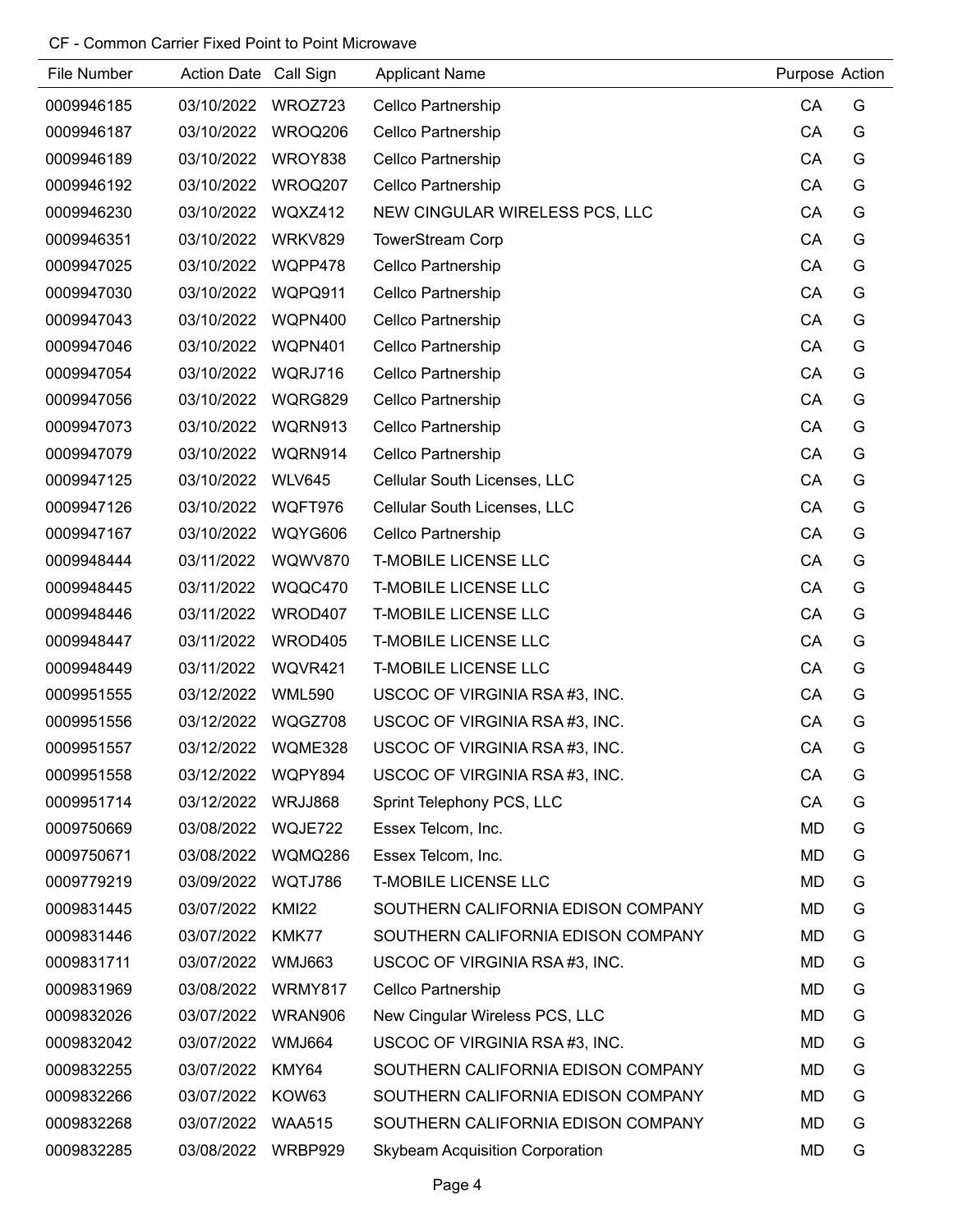| <b>File Number</b> | Action Date Call Sign |                | <b>Applicant Name</b>                                  | Purpose Action |   |
|--------------------|-----------------------|----------------|--------------------------------------------------------|----------------|---|
| 0009832287         | 03/08/2022            | WQYF775        | <b>Skybeam Acquisition Corporation</b>                 | <b>MD</b>      | G |
| 0009832288         | 03/08/2022            | WROD525        | <b>Skybeam Acquisition Corporation</b>                 | <b>MD</b>      | G |
| 0009832289         | 03/08/2022            | WQZE476        | <b>Skybeam Acquisition Corporation</b>                 | <b>MD</b>      | G |
| 0009832290         | 03/08/2022            | WQYF778        | <b>Skybeam Acquisition Corporation</b>                 | <b>MD</b>      | G |
| 0009832291         | 03/08/2022            | <b>WQTS260</b> | <b>Skybeam Acquisition Corporation</b>                 | <b>MD</b>      | G |
| 0009832292         | 03/08/2022            | WQXF406        | <b>Skybeam Acquisition Corporation</b>                 | <b>MD</b>      | G |
| 0009832549         | 03/08/2022            | WRAA553        | Digis LLC                                              | <b>MD</b>      | G |
| 0009832550         | 03/08/2022            | WRAA554        | Digis LLC                                              | <b>MD</b>      | G |
| 0009832551         | 03/08/2022            | <b>WQOV895</b> | Digis LLC                                              | <b>MD</b>      | G |
| 0009835610         | 03/07/2022            | WPJC792        | Navajo Tribal Utility Authority                        | <b>MD</b>      | G |
| 0009835728         | 03/07/2022            | WQPG501        | Navajo Tribal Utility Authority                        | <b>MD</b>      | G |
| 0009835751         | 03/07/2022            | <b>WHA576</b>  | Citizens Telecommunications Company of California Inc. | <b>MD</b>      | G |
| 0009835866         | 03/07/2022            | WQPD749        | Navajo Tribal Utility Authority                        | <b>MD</b>      | G |
| 0009835886         | 03/07/2022            | WQPJ541        | Navajo Tribal Utility Authority                        | <b>MD</b>      | G |
| 0009836578         | 03/07/2022            | WPQT419        | NEW CINGULAR WIRELESS PCS, LLC                         | <b>MD</b>      | G |
| 0009836579         | 03/07/2022            | WPNB579        | NEW CINGULAR WIRELESS PCS, LLC                         | <b>MD</b>      | G |
| 0009836598         | 03/07/2022            | WPYZ263        | New Cingular Wireless PCS, LLC                         | MD             | G |
| 0009836611         | 03/07/2022            | WQXC711        | AT&T Mobility Spectrum LLC                             | <b>MD</b>      | G |
| 0009836680         | 03/07/2022            | WQTB765        | Cellco Partnership                                     | <b>MD</b>      | G |
| 0009836977         | 03/07/2022            | WQXZ589        | <b>AT&amp;T Mobility Spectrum LLC</b>                  | <b>MD</b>      | G |
| 0009837096         | 03/07/2022            | WRFQ542        | UNITED STATES CELLULAR TELEPHONE COMPANY (GRI MD       |                | G |
| 0009837474         | 03/08/2022            | WQNF287        | New Cingular Wireless PCS, LLC                         | <b>MD</b>      | G |
| 0009837476         | 03/08/2022            | WQNF299        | New Cingular Wireless PCS, LLC                         | <b>MD</b>      | G |
| 0009837538         | 03/08/2022            | WQBL762        | Cellco Partnership                                     | <b>MD</b>      | G |
| 0009837642         | 03/08/2022            | WQVQ872        | T-MOBILE LICENSE LLC                                   | <b>MD</b>      | G |
| 0009837785         | 03/08/2022            | WREB321        | Gtek Computers & Wireless L.L.C.                       | <b>MD</b>      | G |
| 0009837786         | 03/08/2022            | WQMY369        | Gtek Computers & Wireless L.L.C.                       | <b>MD</b>      | G |
| 0009838024         | 03/08/2022            | KLD51          | <b>Qwest Corporation</b>                               | <b>MD</b>      | G |
| 0009843214         | 03/07/2022            | WQCG966        | Rio Virgin Telephone Company                           | <b>MD</b>      | G |
| 0009843349         | 03/07/2022            | WQRG626        | <b>T-MOBILE LICENSE LLC</b>                            | <b>MD</b>      | G |
| 0009843353         | 03/07/2022            | WROR237        | <b>T-MOBILE LICENSE LLC</b>                            | <b>MD</b>      | G |
| 0009845199         | 03/07/2022            | WQQD677        | Southern Light, LLC                                    | <b>MD</b>      | G |
| 0009845209         | 03/07/2022            | WQPY913        | Southern Light, LLC                                    | <b>MD</b>      | G |
| 0009845526         | 03/07/2022            | WQUU436        | <b>T-MOBILE LICENSE LLC</b>                            | <b>MD</b>      | G |
| 0009845529         | 03/07/2022            | WQVV977        | <b>T-MOBILE LICENSE LLC</b>                            | <b>MD</b>      | G |
| 0009845530         | 03/07/2022            | WQWT462        | <b>T-MOBILE LICENSE LLC</b>                            | <b>MD</b>      | G |
| 0009845531         | 03/08/2022            | WQXA787        | <b>T-MOBILE LICENSE LLC</b>                            | <b>MD</b>      | G |
| 0009845532         | 03/08/2022            | WQXA830        | <b>T-MOBILE LICENSE LLC</b>                            | <b>MD</b>      | G |
| 0009845536         | 03/08/2022            | <b>WQXE896</b> | <b>T-MOBILE LICENSE LLC</b>                            | <b>MD</b>      | G |
| 0009845537         | 03/08/2022            | <b>WQVV469</b> | <b>T-MOBILE LICENSE LLC</b>                            | <b>MD</b>      | G |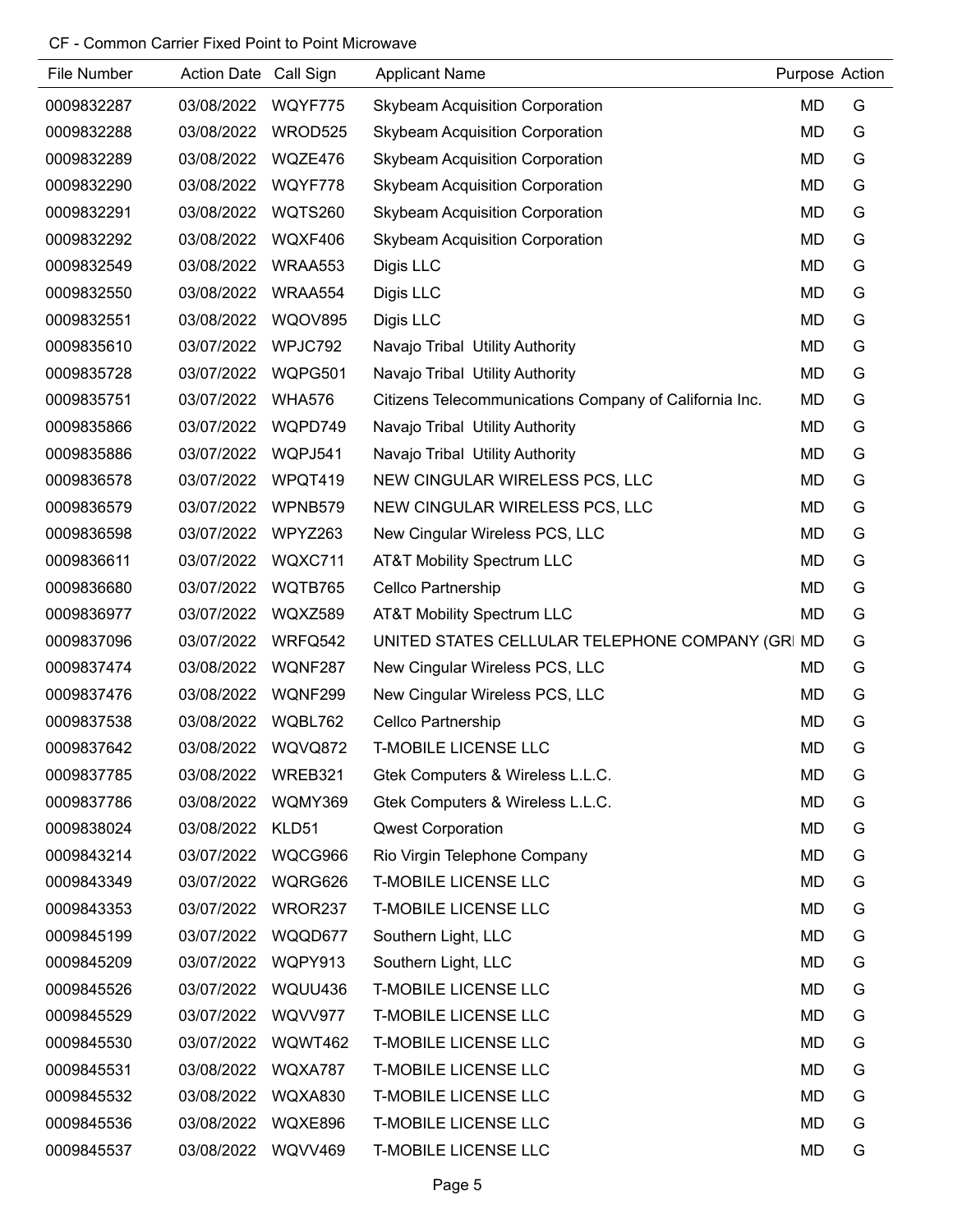| File Number | Action Date Call Sign |                | <b>Applicant Name</b>             | Purpose Action |   |
|-------------|-----------------------|----------------|-----------------------------------|----------------|---|
| 0009845538  | 03/08/2022            | WQUU437        | <b>T-MOBILE LICENSE LLC</b>       | <b>MD</b>      | G |
| 0009845539  | 03/08/2022            | WQWT461        | <b>T-MOBILE LICENSE LLC</b>       | <b>MD</b>      | G |
| 0009845540  | 03/08/2022            | WQUU297        | <b>T-MOBILE LICENSE LLC</b>       | <b>MD</b>      | G |
| 0009845541  | 03/08/2022            | <b>WQVV468</b> | <b>T-MOBILE LICENSE LLC</b>       | <b>MD</b>      | G |
| 0009845542  | 03/08/2022            | WQWA554        | <b>T-MOBILE LICENSE LLC</b>       | <b>MD</b>      | G |
| 0009845543  | 03/08/2022            | WQWH757        | <b>T-MOBILE LICENSE LLC</b>       | <b>MD</b>      | G |
| 0009845545  | 03/08/2022            | WQUU296        | <b>T-MOBILE LICENSE LLC</b>       | <b>MD</b>      | G |
| 0009845549  | 03/08/2022            | WQVH915        | <b>T-MOBILE LICENSE LLC</b>       | <b>MD</b>      | G |
| 0009845552  | 03/08/2022            | WQUU294        | <b>T-MOBILE LICENSE LLC</b>       | <b>MD</b>      | G |
| 0009845553  | 03/08/2022            | WQVV491        | <b>T-MOBILE LICENSE LLC</b>       | MD             | G |
| 0009845557  | 03/08/2022            | <b>WQXJ502</b> | <b>T-MOBILE LICENSE LLC</b>       | <b>MD</b>      | G |
| 0009845558  | 03/08/2022            | WQWF546        | <b>T-MOBILE LICENSE LLC</b>       | <b>MD</b>      | G |
| 0009845583  | 03/08/2022            | WQVL351        | AirCanopy Internet Services, Inc. | MD             | G |
| 0009845584  | 03/08/2022            | <b>WQST655</b> | AirCanopy Internet Services, Inc. | <b>MD</b>      | G |
| 0009845585  | 03/08/2022            | WQYF241        | AirCanopy Internet Services, Inc. | <b>MD</b>      | G |
| 0009845593  | 03/08/2022            | <b>WQYS835</b> | Rhino Communications, Inc.        | <b>MD</b>      | G |
| 0009845594  | 03/08/2022            | WQOM389        | Rhino Communications, Inc.        | MD             | G |
| 0009845596  | 03/08/2022            | WQXT854        | Rhino Communications, Inc.        | <b>MD</b>      | G |
| 0009845601  | 03/09/2022            | WQRF217        | Rhino Communications, Inc.        | <b>MD</b>      | G |
| 0009845605  | 03/09/2022            | WQOJ487        | LP Broadband, Inc.                | <b>MD</b>      | G |
| 0009845911  | 03/07/2022            | WQRG627        | <b>T-MOBILE LICENSE LLC</b>       | MD             | G |
| 0009846580  | 03/07/2022            | <b>WMQ679</b>  | NEW CINGULAR WIRELESS PCS, LLC    | <b>MD</b>      | G |
| 0009846581  | 03/07/2022            | <b>WMQ680</b>  | NEW CINGULAR WIRELESS PCS, LLC    | <b>MD</b>      | G |
| 0009846798  | 03/07/2022            | WQUN602        | New Cingular Wireless PCS, LLC    | <b>MD</b>      | G |
| 0009847432  | 03/08/2022            | WQWD809        | <b>T-MOBILE LICENSE LLC</b>       | <b>MD</b>      | G |
| 0009847449  | 03/08/2022            | <b>WQXJ505</b> | <b>T-MOBILE LICENSE LLC</b>       | <b>MD</b>      | G |
| 0009847452  | 03/08/2022            | WQXX335        | <b>T-MOBILE LICENSE LLC</b>       | <b>MD</b>      | G |
| 0009847656  | 03/08/2022            | WQVJ537        | AirCanopy Internet Services, Inc. | MD             | G |
| 0009847741  | 03/08/2022            | WQVC624        | <b>T-MOBILE LICENSE LLC</b>       | <b>MD</b>      | G |
| 0009847745  | 03/08/2022            | WROL901        | <b>T-MOBILE LICENSE LLC</b>       | MD             | G |
| 0009847746  | 03/08/2022            | WRAW640        | <b>T-MOBILE LICENSE LLC</b>       | <b>MD</b>      | G |
| 0009847747  | 03/08/2022            | WQPR866        | <b>T-MOBILE LICENSE LLC</b>       | MD             | G |
| 0009847748  | 03/08/2022            | WQVC923        | <b>T-MOBILE LICENSE LLC</b>       | <b>MD</b>      | G |
| 0009847752  | 03/08/2022            | WQWS282        | <b>T-MOBILE LICENSE LLC</b>       | <b>MD</b>      | G |
| 0009847755  | 03/08/2022            | WQZB467        | <b>T-MOBILE LICENSE LLC</b>       | <b>MD</b>      | G |
| 0009847757  | 03/08/2022            | WQVV377        | <b>T-MOBILE LICENSE LLC</b>       | MD             | G |
| 0009847761  | 03/08/2022            | WQWS281        | <b>T-MOBILE LICENSE LLC</b>       | MD             | G |
| 0009847762  | 03/08/2022            | WQVJ788        | <b>T-MOBILE LICENSE LLC</b>       | <b>MD</b>      | G |
| 0009847766  | 03/08/2022            | WQVS798        | <b>T-MOBILE LICENSE LLC</b>       | MD             | G |
| 0009847770  | 03/08/2022            | WQSD965        | <b>T-MOBILE LICENSE LLC</b>       | <b>MD</b>      | G |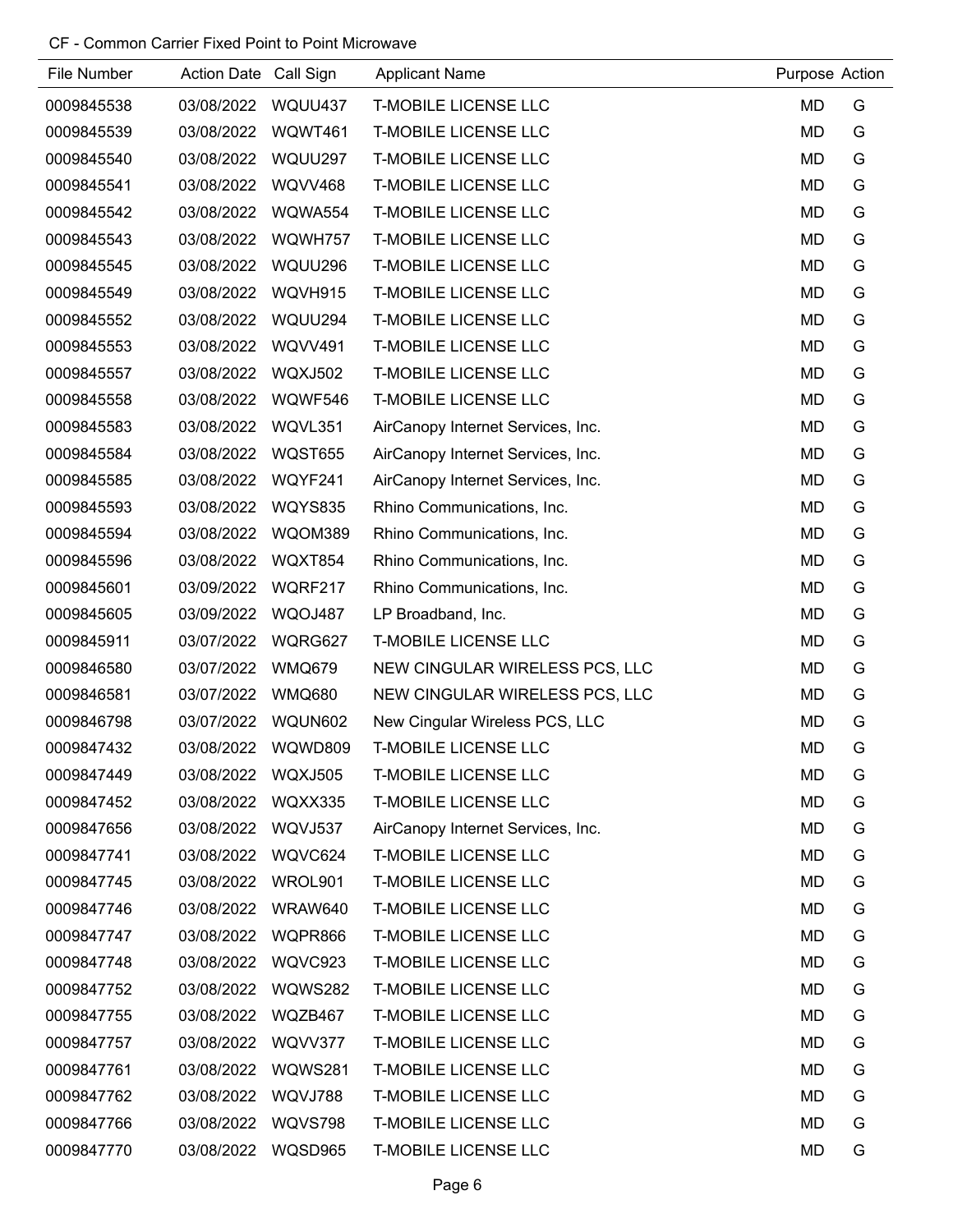| File Number | Action Date Call Sign |               | <b>Applicant Name</b>                | Purpose Action |   |
|-------------|-----------------------|---------------|--------------------------------------|----------------|---|
| 0009847773  | 03/08/2022            | WPZQ998       | <b>T-Mobile License LLC</b>          | MD             | G |
| 0009847778  | 03/08/2022            | WQVJ499       | <b>T-MOBILE LICENSE LLC</b>          | MD             | G |
| 0009847779  | 03/08/2022            | WQVC927       | <b>T-MOBILE LICENSE LLC</b>          | MD             | G |
| 0009847784  | 03/09/2022            | WQYA392       | <b>T-MOBILE LICENSE LLC</b>          | MD             | G |
| 0009847790  | 03/09/2022            | WQXC285       | <b>T-MOBILE LICENSE LLC</b>          | MD             | G |
| 0009847799  | 03/09/2022            | WQZB424       | <b>T-MOBILE LICENSE LLC</b>          | MD             | G |
| 0009848708  | 03/08/2022            | WPTD757       | Liberty Mobile Puerto Rico Inc.      | MD             | G |
| 0009848782  | 03/08/2022            | WQWC772       | <b>T-MOBILE LICENSE LLC</b>          | MD             | G |
| 0009848803  | 03/08/2022            | WPNA591       | OREGON RSA #2, INC.                  | MD             | G |
| 0009850512  | 03/08/2022            | WQPN856       | Bel Air Internet, LLC                | MD             | G |
| 0009850949  | 03/08/2022            | <b>WHS995</b> | Frontier California Inc.             | MD             | G |
| 0009851245  | 03/08/2022            | WREE491       | AT&T Mobility Spectrum LLC           | MD             | G |
| 0009851247  | 03/08/2022            | WREE492       | AT&T Mobility Spectrum LLC           | MD             | G |
| 0009851541  | 03/08/2022            | WQQQ630       | New Cingular Wireless PCS, LLC       | MD             | G |
| 0009851542  | 03/08/2022            | WQRG397       | New Cingular Wireless PCS, LLC       | MD             | G |
| 0009851544  | 03/08/2022            | WQQQ631       | New Cingular Wireless PCS, LLC       | MD             | G |
| 0009851650  | 03/08/2022            | WQQV461       | New Cingular Wireless PCS, LLC       | MD             | G |
| 0009851651  | 03/08/2022            | WQQV460       | New Cingular Wireless PCS, LLC       | MD             | G |
| 0009851725  | 03/08/2022            | WQQB210       | USCOC OF GREATER NORTH CAROLINA, LLC | MD             | G |
| 0009851771  | 03/08/2022            | WQQW417       | New Cingular Wireless PCS, LLC       | MD             | G |
| 0009851772  | 03/08/2022            | WQOV297       | New Cingular Wireless PCS, LLC       | MD             | G |
| 0009851773  | 03/08/2022            | WQQW416       | New Cingular Wireless PCS, LLC       | MD             | G |
| 0009851881  | 03/08/2022            | WQOM558       | New Cingular Wireless PCS, LLC       | MD             | G |
| 0009851883  | 03/08/2022            | WQOM559       | New Cingular Wireless PCS, LLC       | <b>MD</b>      | G |
| 0009852257  | 03/08/2022            | WQQY615       | Cellco Partnership                   | <b>MD</b>      | G |
| 0009852396  | 03/09/2022            | WQWC896       | <b>T-MOBILE LICENSE LLC</b>          | MD             | G |
| 0009852418  | 03/09/2022 WQWB724    |               | <b>T-MOBILE LICENSE LLC</b>          | MD             | G |
| 0009852430  | 03/09/2022            | WRDW590       | <b>T-MOBILE LICENSE LLC</b>          | MD             | G |
| 0009852450  | 03/09/2022            | WQWC950       | <b>T-MOBILE LICENSE LLC</b>          | MD             | G |
| 0009852697  | 03/09/2022            | WQTP936       | NEW CINGULAR WIRELESS PCS, LLC       | MD             | G |
| 0009852819  | 03/09/2022            | WQPJ670       | New Cingular Wireless PCS, LLC       | MD             | G |
| 0009855624  | 03/09/2022            | WQKF569       | <b>Tampnet Licensee LLC</b>          | MD             | G |
| 0009855892  | 03/09/2022            | WQWY693       | <b>T-MOBILE LICENSE LLC</b>          | MD             | G |
| 0009856067  | 03/09/2022            | WQRU543       | New Cingular Wireless PCS, LLC       | MD             | G |
| 0009856255  | 03/10/2022            | WQRU542       | New Cingular Wireless PCS, LLC       | MD             | G |
| 0009857527  | 03/09/2022            | WQWW965       | <b>T-MOBILE LICENSE LLC</b>          | MD             | G |
| 0009857569  | 03/09/2022            | WQWW966       | <b>T-MOBILE LICENSE LLC</b>          | MD             | G |
| 0009857673  | 03/10/2022            | WQWS279       | <b>T-MOBILE LICENSE LLC</b>          | MD             | G |
| 0009857676  | 03/10/2022            | WQXQ604       | <b>T-MOBILE LICENSE LLC</b>          | MD             | G |
| 0009857683  | 03/10/2022            | WQXQ599       | <b>T-MOBILE LICENSE LLC</b>          | MD             | G |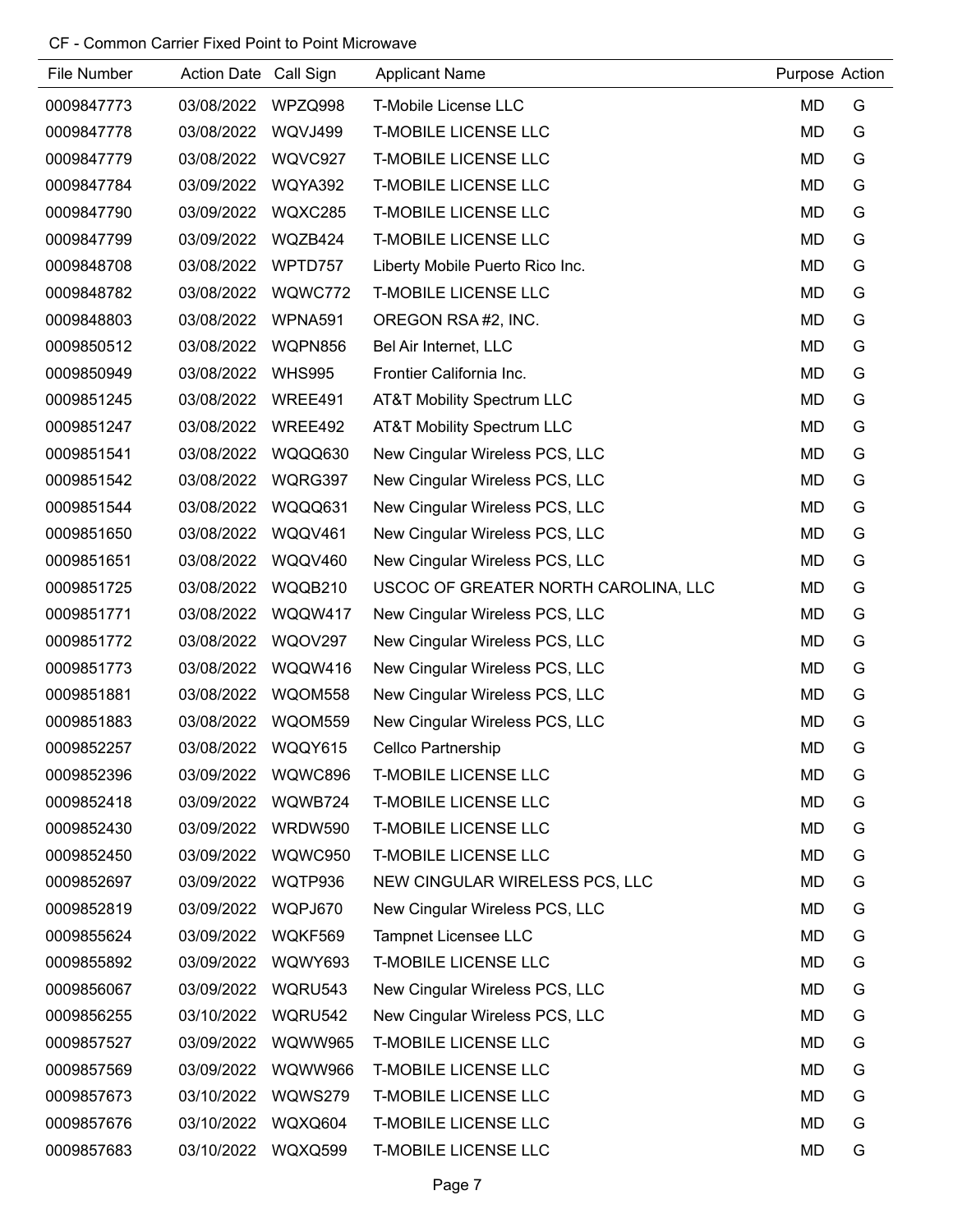| File Number | Action Date Call Sign |                | <b>Applicant Name</b>                                | Purpose Action |   |
|-------------|-----------------------|----------------|------------------------------------------------------|----------------|---|
| 0009857685  | 03/10/2022            | WQUM687        | <b>T-MOBILE LICENSE LLC</b>                          | MD             | G |
| 0009857690  | 03/10/2022            | WQWS277        | <b>T-MOBILE LICENSE LLC</b>                          | <b>MD</b>      | G |
| 0009857694  | 03/10/2022            | WQVC309        | <b>T-MOBILE LICENSE LLC</b>                          | MD             | G |
| 0009857695  | 03/10/2022            | WQYK228        | <b>T-MOBILE LICENSE LLC</b>                          | <b>MD</b>      | G |
| 0009857698  | 03/10/2022            | WQWS278        | <b>T-MOBILE LICENSE LLC</b>                          | MD             | G |
| 0009857701  | 03/10/2022            | WQVC308        | <b>T-MOBILE LICENSE LLC</b>                          | <b>MD</b>      | G |
| 0009857703  | 03/10/2022            | WQYS616        | <b>T-MOBILE LICENSE LLC</b>                          | <b>MD</b>      | G |
| 0009857704  | 03/10/2022            | WQIZ772        | <b>T-MOBILE LICENSE LLC</b>                          | <b>MD</b>      | G |
| 0009857707  | 03/10/2022            | WQWP443        | <b>T-MOBILE LICENSE LLC</b>                          | <b>MD</b>      | G |
| 0009857711  | 03/10/2022            | WQZP565        | <b>T-MOBILE LICENSE LLC</b>                          | MD             | G |
| 0009857714  | 03/10/2022            | WQLN227        | T-Mobile License LLC                                 | <b>MD</b>      | G |
| 0009857718  | 03/10/2022            | WQWP448        | <b>T-MOBILE LICENSE LLC</b>                          | <b>MD</b>      | G |
| 0009857720  | 03/10/2022            | WQYS615        | <b>T-MOBILE LICENSE LLC</b>                          | <b>MD</b>      | G |
| 0009857727  | 03/11/2022            | WQUM688        | <b>T-MOBILE LICENSE LLC</b>                          | <b>MD</b>      | G |
| 0009857731  | 03/11/2022            | <b>WQWS535</b> | <b>T-MOBILE LICENSE LLC</b>                          | <b>MD</b>      | G |
| 0009857732  | 03/11/2022            | WQLN229        | T-Mobile License LLC                                 | <b>MD</b>      | G |
| 0009857734  | 03/11/2022            | WQJR997        | <b>T-MOBILE LICENSE LLC</b>                          | MD             | G |
| 0009857747  | 03/11/2022            | WQZU412        | <b>T-MOBILE LICENSE LLC</b>                          | <b>MD</b>      | G |
| 0009857807  | 03/11/2022            | WRDL632        | <b>T-MOBILE LICENSE LLC</b>                          | MD             | G |
| 0009857822  | 03/11/2022            | <b>WQFA955</b> | T-Mobile License LLC                                 | <b>MD</b>      | G |
| 0009857838  | 03/11/2022            | WQRY397        | <b>T-MOBILE LICENSE LLC</b>                          | MD             | G |
| 0009857856  | 03/11/2022            | WRAP534        | <b>T-MOBILE LICENSE LLC</b>                          | <b>MD</b>      | G |
| 0009857872  | 03/11/2022            | WQWK495        | <b>T-MOBILE LICENSE LLC</b>                          | MD             | G |
| 0009857888  | 03/11/2022            | WQXK583        | <b>T-MOBILE LICENSE LLC</b>                          | <b>MD</b>      | G |
| 0009857893  | 03/09/2022            | WQWS538        | <b>T-MOBILE LICENSE LLC</b>                          | <b>MD</b>      | G |
| 0009857902  | 03/09/2022            | WQXK585        | <b>T-MOBILE LICENSE LLC</b>                          | <b>MD</b>      | G |
| 0009858282  | 03/09/2022            | WQUG568        | New Cingular Wireless PCS, LLC                       | MD             | G |
| 0009858331  | 03/09/2022            | WPTY993        | New Cingular Wireless PCS, LLC                       | MD             | G |
| 0009858430  | 03/10/2022            | WPTY994        | New Cingular Wireless PCS, LLC                       | MD             | G |
| 0009861987  | 03/09/2022            | WRCF734        | Inventive Wireless of Nebraska, LLC                  | MD             | G |
| 0009862038  | 03/09/2022            | WREC272        | One Ring Networks, Inc.                              | MD             | G |
| 0009862040  | 03/09/2022            | WQKS491        | One Ring Networks, Inc.                              | MD             | G |
| 0009862041  | 03/09/2022            | WQDM261        | <b>Skyriver Communications</b>                       | <b>MD</b>      | G |
| 0009862359  | 03/11/2022            | WCF944         | Pacific Bell Telephone Company d/b/a AT&T California | MD             | G |
| 0009864024  | 03/10/2022            | WRDV538        | Navajo Communications Company, Inc.                  | MD             | G |
| 0009864382  | 03/11/2022            | <b>WQOS730</b> | New Cingular Wireless PCS, LLC                       | MD             | G |
| 0009864478  | 03/11/2022            | WQUF809        | New Cingular Wireless PCS, LLC                       | MD             | G |
| 0009864479  | 03/11/2022            | WQUF816        | New Cingular Wireless PCS, LLC                       | MD             | G |
| 0009864585  | 03/11/2022            | WQSR840        | <b>WATCH TV Company</b>                              | MD             | G |
| 0009864586  | 03/11/2022            | WQTZ442        | W.A.T.C.H. TV Company Inc.                           | MD             | G |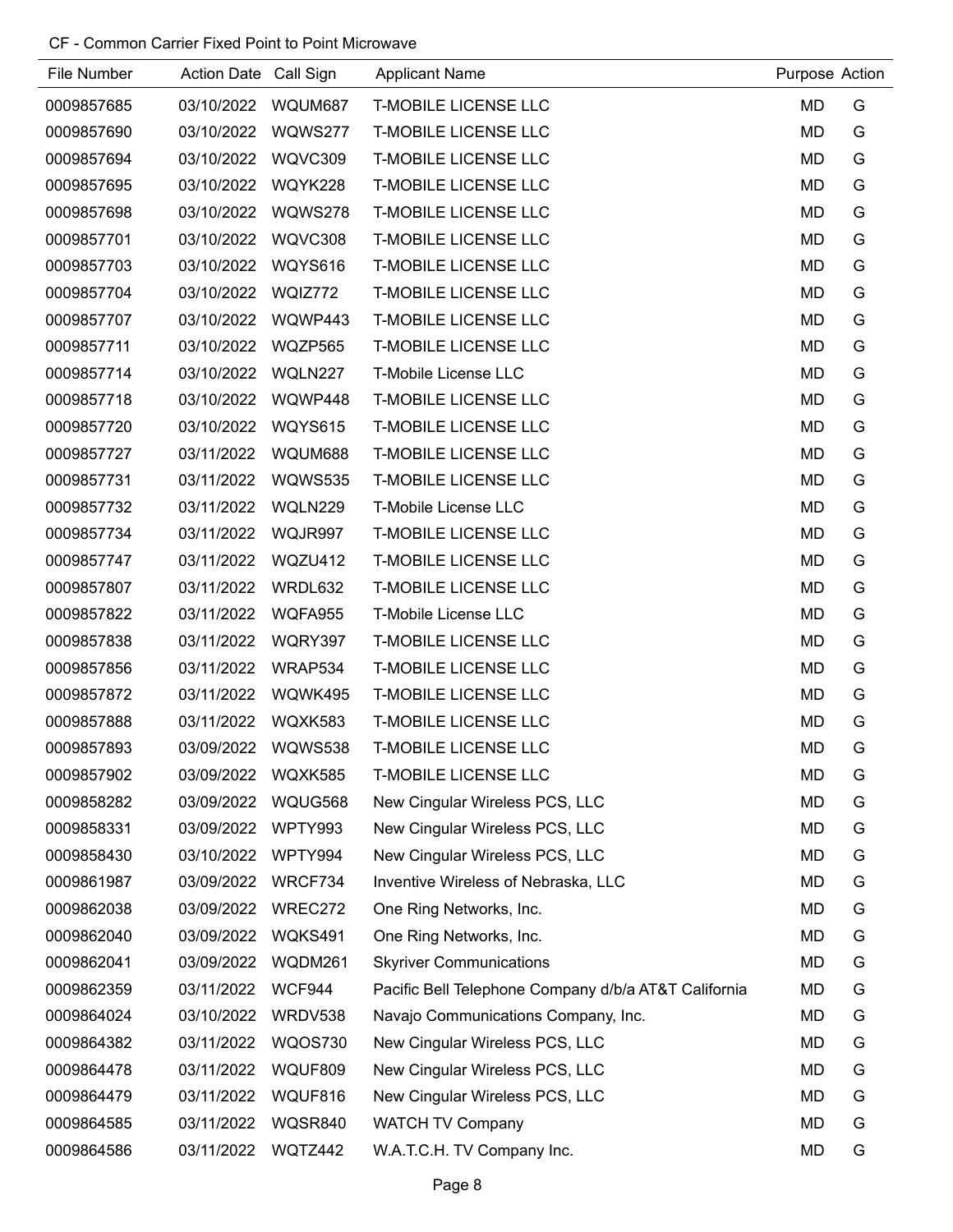| File Number | Action Date Call Sign |                | <b>Applicant Name</b>                  | Purpose Action |   |
|-------------|-----------------------|----------------|----------------------------------------|----------------|---|
| 0009865884  | 03/11/2022            | WRDU548        | One Ring Networks, Inc.                | MD             | G |
| 0009866087  | 03/11/2022            | <b>WQTI449</b> | New Cingular Wireless PCS, LLC         | MD             | G |
| 0009866088  | 03/11/2022            | <b>WQTI448</b> | New Cingular Wireless PCS, LLC         | MD             | G |
| 0009866099  | 03/11/2022            | WQXG719        | AT&T MOBILITY SPECTRUM LLC             | MD             | G |
| 0009866149  | 03/11/2022            | WQXG877        | AT&T MOBILITY SPECTRUM LLC             | MD             | G |
| 0009866214  | 03/11/2022            | <b>WMK828</b>  | USCOC OF GREATER NORTH CAROLINA, LLC   | MD             | G |
| 0009866702  | 03/11/2022            | WROK467        | <b>Midcontinent Communications</b>     | MD             | G |
| 0009866703  | 03/11/2022            | WROP399        | <b>Midcontinent Communications</b>     | MD             | G |
| 0009866704  | 03/11/2022            | <b>WRJM522</b> | <b>Midcontinent Communications</b>     | <b>MD</b>      | G |
| 0009866710  | 03/11/2022            | WRON871        | <b>Midcontinent Communications</b>     | MD             | G |
| 0009866717  | 03/11/2022            | WROV295        | <b>Midcontinent Communications</b>     | MD             | G |
| 0009867187  | 03/11/2022            | <b>WQRL290</b> | Cellco Partnership                     | MD             | G |
| 0009867197  | 03/11/2022            | WQRL291        | <b>Cellco Partnership</b>              | MD             | G |
| 0009867333  | 03/11/2022            | WRDY521        | <b>T-MOBILE LICENSE LLC</b>            | <b>MD</b>      | G |
| 0009867380  | 03/11/2022            | WQRN597        | NEW CINGULAR WIRELESS PCS, LLC         | MD             | G |
| 0009947929  | 03/11/2022            | WRNY280        | Wisper ISP, LLC                        | MD             | D |
| 0009949999  | 03/11/2022            | WRPB326        | Wisper ISP, LLC                        | MD             | D |
| 0009950008  | 03/11/2022            | <b>WQXX908</b> | Carolina West Wireless, Inc.           | <b>MD</b>      | D |
| 0009950009  | 03/11/2022            | WQXX911        | Carolina West Wireless, Inc.           | MD             | D |
| 0009831442  | 03/08/2022            | WRPR369        | Cellco Partnership                     | <b>NE</b>      | G |
| 0009831665  | 03/08/2022            | WRPR368        | Cellco Partnership                     | <b>NE</b>      | G |
| 0009831715  | 03/08/2022            | WRPR367        | Cellco Partnership                     | <b>NE</b>      | G |
| 0009831985  | 03/08/2022            | WRPR366        | Cellco Partnership                     | <b>NE</b>      | G |
| 0009831990  | 03/07/2022            | WRPQ605        | New Cingular Wireless PCS, LLC         | <b>NE</b>      | G |
| 0009832277  | 03/08/2022            | WRPR381        | Skybeam Acquisition Corporation        | <b>NE</b>      | G |
| 0009832278  | 03/08/2022            | WRPR380        | <b>Skybeam Acquisition Corporation</b> | <b>NE</b>      | G |
| 0009832279  | 03/08/2022            | WRPR379        | <b>Skybeam Acquisition Corporation</b> | <b>NE</b>      | G |
| 0009832280  | 03/08/2022            | WRPR378        | <b>Skybeam Acquisition Corporation</b> | <b>NE</b>      | G |
| 0009832282  | 03/08/2022            | WRPR377        | <b>Skybeam Acquisition Corporation</b> | <b>NE</b>      | G |
| 0009832283  | 03/08/2022            | WRPR376        | <b>Skybeam Acquisition Corporation</b> | <b>NE</b>      | G |
| 0009832284  | 03/08/2022            | WRPR375        | <b>Skybeam Acquisition Corporation</b> | <b>NE</b>      | G |
| 0009832548  | 03/08/2022            | WRPR362        | Digis LLC                              | <b>NE</b>      | G |
| 0009836522  | 03/07/2022            | WRPQ601        | LUBBOCK SMSA LIMITED PARTNERSHIP       | <b>NE</b>      | G |
| 0009837029  | 03/07/2022            | WRPQ602        | <b>AT&amp;T Mobility Spectrum LLC</b>  | <b>NE</b>      | G |
| 0009838168  | 03/08/2022            | WRPR396        | <b>Qwest Corporation</b>               | <b>NE</b>      | G |
| 0009843140  | 03/07/2022            | WRPQ564        | AT&T Mobility Spectrum LLC             | <b>NE</b>      | G |
| 0009843218  | 03/07/2022            | WRPQ572        | Rio Virgin Telephone Company           | <b>NE</b>      | G |
| 0009845592  | 03/08/2022            | WRPR427        | LP Broadband, Inc.                     | <b>NE</b>      | G |
| 0009846562  | 03/07/2022            | WRPQ590        | USCOC NEBRASKA/KANSAS, LLC             | <b>NE</b>      | G |
| 0009846587  | 03/07/2022            | WRPQ595        | USCOC NEBRASKA/KANSAS, LLC             | <b>NE</b>      | G |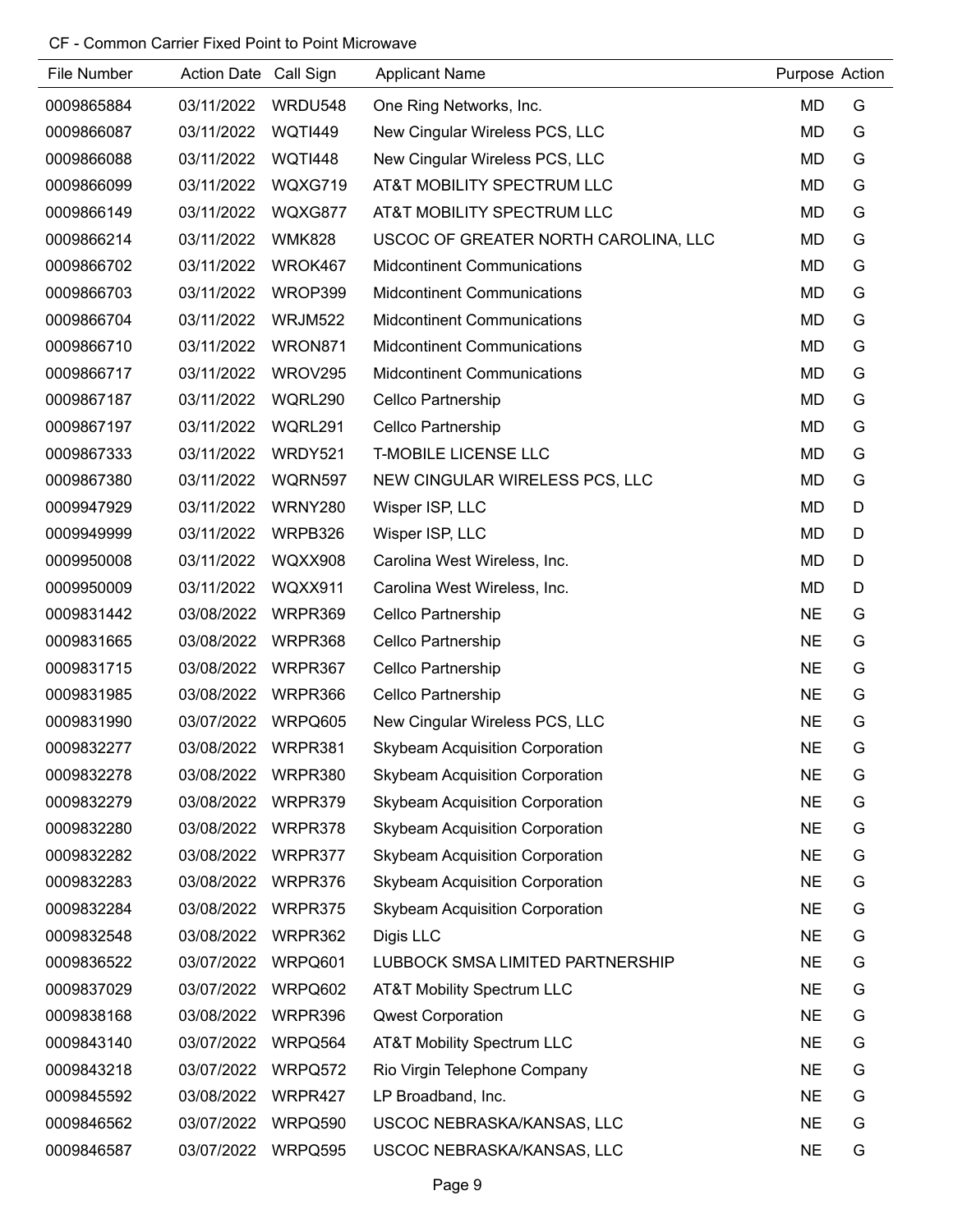| File Number | Action Date Call Sign |                | <b>Applicant Name</b>                | Purpose Action |   |
|-------------|-----------------------|----------------|--------------------------------------|----------------|---|
| 0009847736  | 03/08/2022            | WRPR401        | <b>T-MOBILE LICENSE LLC</b>          | <b>NE</b>      | G |
| 0009847768  | 03/08/2022            | WRPR402        | <b>T-MOBILE LICENSE LLC</b>          | <b>NE</b>      | G |
| 0009848773  | 03/08/2022            | WRPR388        | Liberty Mobile Puerto Rico Inc.      | <b>NE</b>      | G |
| 0009850513  | 03/08/2022            | WRPR397        | Bel Air Internet, LLC                | <b>NE</b>      | G |
| 0009851696  | 03/08/2022            | WRPR417        | USCOC OF GREATER NORTH CAROLINA, LLC | <b>NE</b>      | G |
| 0009852883  | 03/09/2022            | WRPR672        | SprintCom, Inc.                      | <b>NE</b>      | G |
| 0009857675  | 03/10/2022            | WRPR933        | <b>T-MOBILE LICENSE LLC</b>          | <b>NE</b>      | G |
| 0009857725  | 03/10/2022            | WRPR975        | <b>T-MOBILE LICENSE LLC</b>          | <b>NE</b>      | G |
| 0009857804  | 03/11/2022            | <b>WRPS415</b> | <b>T-MOBILE LICENSE LLC</b>          | <b>NE</b>      | G |
| 0009858845  | 03/08/2022            | WRPR237        | AT&T Mobility Spectrum LLC           | <b>NE</b>      | G |
| 0009858890  | 03/08/2022            | WRPR238        | AT&T Mobility Spectrum LLC           | <b>NE</b>      | G |
| 0009860392  | 03/08/2022            | WRPR239        | AMG Technology Investment Group, LLC | <b>NE</b>      | G |
| 0009860403  | 03/08/2022            | WRPR240        | AMG Technology Investment Group, LLC | <b>NE</b>      | G |
| 0009860420  | 03/08/2022            | WRPR241        | AMG Technology Investment Group, LLC | <b>NE</b>      | G |
| 0009860442  | 03/08/2022            | WRPR242        | AMG Technology Investment Group, LLC | <b>NE</b>      | G |
| 0009860462  | 03/08/2022            | WRPR243        | AMG Technology Investment Group, LLC | <b>NE</b>      | G |
| 0009860465  | 03/08/2022            | WRPR244        | AMG Technology Investment Group, LLC | <b>NE</b>      | G |
| 0009860484  | 03/08/2022            | WRPR245        | AMG Technology Investment Group, LLC | <b>NE</b>      | G |
| 0009860504  | 03/08/2022            | WRPR246        | AMG Technology Investment Group, LLC | <b>NE</b>      | G |
| 0009860517  | 03/08/2022            | WRPR247        | AMG Technology Investment Group, LLC | <b>NE</b>      | G |
| 0009860519  | 03/08/2022            | WRPR248        | AMG Technology Investment Group, LLC | <b>NE</b>      | G |
| 0009860539  | 03/08/2022            | WRPR249        | AMG Technology Investment Group, LLC | <b>NE</b>      | G |
| 0009860565  | 03/08/2022            | WRPR250        | AMG Technology Investment Group, LLC | <b>NE</b>      | G |
| 0009860571  | 03/08/2022            | WRPR251        | AMG Technology Investment Group, LLC | <b>NE</b>      | G |
| 0009860582  | 03/08/2022            | WRPR252        | AMG Technology Investment Group, LLC | <b>NE</b>      | G |
| 0009860622  | 03/08/2022            | WRPR253        | AMG Technology Investment Group, LLC | <b>NE</b>      | G |
| 0009860634  | 03/08/2022            | WRPR254        | AMG Technology Investment Group, LLC | <b>NE</b>      | G |
| 0009860652  | 03/08/2022            | WRPR255        | AMG Technology Investment Group, LLC | <b>NE</b>      | G |
| 0009860658  | 03/08/2022            | WRPR256        | AMG Technology Investment Group, LLC | <b>NE</b>      | G |
| 0009860686  | 03/08/2022            | WRPR257        | AMG Technology Investment Group, LLC | <b>NE</b>      | G |
| 0009860700  | 03/08/2022            | WRPR258        | AMG Technology Investment Group, LLC | <b>NE</b>      | G |
| 0009860701  | 03/08/2022            | WRPR259        | AMG Technology Investment Group, LLC | <b>NE</b>      | G |
| 0009860725  | 03/08/2022            | WRPR260        | AMG Technology Investment Group, LLC | <b>NE</b>      | G |
| 0009860730  | 03/08/2022            | WRPR261        | AMG Technology Investment Group, LLC | <b>NE</b>      | G |
| 0009860770  | 03/08/2022            | WRPR262        | AMG Technology Investment Group, LLC | <b>NE</b>      | G |
| 0009860785  | 03/08/2022            | WRPR263        | AMG Technology Investment Group, LLC | <b>NE</b>      | G |
| 0009860796  | 03/08/2022            | WRPR264        | AMG Technology Investment Group, LLC | <b>NE</b>      | G |
| 0009860800  | 03/08/2022            | WRPR265        | AMG Technology Investment Group, LLC | <b>NE</b>      | G |
| 0009860821  | 03/08/2022            | WRPR266        | AMG Technology Investment Group, LLC | <b>NE</b>      | G |
| 0009860845  | 03/08/2022            | WRPR267        | AMG Technology Investment Group, LLC | <b>NE</b>      | G |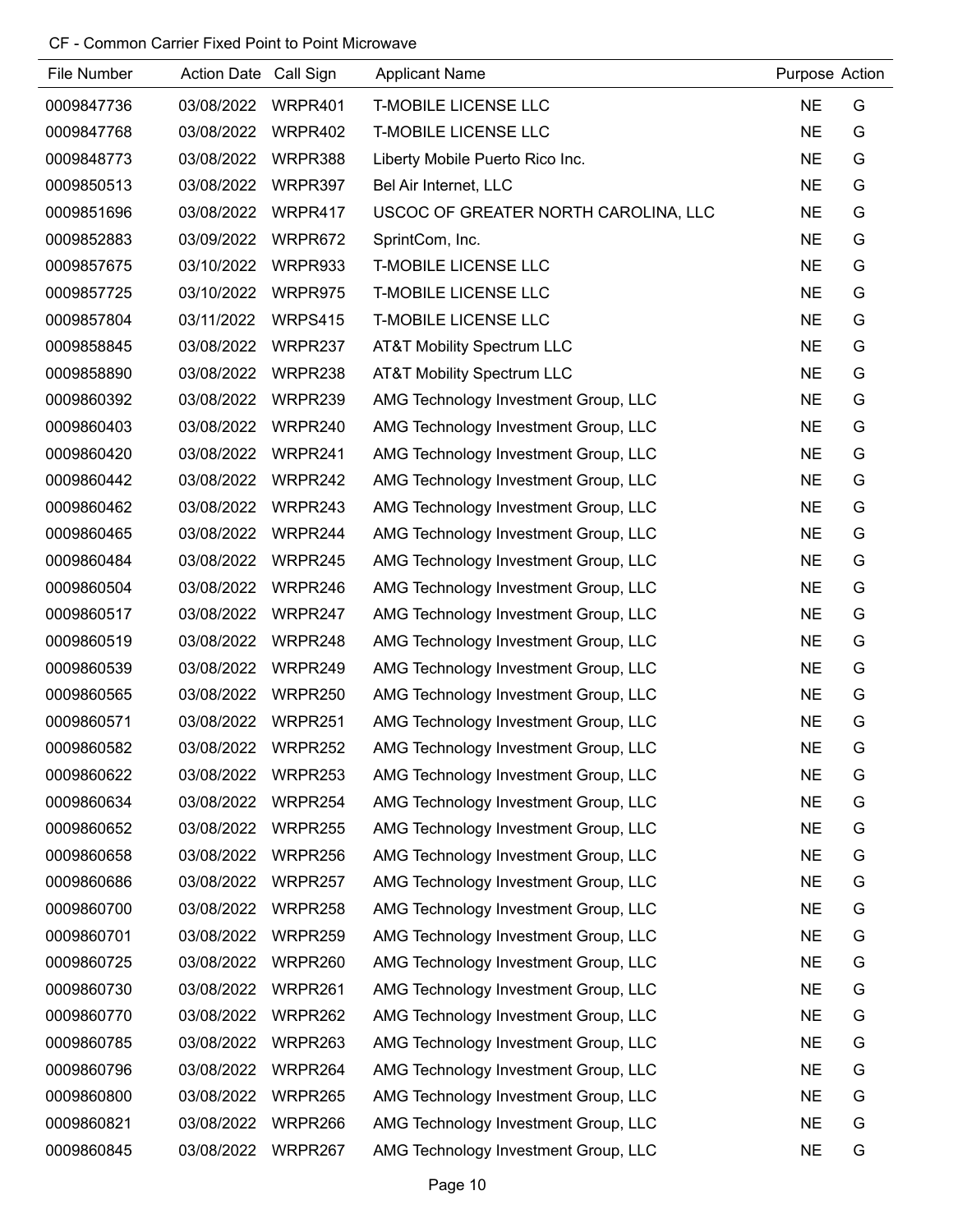| File Number | Action Date Call Sign |         | <b>Applicant Name</b>                | Purpose Action |   |
|-------------|-----------------------|---------|--------------------------------------|----------------|---|
| 0009860859  | 03/08/2022            | WRPR268 | AMG Technology Investment Group, LLC | <b>NE</b>      | G |
| 0009860907  | 03/08/2022            | WRPR269 | AMG Technology Investment Group, LLC | <b>NE</b>      | G |
| 0009860923  | 03/08/2022            | WRPR270 | AMG Technology Investment Group, LLC | <b>NE</b>      | G |
| 0009860933  | 03/08/2022            | WRPR271 | AMG Technology Investment Group, LLC | <b>NE</b>      | G |
| 0009860936  | 03/08/2022            | WRPR272 | AMG Technology Investment Group, LLC | <b>NE</b>      | G |
| 0009860942  | 03/08/2022            | WRPR273 | AMG Technology Investment Group, LLC | <b>NE</b>      | G |
| 0009860950  | 03/08/2022            | WRPR274 | AMG Technology Investment Group, LLC | <b>NE</b>      | G |
| 0009860968  | 03/08/2022            | WRPR275 | AMG Technology Investment Group, LLC | <b>NE</b>      | G |
| 0009860998  | 03/08/2022            | WRPR276 | AMG Technology Investment Group, LLC | <b>NE</b>      | G |
| 0009861018  | 03/08/2022            | WRPR281 | AMG Technology Investment Group, LLC | <b>NE</b>      | G |
| 0009861041  | 03/08/2022            | WRPR282 | AMG Technology Investment Group, LLC | <b>NE</b>      | G |
| 0009861058  | 03/08/2022            | WRPR283 | AMG Technology Investment Group, LLC | <b>NE</b>      | G |
| 0009861070  | 03/08/2022            | WRPR284 | AMG Technology Investment Group, LLC | <b>NE</b>      | G |
| 0009861076  | 03/08/2022            | WRPR285 | AMG Technology Investment Group, LLC | <b>NE</b>      | G |
| 0009861092  | 03/08/2022            | WRPR286 | AMG Technology Investment Group, LLC | <b>NE</b>      | G |
| 0009861106  | 03/08/2022            | WRPR287 | AMG Technology Investment Group, LLC | <b>NE</b>      | G |
| 0009861130  | 03/08/2022            | WRPR288 | AMG Technology Investment Group, LLC | <b>NE</b>      | G |
| 0009861138  | 03/08/2022            | WRPR289 | AMG Technology Investment Group, LLC | <b>NE</b>      | G |
| 0009861145  | 03/08/2022            | WRPR290 | AMG Technology Investment Group, LLC | <b>NE</b>      | G |
| 0009861159  | 03/08/2022            | WRPR291 | AMG Technology Investment Group, LLC | <b>NE</b>      | G |
| 0009861162  | 03/08/2022            | WRPR292 | AMG Technology Investment Group, LLC | <b>NE</b>      | G |
| 0009861193  | 03/08/2022            | WRPR293 | AMG Technology Investment Group, LLC | <b>NE</b>      | G |
| 0009861195  | 03/08/2022            | WRPR294 | AMG Technology Investment Group, LLC | <b>NE</b>      | G |
| 0009861507  | 03/08/2022            | WRPR295 | AMG Technology Investment Group, LLC | <b>NE</b>      | G |
| 0009861512  | 03/08/2022            | WRPR296 | AMG Technology Investment Group, LLC | <b>NE</b>      | G |
| 0009861518  | 03/08/2022            | WRPR297 | AMG Technology Investment Group, LLC | <b>NE</b>      | G |
| 0009861519  | 03/08/2022            | WRPR298 | AMG Technology Investment Group, LLC | <b>NE</b>      | G |
| 0009861520  | 03/08/2022            | WRPR299 | AMG Technology Investment Group, LLC | <b>NE</b>      | G |
| 0009861523  | 03/08/2022            | WRPR300 | AMG Technology Investment Group, LLC | <b>NE</b>      | G |
| 0009861526  | 03/08/2022            | WRPR301 | AMG Technology Investment Group, LLC | <b>NE</b>      | G |
| 0009861530  | 03/08/2022            | WRPR302 | AMG Technology Investment Group, LLC | <b>NE</b>      | G |
| 0009861533  | 03/08/2022            | WRPR303 | AMG Technology Investment Group, LLC | <b>NE</b>      | G |
| 0009861537  | 03/08/2022            | WRPR304 | AMG Technology Investment Group, LLC | <b>NE</b>      | G |
| 0009861538  | 03/08/2022            | WRPR305 | AMG Technology Investment Group, LLC | <b>NE</b>      | G |
| 0009861984  | 03/08/2022            | WRPR217 | Inventive Wireless of Nebraska, LLC  | <b>NE</b>      | G |
| 0009861993  | 03/09/2022            | WRPR651 | Cellco Partnership                   | <b>NE</b>      | G |
| 0009862048  | 03/09/2022            | WRPR655 | One Ring Networks, Inc.              | <b>NE</b>      | G |
| 0009862050  | 03/08/2022            | WRPR219 | One Ring Networks, Inc.              | <b>NE</b>      | G |
| 0009862051  | 03/09/2022            | WRPR656 | One Ring Networks, Inc.              | <b>NE</b>      | G |
| 0009862052  | 03/09/2022            | WRPR657 | One Ring Networks, Inc.              | <b>NE</b>      | G |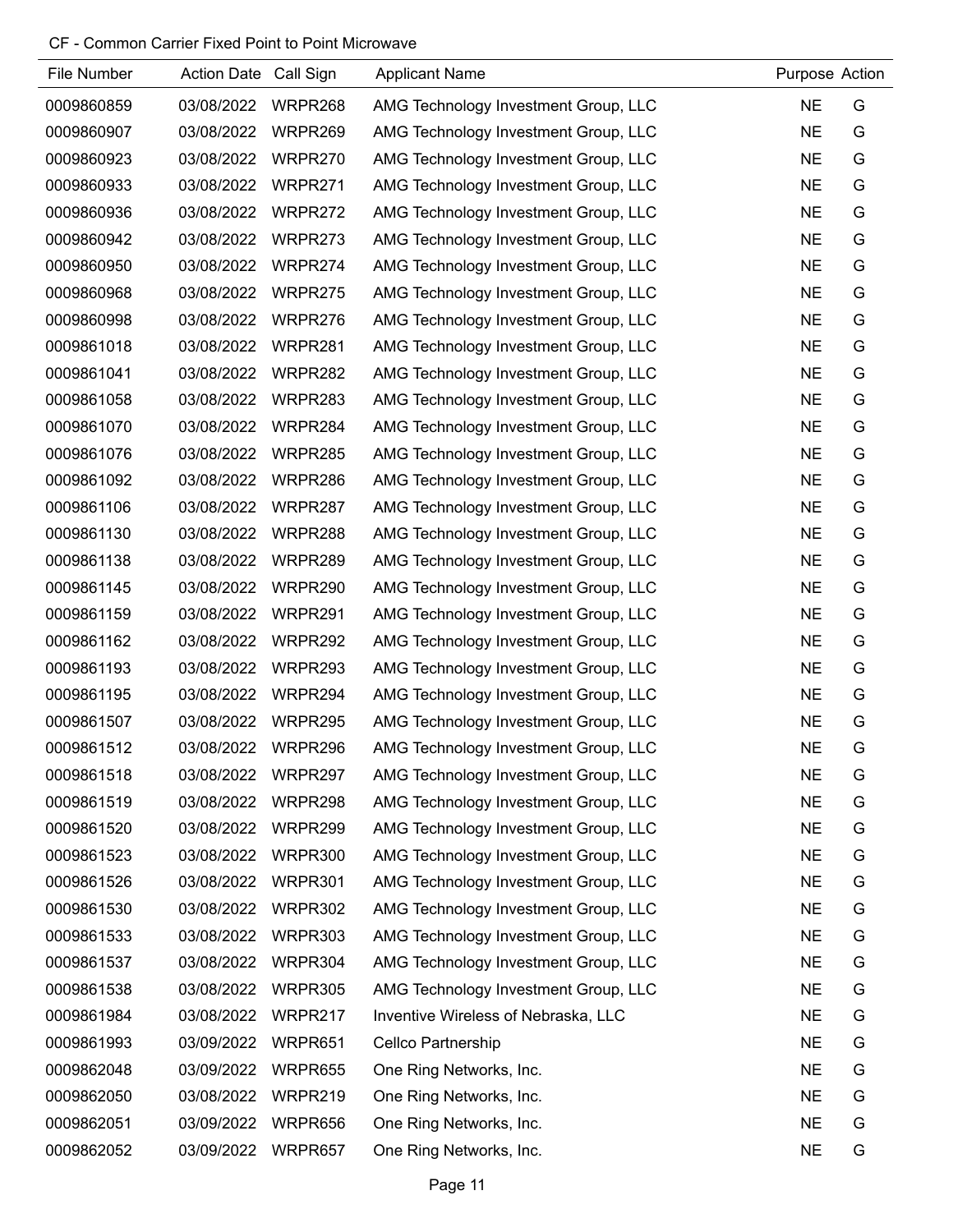| File Number | Action Date Call Sign |                | <b>Applicant Name</b>                | Purpose Action |   |
|-------------|-----------------------|----------------|--------------------------------------|----------------|---|
| 0009862054  | 03/08/2022            | WRPR218        | One Ring Networks, Inc.              | <b>NE</b>      | G |
| 0009862055  | 03/09/2022            | WRPR659        | One Ring Networks, Inc.              | <b>NE</b>      | G |
| 0009862056  | 03/09/2022            | WRPR660        | One Ring Networks, Inc.              | <b>NE</b>      | G |
| 0009862086  | 03/09/2022            | WRPR665        | Cellco Partnership                   | <b>NE</b>      | G |
| 0009863375  | 03/08/2022            | WRPR277        | <b>T-MOBILE LICENSE LLC</b>          | <b>NE</b>      | G |
| 0009863382  | 03/08/2022            | WRPR278        | <b>T-MOBILE LICENSE LLC</b>          | <b>NE</b>      | G |
| 0009863722  | 03/08/2022            | WRPR279        | <b>T-MOBILE LICENSE LLC</b>          | <b>NE</b>      | G |
| 0009863723  | 03/08/2022            | WRPR280        | <b>T-MOBILE LICENSE LLC</b>          | <b>NE</b>      | G |
| 0009864380  | 03/08/2022            | WRPR235        | New Cingular Wireless PCS, LLC       | <b>NE</b>      | G |
| 0009864383  | 03/08/2022            | WRPR236        | New Cingular Wireless PCS, LLC       | <b>NE</b>      | G |
| 0009865994  | 03/11/2022            | <b>WRPS409</b> | Cellco Partnership                   | <b>NE</b>      | G |
| 0009866009  | 03/11/2022            | WRPS410        | USCOC OF GREATER NORTH CAROLINA, LLC | <b>NE</b>      | G |
| 0009866299  | 03/11/2022            | WRPS413        | Cellco Partnership                   | <b>NE</b>      | G |
| 0009866666  | 03/11/2022            | WRPS417        | <b>Midcontinent Communications</b>   | <b>NE</b>      | G |
| 0009866667  | 03/11/2022            | WRPS418        | <b>Midcontinent Communications</b>   | <b>NE</b>      | G |
| 0009866668  | 03/11/2022            | WRPS419        | <b>Midcontinent Communications</b>   | <b>NE</b>      | G |
| 0009866669  | 03/11/2022            | WRPS420        | <b>Midcontinent Communications</b>   | <b>NE</b>      | G |
| 0009866670  | 03/11/2022            | WRPS421        | <b>Midcontinent Communications</b>   | <b>NE</b>      | G |
| 0009866671  | 03/11/2022            | WRPS422        | <b>Midcontinent Communications</b>   | <b>NE</b>      | G |
| 0009866673  | 03/11/2022            | WRPS423        | <b>Midcontinent Communications</b>   | <b>NE</b>      | G |
| 0009866676  | 03/11/2022            | WRPS424        | <b>Midcontinent Communications</b>   | <b>NE</b>      | G |
| 0009866678  | 03/11/2022            | WRPS425        | <b>Midcontinent Communications</b>   | <b>NE</b>      | G |
| 0009866680  | 03/11/2022            | WRPS426        | <b>Midcontinent Communications</b>   | <b>NE</b>      | G |
| 0009866681  | 03/11/2022            | WRPS427        | <b>Midcontinent Communications</b>   | <b>NE</b>      | G |
| 0009866682  | 03/11/2022            | WRPS428        | <b>Midcontinent Communications</b>   | <b>NE</b>      | G |
| 0009866683  | 03/11/2022            | WRPS429        | <b>Midcontinent Communications</b>   | <b>NE</b>      | G |
| 0009866686  | 03/11/2022            | WRPS430        | <b>Midcontinent Communications</b>   | <b>NE</b>      | G |
| 0009866687  | 03/11/2022            | WRPS431        | <b>Midcontinent Communications</b>   | <b>NE</b>      | G |
| 0009866688  | 03/11/2022            | WRPS433        | <b>Midcontinent Communications</b>   | <b>NE</b>      | G |
| 0009866689  | 03/11/2022            | WRPS434        | <b>Midcontinent Communications</b>   | <b>NE</b>      | G |
| 0009866690  | 03/11/2022            | <b>WRPS435</b> | <b>Midcontinent Communications</b>   | <b>NE</b>      | G |
| 0009866691  | 03/11/2022            | WRPS436        | <b>Midcontinent Communications</b>   | <b>NE</b>      | G |
| 0009866693  | 03/11/2022            | WRPS437        | <b>Midcontinent Communications</b>   | <b>NE</b>      | G |
| 0009866695  | 03/11/2022            | WRPS438        | <b>Midcontinent Communications</b>   | <b>NE</b>      | G |
| 0009866697  | 03/11/2022            | WRPS439        | <b>Midcontinent Communications</b>   | <b>NE</b>      | G |
| 0009866698  | 03/11/2022            | WRPS440        | <b>Midcontinent Communications</b>   | <b>NE</b>      | G |
| 0009866700  | 03/11/2022            | WRPS441        | <b>Midcontinent Communications</b>   | <b>NE</b>      | G |
| 0009866864  | 03/08/2022            | WRPR308        | Commnet of Nevada, LLC               | <b>NE</b>      | G |
| 0009866866  | 03/08/2022            | WRPR309        | Commnet of Nevada, LLC               | <b>NE</b>      | G |
| 0009866869  | 03/11/2022            | WRPS444        | <b>Commnet Four Corners, LLC</b>     | <b>NE</b>      | G |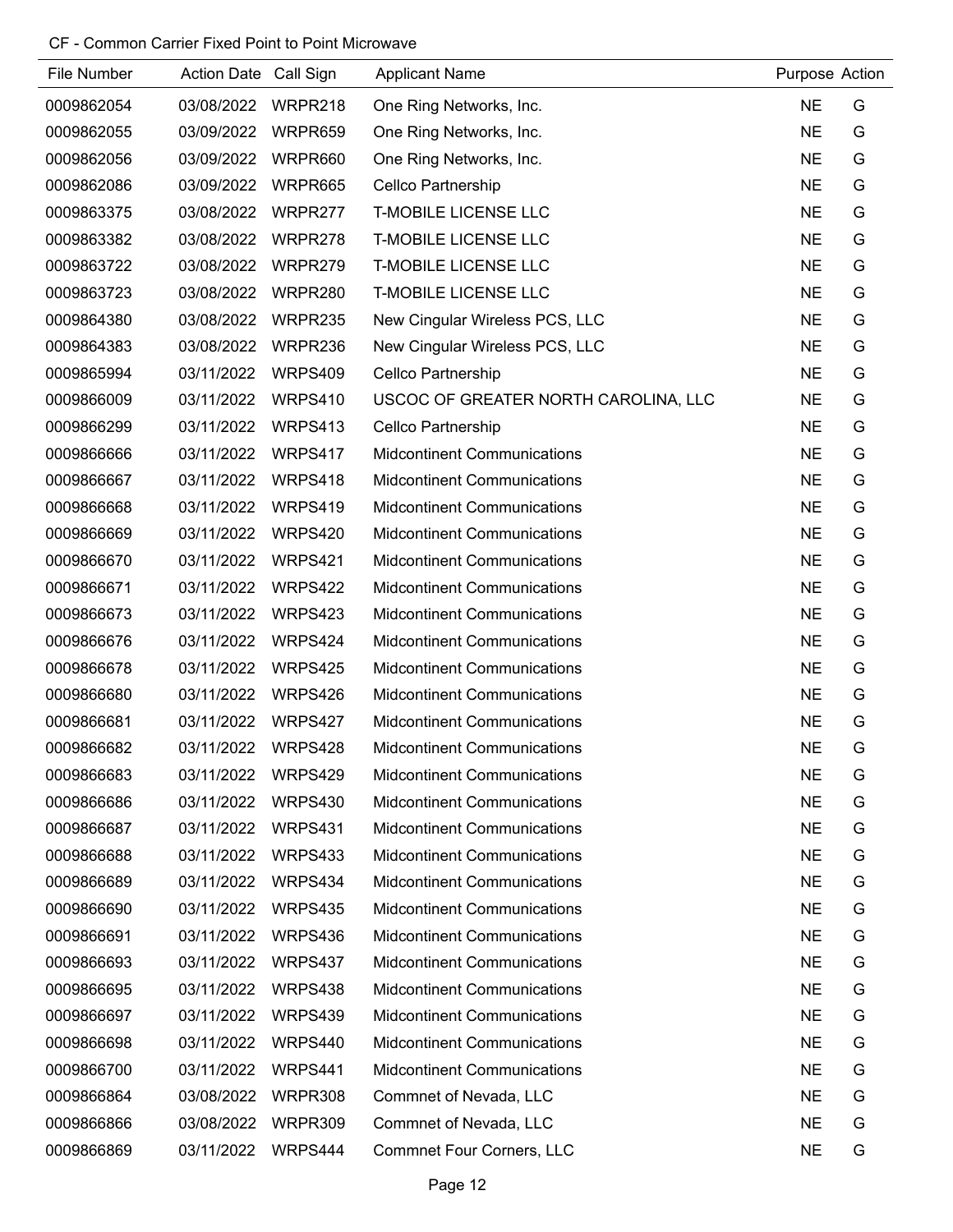| File Number | Action Date Call Sign |                | <b>Applicant Name</b>                 | Purpose Action |   |
|-------------|-----------------------|----------------|---------------------------------------|----------------|---|
| 0009866870  | 03/08/2022            | WRPR220        | <b>Commnet Four Corners, LLC</b>      | <b>NE</b>      | G |
| 0009866873  | 03/08/2022            | WRPR310        | Commnet of Nevada, LLC                | <b>NE</b>      | G |
| 0009867231  | 03/11/2022            | WRPS446        | Cellco Partnership                    | <b>NE</b>      | G |
| 0009867258  | 03/11/2022            | WRPS447        | Cellco Partnership                    | <b>NE</b>      | G |
| 0009867332  | 03/08/2022            | WRPR318        | <b>T-MOBILE LICENSE LLC</b>           | <b>NE</b>      | G |
| 0009868154  | 03/08/2022            | WRPR216        | Central Louisiana License Co, LLC     | <b>NE</b>      | G |
| 0009868822  | 03/08/2022            | WRPR311        | <b>AT&amp;T Mobility Spectrum LLC</b> | <b>NE</b>      | G |
| 0009868823  | 03/08/2022            | WRPR312        | <b>AT&amp;T Mobility Spectrum LLC</b> | <b>NE</b>      | G |
| 0009869073  | 03/08/2022            | WRPR313        | <b>T-MOBILE LICENSE LLC</b>           | <b>NE</b>      | G |
| 0009869074  | 03/08/2022            | WRPR314        | <b>T-MOBILE LICENSE LLC</b>           | <b>NE</b>      | G |
| 0009869082  | 03/08/2022            | WRPR315        | <b>T-MOBILE LICENSE LLC</b>           | <b>NE</b>      | G |
| 0009869084  | 03/08/2022            | WRPR316        | <b>T-MOBILE LICENSE LLC</b>           | <b>NE</b>      | G |
| 0009869085  | 03/08/2022            | WRPR317        | <b>T-MOBILE LICENSE LLC</b>           | <b>NE</b>      | G |
| 0009869089  | 03/08/2022            | WRPR319        | <b>T-MOBILE LICENSE LLC</b>           | <b>NE</b>      | G |
| 0009869090  | 03/08/2022            | WRPR320        | <b>T-MOBILE LICENSE LLC</b>           | <b>NE</b>      | G |
| 0009869093  | 03/08/2022            | WRPR327        | <b>T-MOBILE LICENSE LLC</b>           | <b>NE</b>      | G |
| 0009869098  | 03/08/2022            | WRPR321        | <b>T-MOBILE LICENSE LLC</b>           | <b>NE</b>      | G |
| 0009869104  | 03/08/2022            | WRPR322        | <b>T-MOBILE LICENSE LLC</b>           | <b>NE</b>      | G |
| 0009869109  | 03/08/2022            | WRPR323        | <b>T-MOBILE LICENSE LLC</b>           | <b>NE</b>      | G |
| 0009869113  | 03/08/2022            | WRPR324        | <b>T-MOBILE LICENSE LLC</b>           | <b>NE</b>      | G |
| 0009869115  | 03/08/2022            | WRPR325        | <b>T-MOBILE LICENSE LLC</b>           | <b>NE</b>      | G |
| 0009869116  | 03/08/2022            | WRPR326        | <b>T-MOBILE LICENSE LLC</b>           | <b>NE</b>      | G |
| 0009868378  | 03/08/2022            | WPTZ282        | High Sierra Communications, Inc.      | <b>RM</b>      | G |
| 0009868389  | 03/08/2022            | WPTZ283        | High Sierra Communications, Inc.      | <b>RM</b>      | G |
| 0009832557  | 03/07/2022            | WQOQ398        | Sprint Telephony PCS, LLC             | <b>RO</b>      | G |
| 0009832558  | 03/07/2022            | WQOQ399        | Sprint Telephony PCS, LLC             | <b>RO</b>      | G |
| 0009832561  | 03/07/2022            | WQOQ413        | T-Mobile License LLC                  | <b>RO</b>      | G |
| 0009832562  | 03/07/2022            | <b>WQOQ471</b> | Clearwire Spectrum Holdings III LLC   | <b>RO</b>      | G |
| 0009848372  | 03/08/2022            | WPTW610        | SprintCom, Inc.                       | <b>RO</b>      | G |
| 0009848381  | 03/08/2022            | WQOR294        | SprintCom, Inc.                       | <b>RO</b>      | G |
| 0009848383  | 03/08/2022            | WQOR295        | SprintCom, Inc.                       | <b>RO</b>      | G |
| 0009848385  | 03/08/2022            | WQOR213        | <b>T-MOBILE LICENSE LLC</b>           | <b>RO</b>      | G |
| 0009848386  | 03/08/2022            | WQOR333        | SprintCom, Inc.                       | <b>RO</b>      | G |
| 0009848387  | 03/08/2022            | WQOR334        | SprintCom, Inc.                       | <b>RO</b>      | G |
| 0009848389  | 03/08/2022            | WQOR335        | SprintCom, Inc.                       | <b>RO</b>      | G |
| 0009848391  | 03/08/2022            | WQOR336        | SprintCom, Inc.                       | <b>RO</b>      | G |
| 0009852851  | 03/09/2022            | WQOR398        | <b>T-MOBILE LICENSE LLC</b>           | <b>RO</b>      | G |
| 0009852856  | 03/09/2022            | WQOR399        | <b>T-MOBILE LICENSE LLC</b>           | <b>RO</b>      | G |
| 0009852861  | 03/09/2022            | WQOR402        | <b>T-MOBILE LICENSE LLC</b>           | <b>RO</b>      | G |
| 0009852864  | 03/09/2022            | WPTX343        | SprintCom, Inc.                       | <b>RO</b>      | G |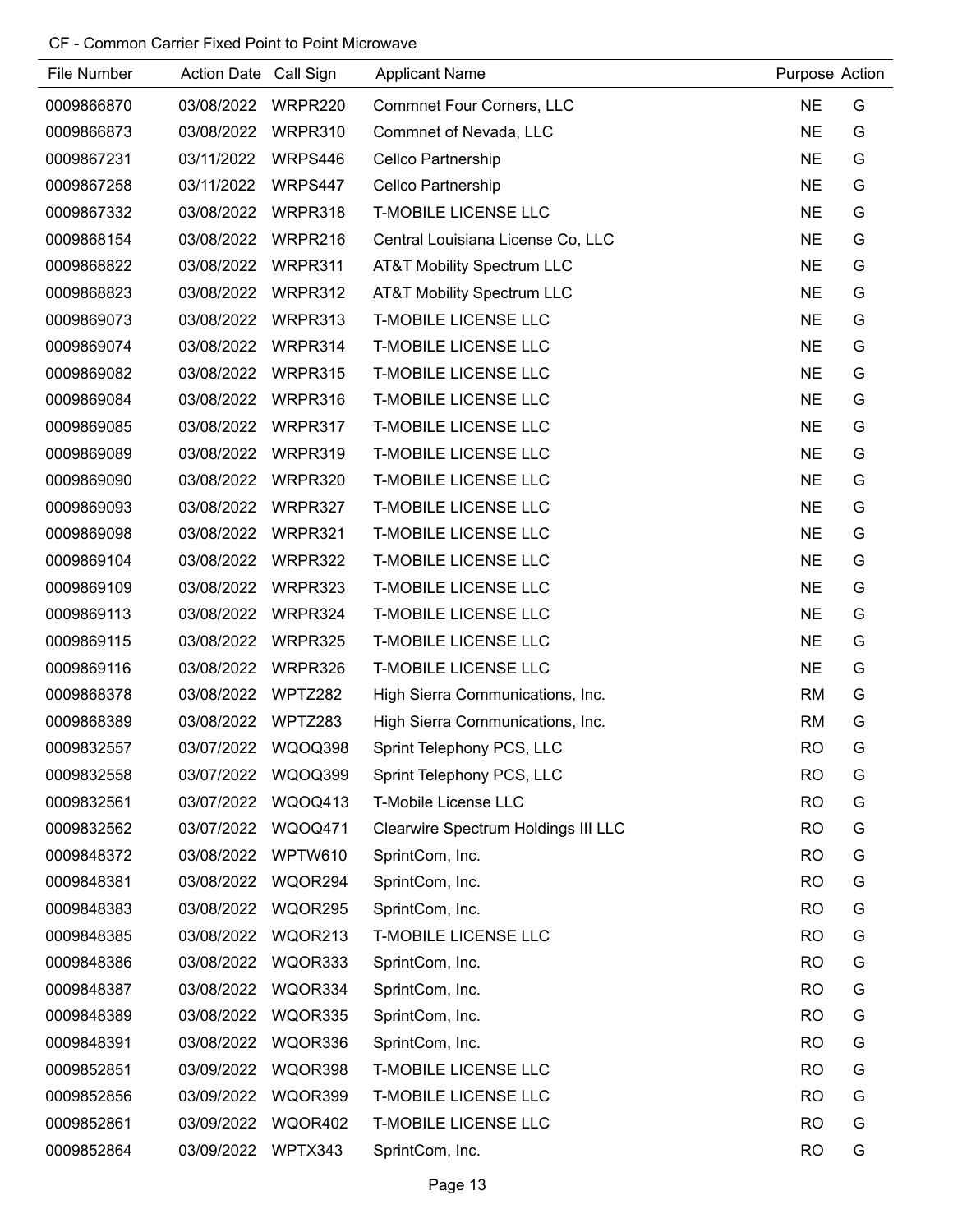| <b>File Number</b> | <b>Action Date</b> | Call Sign      | <b>Applicant Name</b>                | Purpose Action |   |
|--------------------|--------------------|----------------|--------------------------------------|----------------|---|
| 0009855975         | 03/09/2022         | WQOV404        | Frontier California Inc.             | <b>RO</b>      | G |
| 0009855991         | 03/09/2022         | <b>WQOV405</b> | Frontier California Inc.             | <b>RO</b>      | G |
| 0009860101         | 03/08/2022         | WQPC873        | Cellco Partnership                   | <b>RO</b>      | G |
| 0009860106         | 03/08/2022         | WQPC877        | Cellco Partnership                   | <b>RO</b>      | G |
| 0009860108         | 03/08/2022         | WQPC876        | Cellco Partnership                   | <b>RO</b>      | G |
| 0009860231         | 03/08/2022         | WPUP637        | NEW CINGULAR WIRELESS PCS, LLC       | <b>RO</b>      | G |
| 0009860234         | 03/08/2022         | WPUP638        | NEW CINGULAR WIRELESS PCS, LLC       | <b>RO</b>      | G |
| 0009861991         | 03/08/2022         | WQOS834        | BOB, LLC dba Business Only Broadband | <b>RO</b>      | G |
| 0009862422         | 03/08/2022         | WQOU949        | Silver Star Telephone Company, Inc.  | <b>RO</b>      | G |
| 0009863743         | 03/08/2022         | WQPD226        | Texas RSA 7B1 Limited Partnership    | <b>RO</b>      | G |
| 0009865696         | 03/08/2022         | WQPD311        | NEW CINGULAR WIRELESS PCS, LLC       | <b>RO</b>      | G |
| 0009865743         | 03/08/2022         | WQPD314        | New Cingular Wireless PCS, LLC       | <b>RO</b>      | G |
| 0009865745         | 03/08/2022         | WQPD313        | NEW CINGULAR WIRELESS PCS, LLC       | <b>RO</b>      | G |
| 0009865749         | 03/08/2022         | WQPD308        | New Cingular Wireless PCS, LLC       | <b>RO</b>      | G |
| 0009865756         | 03/08/2022         | WQPD382        | Oklahoma RSA 9 Limited Partnership   | <b>RO</b>      | G |
| 0009865778         | 03/08/2022         | WQPD372        | Texas RSA 7B1 Limited Partnership    | <b>RO</b>      | G |
| 0009865782         | 03/08/2022         | WQPD370        | Texas RSA 7B1 Limited Partnership    | <b>RO</b>      | G |
| 0009867154         | 03/08/2022         | WQPD531        | Cellco Partnership                   | <b>RO</b>      | G |
| 0009867156         | 03/08/2022         | WQPD511        | Cellco Partnership                   | <b>RO</b>      | G |
| 0009867157         | 03/08/2022         | WQPD525        | Cellco Partnership                   | <b>RO</b>      | G |
| 0009867158         | 03/08/2022         | WQPD512        | Cellco Partnership                   | <b>RO</b>      | G |
| 0009867159         | 03/08/2022         | WQPD537        | Cellco Partnership                   | <b>RO</b>      | G |
| 0009867160         | 03/08/2022         | WQPD529        | Cellco Partnership                   | <b>RO</b>      | G |
| 0009867161         | 03/08/2022         | WQPD534        | Cellco Partnership                   | <b>RO</b>      | G |
| 0009867162         | 03/08/2022         | WQPD527        | <b>Cellco Partnership</b>            | <b>RO</b>      | G |
| 0009867164         | 03/08/2022         | WQPD538        | Cellco Partnership                   | <b>RO</b>      | G |
| 0009867166         | 03/08/2022         | WQPD530        | Cellco Partnership                   | <b>RO</b>      | G |
| 0009867216         | 03/08/2022         | WQPD471        | New Cingular Wireless PCS, LLC       | <b>RO</b>      | G |
| 0009867218         | 03/08/2022         | WQPD475        | New Cingular Wireless PCS, LLC       | <b>RO</b>      | G |
| 0009867221         | 03/08/2022         | WQPD477        | New Cingular Wireless PCS, LLC       | <b>RO</b>      | G |
| 0009867229         | 03/08/2022         | WQPD476        | New Cingular Wireless PCS, LLC       | <b>RO</b>      | G |
| 0009868363         | 03/08/2022         | WPTZ280        | High Sierra Communications, Inc.     | <b>RO</b>      | G |
| 0009868371         | 03/08/2022         | WPTZ281        | High Sierra Communications, Inc.     | <b>RO</b>      | G |
| 0009868841         | 03/08/2022         | WQOY625        | LP Broadband, Inc.                   | <b>RO</b>      | G |
| 0009868848         | 03/08/2022         | <b>WQOZ992</b> | LP Broadband, Inc.                   | <b>RO</b>      | G |
| 0009868849         | 03/08/2022         | <b>WQOZ999</b> | LP Broadband, Inc.                   | <b>RO</b>      | G |
| 0009868853         | 03/08/2022         | WQPB244        | LP Broadband, Inc.                   | <b>RO</b>      | G |
| 0009868856         | 03/08/2022         | WQPB829        | LP Broadband, Inc.                   | <b>RO</b>      | G |
| 0009868863         | 03/08/2022         | WQPB831        | LP Broadband, Inc.                   | <b>RO</b>      | G |
| 0009868894         | 03/08/2022         | WQPB836        | LP Broadband, Inc.                   | <b>RO</b>      | G |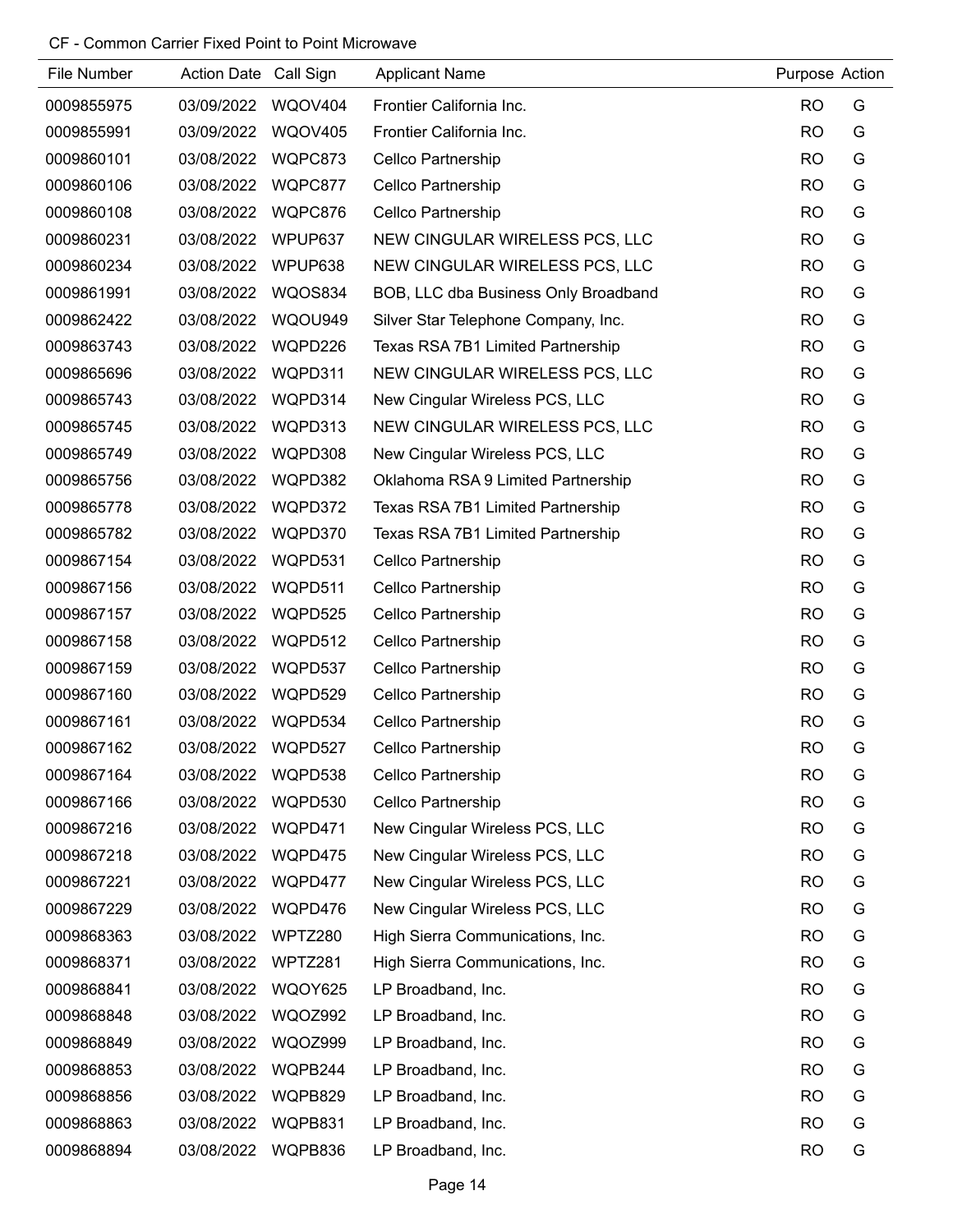| File Number | <b>Action Date</b> | Call Sign      | <b>Applicant Name</b>             | Purpose Action |   |
|-------------|--------------------|----------------|-----------------------------------|----------------|---|
| 0009868901  | 03/08/2022         | WQPB871        | LP Broadband, Inc.                | <b>RO</b>      | G |
| 0009868912  | 03/08/2022         | WQPB873        | LP Broadband, Inc.                | <b>RO</b>      | G |
| 0009868921  | 03/08/2022         | WQPB874        | LP Broadband, Inc.                | <b>RO</b>      | G |
| 0009868924  | 03/08/2022         | WQPB875        | LP Broadband, Inc.                | <b>RO</b>      | G |
| 0009868949  | 03/08/2022         | WQPA479        | Essex Telecom, Inc                | <b>RO</b>      | G |
| 0009868964  | 03/08/2022         | WQOZ877        | Digis LLC                         | <b>RO</b>      | G |
| 0009868972  | 03/08/2022         | WQPA639        | Digis, LLC.                       | <b>RO</b>      | G |
| 0009868996  | 03/08/2022         | WQPA988        | AirCanopy Internet Services, Inc. | <b>RO</b>      | G |
| 0009869003  | 03/08/2022         | WQPB205        | AirCanopy Internet Services, Inc. | <b>RO</b>      | G |
| 0009869009  | 03/08/2022         | WQPB209        | AirCanopy Internet Services, Inc. | <b>RO</b>      | G |
| 0009869151  | 03/08/2022         | WQPB211        | AirCanopy Internet Services, Inc. | <b>RO</b>      | G |
| 0009869591  | 03/08/2022         | <b>WQOV505</b> | AirCanopy Internet Services, Inc. | <b>RO</b>      | G |
| 0009869768  | 03/08/2022         | WQPB705        | Goosetown Network Services, LLC   | <b>RO</b>      | G |
| 0009832114  | 03/11/2022         |                | Cellco Partnership                | <b>WD</b>      | W |
| 0009926994  | 03/08/2022         | WQGJ270        | One Ring Networks, Inc.           | <b>WD</b>      | W |
| 0009926996  | 03/08/2022         | WQHK532        | One Ring Networks, Inc.           | <b>WD</b>      | W |
| 0009932252  | 03/08/2022         |                | One Ring Networks, Inc.           | <b>WD</b>      | W |
| 0009932472  | 03/08/2022         |                | One Ring Networks, Inc.           | <b>WD</b>      | W |
| 0009946533  | 03/11/2022         |                | SprintCom, Inc.                   | <b>WD</b>      | W |

CL - Cellular

| File Number | Action Date Call Sign |                     | <b>Applicant Name</b>     | Purpose Action |   |
|-------------|-----------------------|---------------------|---------------------------|----------------|---|
| 0009556281  | 03/07/2022            | KNKN404             | <b>ALLTEL Corporation</b> | AM             | G |
| 0009861721  | 03/08/2022            | WPUD <sub>593</sub> | Excomm, LLC               | RO             | G |
| 0009861723  | 03/08/2022            | WPUH602             | Excomm, LLC               | RO             | G |
| 0009861724  | 03/08/2022            | WPUH805             | Excomm, LLC               | RO             | G |
| 0009861728  | 03/08/2022            | WPUJ480             | Excomm, LLC               | RO             | G |
| 0009861729  | 03/08/2022            | WPUK842             | Excomm, LLC               | RO             | G |

### GS - Private Carrier Paging, 929-930 MHz

| File Number | Action Date Call Sign |         | Applicant Name                     | Purpose Action |   |
|-------------|-----------------------|---------|------------------------------------|----------------|---|
| 0009859434  | 03/09/2022            | WRPR717 | SOUTHERN CALIFORNIA RAILWAY MUSEUM | AM             | G |

### IK - Industrial/Business Pool - Commercial, Conventional

| File Number | Action Date Call Sign |         | Applicant Name                   | Purpose Action |  |
|-------------|-----------------------|---------|----------------------------------|----------------|--|
| 0009948556  | 03/11/2022            | WPUQ288 | AFTON COMMUNICATIONS CORPORATION | CА             |  |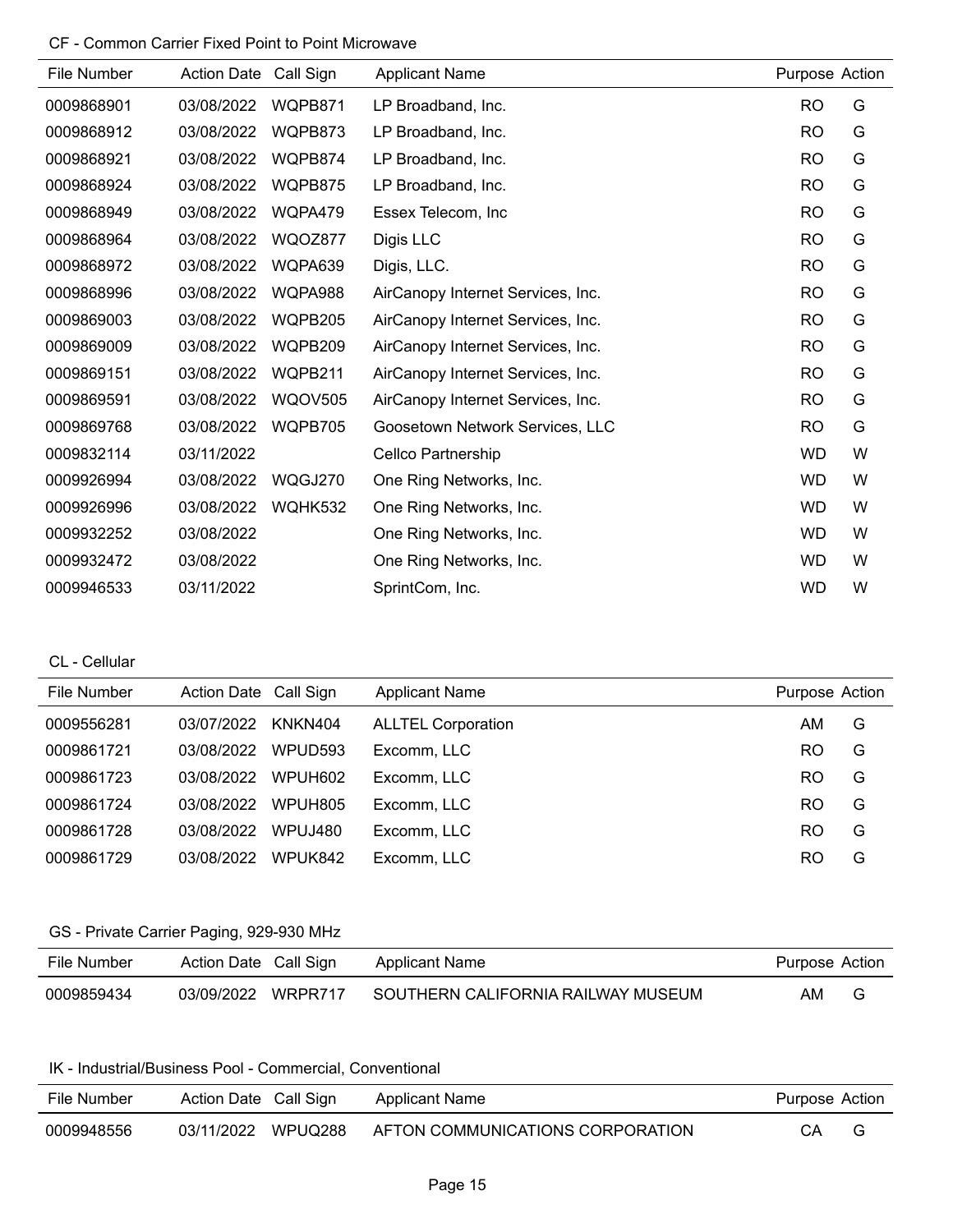### IK - Industrial/Business Pool - Commercial, Conventional

| File Number | Action Date Call Sign | Applicant Name                    | Purpose Action |   |
|-------------|-----------------------|-----------------------------------|----------------|---|
| 0009864858  | 03/08/2022 WPUJ776    | <b>GENERAL COMMUNICATIONS INC</b> | RO.            | G |
| 0009943392  | 03/08/2022 WPNT774    | AWV Communications. Inc           | RO.            |   |

### LN - 902-928 MHz Location Narrowband (Non-multilateration)

| File Number | Action Date Call Sign |                | <b>Applicant Name</b>              | Purpose Action |   |
|-------------|-----------------------|----------------|------------------------------------|----------------|---|
| 0009889885  | 03/11/2022            | WQWN317        | Delaware and Hudson Railway        | MD             | G |
| 0009889886  | 03/11/2022            | WQWN318        | Delaware and Hudson Railway        | MD             | G |
| 0009891272  | 03/11/2022            | <b>WRPS395</b> | UNION PACIFIC RAILROAD COMPANY     | NE             | G |
| 0009904047  | 03/07/2022            | WNZF493        | Norfolk Southern Railway Company   | RO             | G |
| 0009904520  | 03/07/2022            | WPKL800        | Duke Energy Business Services, LLC | RO             | G |
| 0009905143  | 03/07/2022            | WPUS352        | Norfolk Southern Railway Company   | RO             | G |
| 0009905145  | 03/07/2022            | WPUS356        | Norfolk Southern Railway Company   | RO             | G |

# LP - Broadcast Auxiliary Low Power

| File Number | Action Date Call Sign |         | <b>Applicant Name</b>          | Purpose Action |   |
|-------------|-----------------------|---------|--------------------------------|----------------|---|
| 0009733024  | 03/07/2022            | WRPQ560 | Worldwide Audio Solutions, LLC | AM             | G |
| 0009812433  | 03/07/2022            | WQRB617 | Lang, Tyler K                  | AM.            | G |
| 0009837787  | 03/07/2022            | WRPQ559 | SQUIRES, CALEB G               | AM             | G |
| 0009813234  | 03/07/2022            | WRPO586 | AMERICAN TV PRODUCTION         | <b>NE</b>      | G |
| 0009949363  | 03/11/2022            | WRDL663 | DYER, BRUNER S                 | RO             | G |

# MC - Coastal Group

| File Number | <b>Action Date</b> | Call Sign     | <b>Applicant Name</b>                | Purpose Action |   |
|-------------|--------------------|---------------|--------------------------------------|----------------|---|
| 0009744317  | 03/10/2022         | WRPR945       | Marine Pollution Control Corporation | AM             | G |
| 0009859750  | 03/07/2022         | WRPQ596       | Marlin Bay Resort and Marina         | AM             | G |
| 0009950133  | 03/11/2022         | WPUN502       | <b>BUNGE NORTH AMERICA, INC.</b>     | СA             | G |
| 0009951614  | 03/12/2022         | KU9784        | Bunge North America, Inc.            | CA             | G |
| 0009951617  | 03/12/2022         | KX7482        | Bunge North America, Inc.            | СA             | G |
| 0009951618  | 03/12/2022         | <b>WHX964</b> | Bunge North America, Inc.            | CA             | G |
| 0009907042  | 03/07/2022         | <b>KIY817</b> | PUERTO DEL REY INC.                  | MD             | G |
| 0009939044  | 03/08/2022         | WRPR413       | Consolidated Grain and Barge Co      | <b>NE</b>      | G |
| 0009939871  | 03/08/2022         | <b>WHV510</b> | <b>EMT ELECTRONICS INC</b>           | <b>RM</b>      | G |
| 0009901996  | 03/07/2022         | <b>KEB290</b> | NEW MEXICO, STATE OF                 | <b>RO</b>      | G |
| 0009902023  | 03/07/2022         | KGW436        | NEW MEXICO, STATE OF                 | <b>RO</b>      | G |
| 0009902441  | 03/07/2022         | WHU690        | CANDLEWOOD LAKE AUTHORITY            | <b>RO</b>      | G |
| 0009904416  | 03/07/2022         | <b>WHU474</b> | Marine Spill Response Corp.          | <b>RO</b>      | G |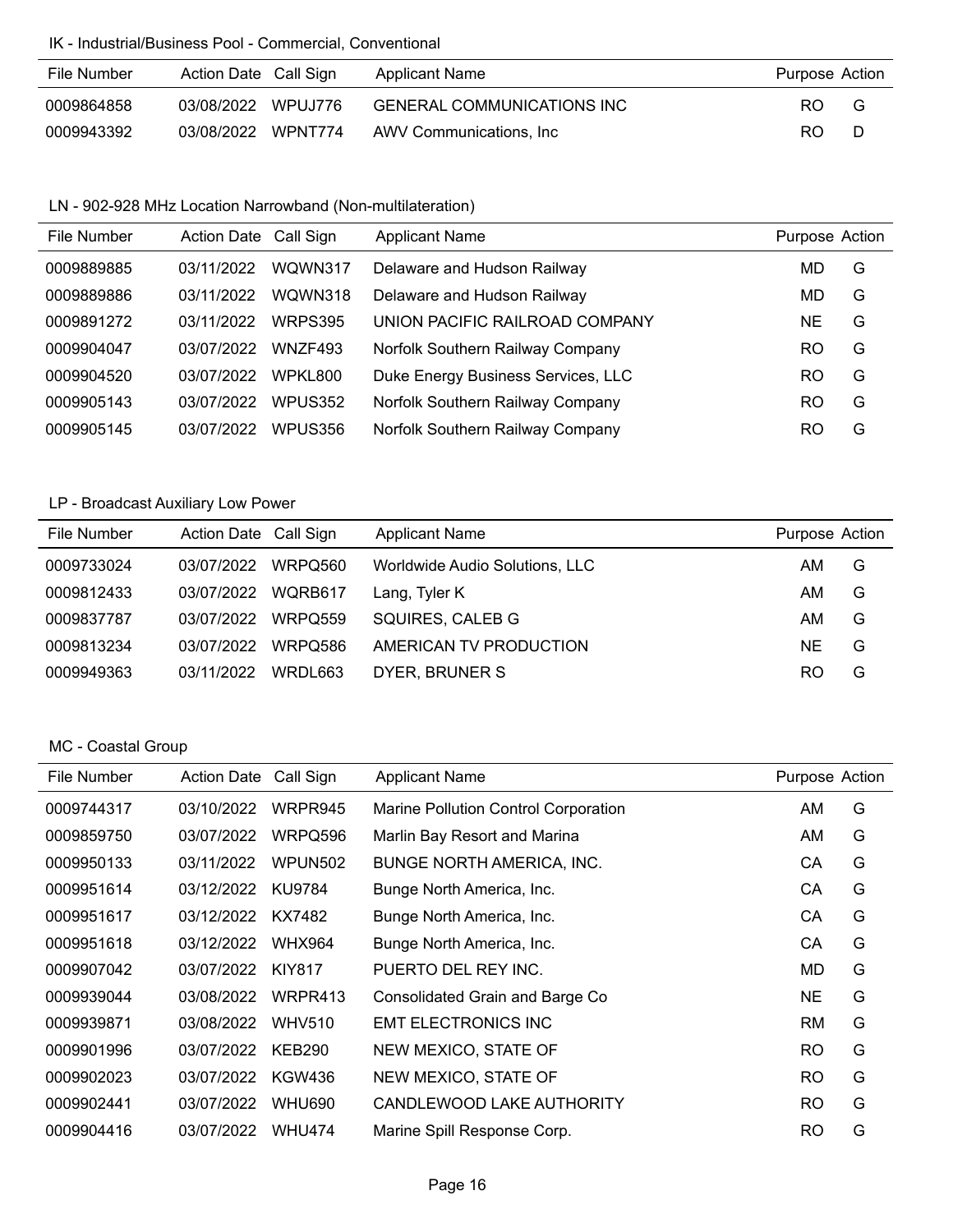# MC - Coastal Group

| File Number | <b>Action Date</b> | Call Sign     | <b>Applicant Name</b>           | Purpose Action |   |
|-------------|--------------------|---------------|---------------------------------|----------------|---|
| 0009904579  | 03/07/2022         | <b>WHU534</b> | Marine Spill Response Corp.     | <b>RO</b>      | G |
| 0009904630  | 03/07/2022         | WPUS930       | Marine Spill Response Corp.     | <b>RO</b>      | G |
| 0009924228  | 03/10/2022         | <b>KSK267</b> | <b>WEPFER MARINE INC</b>        | <b>RO</b>      | G |
| 0009925345  | 03/09/2022         | <b>KXR908</b> | <b>Hilcorp Energy Company</b>   | <b>RO</b>      | G |
| 0009925425  | 03/09/2022         | WPUR337       | Hilcorp Energy Alaska           | <b>RO</b>      | G |
| 0009925802  | 03/09/2022         | KA97549       | Jacobsen Pilot Service Inc.     | <b>RO</b>      | G |
| 0009927155  | 03/09/2022         | KA98589       | AMOCO PIPELINE COMPANY          | <b>RO</b>      | G |
| 0009927164  | 03/09/2022         | <b>KGA435</b> | AMOCO OIL COMPANY               | <b>RO</b>      | G |
| 0009928581  | 03/10/2022         | <b>WRD773</b> | REINAUER TRANSPORTATION CO LLC  | <b>RO</b>      | G |
| 0009934605  | 03/09/2022         | WQQY724       | <b>Moran Towing Corporation</b> | <b>RO</b>      | G |
| 0009934993  | 03/09/2022         | <b>WHU356</b> | CITGO PETROLEUM CORPORATION     | <b>RO</b>      | G |
| 0009943745  | 03/09/2022         | <b>WHD853</b> | <b>INEOS USA, LLC</b>           | <b>RO</b>      | G |

| File Number | Action Date Call Sign |                | <b>Applicant Name</b>                             | Purpose Action |   |
|-------------|-----------------------|----------------|---------------------------------------------------|----------------|---|
| 0009547382  | 03/08/2022            | <b>WHK656</b>  | <b>Core Electric Cooperative</b>                  | AM             | G |
| 0009656311  | 03/10/2022            | WNTR751        | Northwest Pipeline GP                             | AM             | G |
| 0009724067  | 03/07/2022            | WRPQ588        | Kentucky Power Company                            | AM             | G |
| 0009732856  | 03/08/2022            | KDP70          | UNION PACIFIC RAILROAD COMPANY                    | AM             | G |
| 0009738528  | 03/08/2022            | WRCE990        | <b>Transworld Network Corp</b>                    | AM             | G |
| 0009748861  | 03/08/2022            | WRDE215        | MC ATEE, ROBERT E                                 | AM             | G |
| 0009751520  | 03/08/2022            | WRPR358        | Cavin Wireless, Inc.                              | AM             | G |
| 0009776007  | 03/07/2022            | WPNB961        | Kentucky Power Company                            | AM             | G |
| 0009779577  | 03/07/2022            | WPXA436        | Oncor License Holdings Company, LLC               | AM             | G |
| 0009789850  | 03/07/2022            | WRPQ571        | <b>Smith County Emergency Services District 2</b> | AM             | G |
| 0009790613  | 03/10/2022            | WNEW974        | Gulf South Pipeline Company, LLC                  | AM             | G |
| 0009797032  | 03/08/2022            | WRPR363        | Ashtabula County Dept of Environmental Services   | AM             | G |
| 0009800907  | 03/09/2022            | WQVG298        | unWired Broadband, LLC                            | AM             | G |
| 0009815093  | 03/09/2022            | WRKR963        | AirBridge Broadband LLC                           | AM             | G |
| 0009826559  | 03/09/2022            | WPOT588        | UNION PACIFIC RAILROAD COMPANY                    | AM             | G |
| 0009832140  | 03/09/2022            | KLR22          | NORFOLK SOUTHERN RAILWAY COMPANY                  | AM             | G |
| 0009832592  | 03/11/2022            | <b>WEE735</b>  | East Kentucky Power Cooperative, Inc.             | AM             | G |
| 0009832612  | 03/11/2022            | WQAM571        | East Kentucky Power Cooperative, Inc.             | AM             | G |
| 0009835620  | 03/08/2022            | WRPR371        | <b>GRIFFIN LICENSING, L.L.C.</b>                  | AM             | G |
| 0009835622  | 03/08/2022            | WRPR372        | GRIFFIN LICENSING, L.L.C.                         | AM             | G |
| 0009836492  | 03/09/2022            | WRPR637        | NPG of Yuma-El Centro, LLC                        | AM             | G |
| 0009836494  | 03/09/2022            | WRPR636        | NPG of Yuma-El Centro, LLC                        | AM             | G |
| 0009836603  | 03/09/2022            | <b>WNTY523</b> | <b>BNSF Railway Co</b>                            | AM             | G |
| 0009836606  | 03/09/2022            | WNTY519        | <b>BNSF Railway Co</b>                            | AM             | G |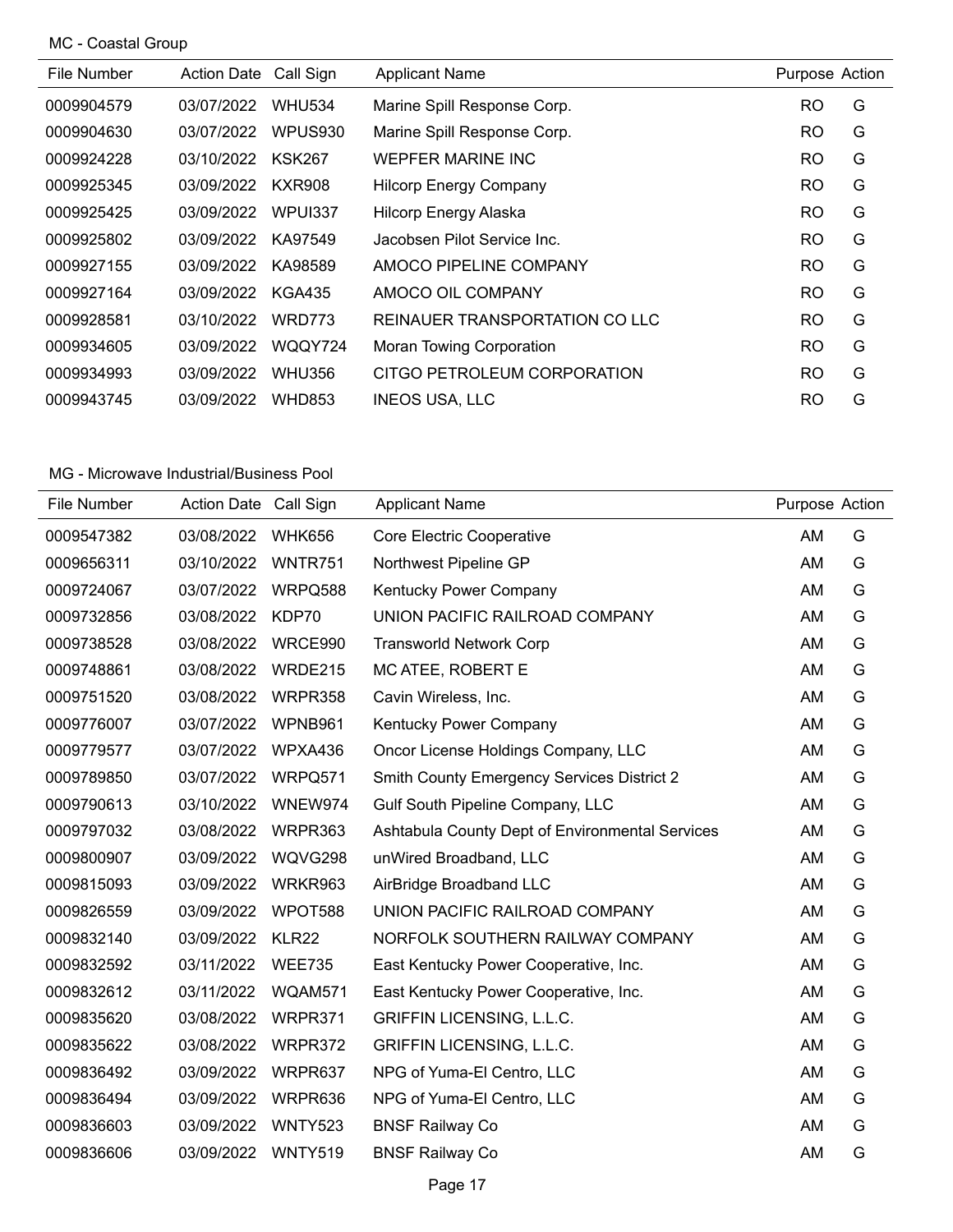| File Number | <b>Action Date</b> | Call Sign      | <b>Applicant Name</b>                             | Purpose Action |   |
|-------------|--------------------|----------------|---------------------------------------------------|----------------|---|
| 0009836640  | 03/09/2022         | WNTY518        | <b>BNSF Railway Co</b>                            | AM             | G |
| 0009836698  | 03/09/2022         | <b>WNTY521</b> | <b>BNSF Railway Co</b>                            | AM             | G |
| 0009836759  | 03/09/2022         | <b>WNTY522</b> | <b>BNSF Railway Co</b>                            | AM             | G |
| 0009836881  | 03/09/2022         | <b>WNTY524</b> | <b>BNSF Railway Co</b>                            | AM             | G |
| 0009837228  | 03/07/2022         | <b>WHK650</b>  | Core Electric Cooperative                         | AM             | G |
| 0009837229  | 03/07/2022         | <b>WHK649</b>  | Core Electric Cooperative                         | AM             | G |
| 0009837890  | 03/09/2022         | WRPR634        | Mojavewifi.com LLC                                | AM             | G |
| 0009837891  | 03/09/2022         | WRPR635        | Mojavewifi.com LLC                                | AM             | G |
| 0009837893  | 03/10/2022         | WRPR922        | Mojavewifi.com LLC                                | AM             | G |
| 0009841904  | 03/07/2022         | KZV60          | <b>BNSF Railway Co</b>                            | AM             | G |
| 0009841913  | 03/07/2022         | KFY49          | <b>BNSF Railway Co</b>                            | AM             | G |
| 0009842052  | 03/07/2022         | WQH36          | <b>BNSF Railway Co</b>                            | AM             | G |
| 0009842091  | 03/07/2022         | <b>KVY55</b>   | <b>BNSF Railway Co</b>                            | AM             | G |
| 0009842122  | 03/07/2022         | KVY71          | <b>BNSF Railway Co</b>                            | AM             | G |
| 0009849073  | 03/09/2022         | <b>WHJ519</b>  | Mohave County                                     | AM             | G |
| 0009852000  | 03/09/2022         | WRPR641        | CSN International, Inc.                           | AM             | G |
| 0009856561  | 03/09/2022         | WRPR646        | AUBURN WATER DISTRICT                             | AM             | G |
| 0009857436  | 03/10/2022         | WQTH794        | <b>Bug Tussel Wireless, LLC</b>                   | AM             | G |
| 0009857611  | 03/10/2022         | WROD930        | <b>Bug Tussel Wireless, LLC</b>                   | AM             | G |
| 0009937688  | 03/10/2022         | <b>WQOY929</b> | DM Ventures, Inc. DBA Warp2Biz                    | AM             | G |
| 0009940879  | 03/08/2022         | WQPH883        | Genesis Technology Communications, LLC            | CA             | G |
| 0009943016  | 03/08/2022         | WQSB654        | <b>WTTO LICENSEE, LLC</b>                         | CA             | G |
| 0009943017  | 03/08/2022         | WQSB655        | <b>WTTO LICENSEE, LLC</b>                         | CA             | G |
| 0009943727  | 03/09/2022         | WNTA487        | VIRGINIA ELECTRIC AND POWER COMPANY               | CA             | G |
| 0009944395  | 03/09/2022         | WPUK562        | <b>Scripps Broadcasting Holdings LLC</b>          | CA             | G |
| 0009945318  | 03/09/2022         | <b>WQOS786</b> | <b>Cumberland Electric Membership Corp</b>        | CA             | D |
| 0009945319  | 03/09/2022         | <b>WQOS787</b> | <b>Cumberland Electric Membership Corp</b>        | CA             | D |
| 0009945320  | 03/09/2022         | <b>WQOS788</b> | <b>Cumberland Electric Membership Corp</b>        | CA             | D |
| 0009945321  | 03/09/2022         | WQQQ392        | <b>Cumberland Electric Membership Corporation</b> | CA             | G |
| 0009945322  | 03/09/2022         | WQQR260        | <b>Cumberland Electric Membership Corporation</b> | CA             | G |
| 0009945323  | 03/09/2022         | WQQR263        | <b>Cumberland Electric Membership Corporation</b> | CA             | G |
| 0009945324  | 03/09/2022         | <b>WHI826</b>  | <b>Cumberland Electric Membership Corporation</b> | CA             | G |
| 0009945325  | 03/09/2022         | <b>WHI827</b>  | <b>Cumberland Electric Membership Corporation</b> | CA             | G |
| 0009945326  | 03/09/2022         | <b>WHI829</b>  | <b>Cumberland Electric Membership Corporation</b> | CA             | G |
| 0009945327  | 03/09/2022         | <b>WHI830</b>  | <b>Cumberland Electric Membership Corporation</b> | CA             | G |
| 0009945328  | 03/09/2022         | <b>WHI831</b>  | <b>Cumberland Electric Membership Corporation</b> | CA             | G |
| 0009945330  | 03/09/2022         | <b>WHI832</b>  | <b>Cumberland Electric Membership Corporation</b> | CA             | G |
| 0009945331  | 03/09/2022         | <b>WHI834</b>  | <b>Cumberland Electric Membership Corporation</b> | CA             | G |
| 0009945332  | 03/09/2022         | <b>WHI835</b>  | <b>Cumberland Electric Membership Corporation</b> | CA             | G |
| 0009945333  | 03/09/2022         | <b>WHI836</b>  | <b>Cumberland Electric Membership Corporation</b> | CA             | G |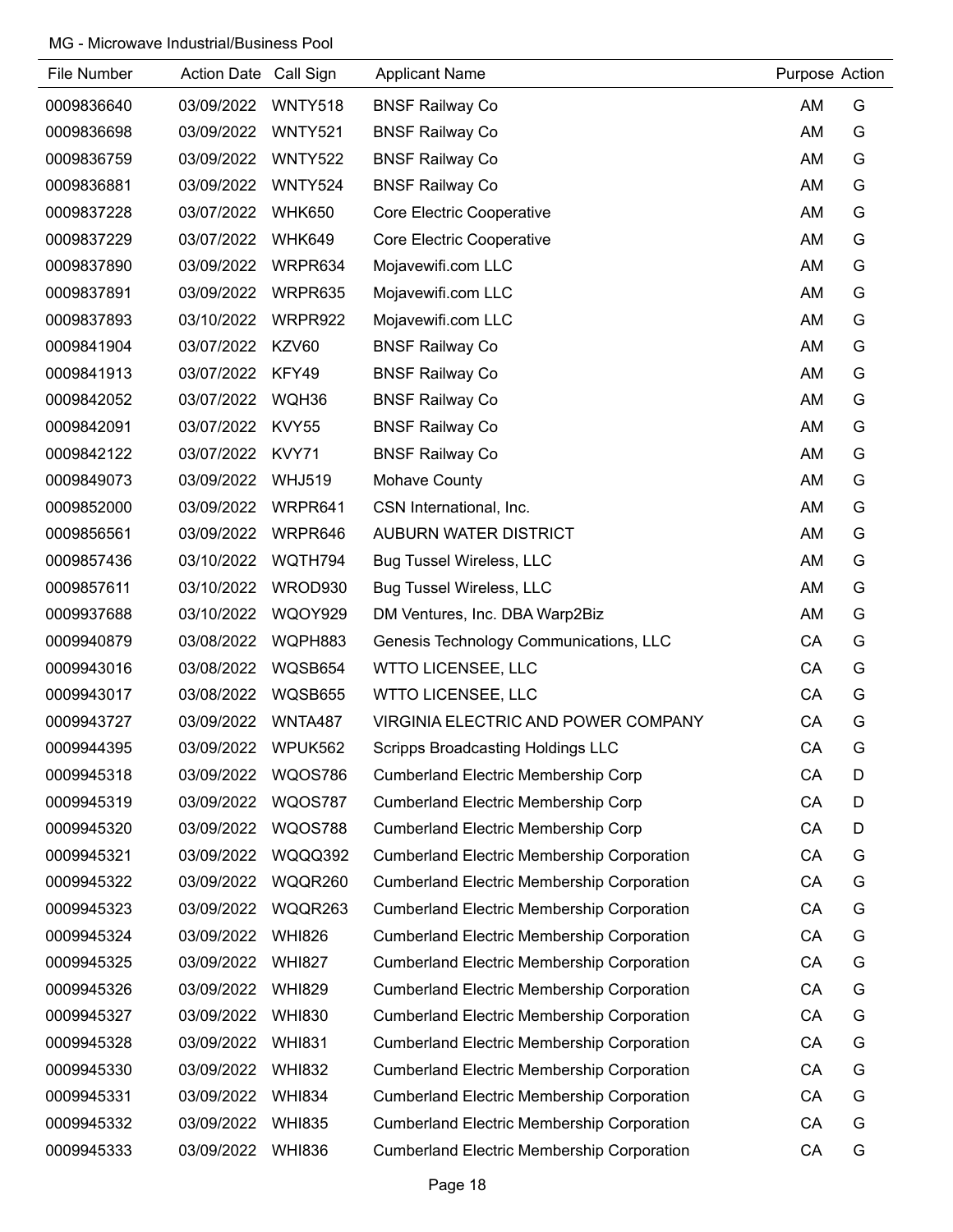| File Number | Action Date Call Sign |                   | <b>Applicant Name</b>                             | Purpose Action |   |
|-------------|-----------------------|-------------------|---------------------------------------------------|----------------|---|
| 0009946481  | 03/10/2022            | WQPC310           | Wheatland Electric Cooperative, Inc.              | CA             | G |
| 0009946845  | 03/10/2022            | WPUK542           | NBC Telemundo License LLC                         | CA             | G |
| 0009947382  | 03/10/2022            | WPNE500           | ConocoPhillips Communications Inc.                | CA             | G |
| 0009949161  | 03/11/2022            | WPUV602           | WBOC, Inc.                                        | CA             | G |
| 0009949220  | 03/11/2022            | WPUV603           | WBOC, Inc.                                        | CA             | G |
| 0009776631  | 03/07/2022            | WRAM935           | <b>Enterprise Products Operating, LLC</b>         | <b>MD</b>      | G |
| 0009802419  | 03/07/2022            | WQYG727           | <b>Entergy Services, LLC</b>                      | <b>MD</b>      | G |
| 0009804549  | 03/07/2022            | WQQN954           | Oklahoma Gas and Electric Company                 | MD             | G |
| 0009804566  | 03/07/2022            | WQQN958           | Oklahoma Gas and Electric Company                 | <b>MD</b>      | G |
| 0009804587  | 03/07/2022            | <b>WQNP306</b>    | Oklahoma Gas and Electric Company                 | <b>MD</b>      | G |
| 0009832004  | 03/07/2022            | KZV70             | <b>BNSF Railway Co.</b>                           | <b>MD</b>      | G |
| 0009832009  | 03/08/2022            | <b>WQIR820</b>    | Norfolk Southern Railway Company                  | <b>MD</b>      | G |
| 0009832013  | 03/08/2022            | <b>WAZ564</b>     | Norfolk Southern Railway Company                  | <b>MD</b>      | G |
| 0009832016  | 03/08/2022            | <b>WGX887</b>     | Norfolk Southern Railway Company                  | <b>MD</b>      | G |
| 0009832024  | 03/08/2022            | WPND906           | Norfolk Southern Railway Company                  | <b>MD</b>      | G |
| 0009832030  | 03/08/2022            | <b>WAZ565</b>     | Norfolk Southern Railway Company                  | <b>MD</b>      | G |
| 0009832039  | 03/08/2022            | <b>WAZ566</b>     | Norfolk Southern Railway Company                  | <b>MD</b>      | G |
| 0009832083  | 03/11/2022            | WNEH740           | Norfolk Southern Railway Company                  | MD             | G |
| 0009832091  | 03/08/2022            | <b>WAZ567</b>     | Norfolk Southern Railway Company                  | MD             | G |
| 0009832094  | 03/08/2022            | KNC31             | NORFOLK SOUTHERN RAILWAY COMPANY                  | <b>MD</b>      | G |
| 0009832098  | 03/08/2022            | <b>WAZ568</b>     | Norfolk Southern Railway Company                  | <b>MD</b>      | G |
| 0009832103  | 03/11/2022            | <b>WAZ569</b>     | Norfolk Southern Railway Company                  | MD             | G |
| 0009832115  | 03/08/2022            | KPK96             | NORFOLK SOUTHERN RAILWAY COMPANY                  | MD             | G |
| 0009832123  | 03/11/2022            | <b>WGX983</b>     | NORFOLK SOUTHERN RAILWAY COMPANY                  | MD             | G |
| 0009832125  | 03/08/2022            | <b>WAZ572</b>     | Norfolk Southern Railway Company                  | <b>MD</b>      | G |
| 0009832134  | 03/08/2022 KCK20      |                   | NORFOLK SOUTHERN RAILWAY COMPANY                  | MD             | G |
| 0009832152  | 03/08/2022 KCK21      |                   | NORFOLK SOUTHERN RAILWAY COMPANY                  | MD             | G |
| 0009832155  | 03/07/2022 KZV71      |                   | <b>BNSF Railway Co.</b>                           | MD             | G |
| 0009832167  | 03/08/2022            | KCK23             | NORFOLK SOUTHERN RAILWAY COMPANY                  | MD             | G |
| 0009832177  | 03/08/2022 KCK24      |                   | NORFOLK SOUTHERN RAILWAY COMPANY                  | MD             | G |
| 0009832234  | 03/08/2022 KCK27      |                   | NORFOLK SOUTHERN RAILWAY COMPANY                  | MD             | G |
| 0009832238  | 03/08/2022 KLQ98      |                   | NORFOLK SOUTHERN RAILWAY COMPANY                  | MD             | G |
| 0009832244  | 03/08/2022            | KCK <sub>25</sub> | NORFOLK SOUTHERN RAILWAY COMPANY                  | MD             | G |
| 0009832249  | 03/08/2022 WAZ571     |                   | Norfolk Southern Railway Company                  | MD             | G |
| 0009832250  | 03/08/2022 KCK22      |                   | NORFOLK SOUTHERN RAILWAY COMPANY                  | MD             | G |
| 0009832262  | 03/08/2022 KCK26      |                   | NORFOLK SOUTHERN RAILWAY COMPANY                  | MD             | G |
| 0009832269  | 03/08/2022            | <b>WAA840</b>     | Norfolk Southern Railway Company                  | MD             | G |
| 0009836563  | 03/07/2022            | WRDJ263           | SAN LUIS VALLEY RURAL ELECTRIC COOP INC           | <b>MD</b>      | G |
| 0009836564  | 03/07/2022            | WRDJ692           | SAN LUIS VALLEY RURAL ELECTRIC COOP INC           | MD             | G |
| 0009837245  | 03/07/2022            | <b>WGX801</b>     | TRI STATE GENERATION AND TRANSMISSION ASSOCIAT MD |                | G |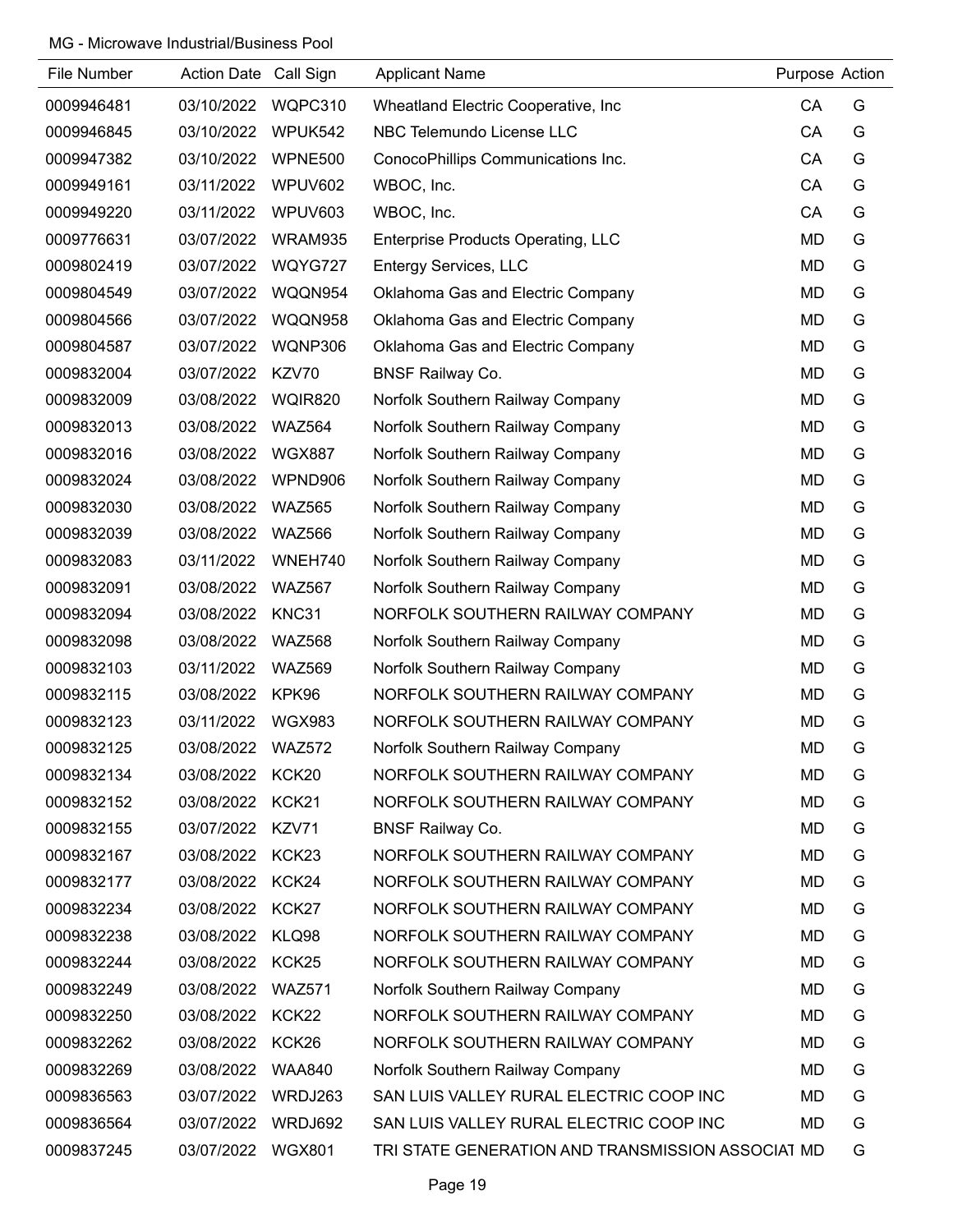| File Number | Action Date Call Sign |                | <b>Applicant Name</b>                     | Purpose Action |   |
|-------------|-----------------------|----------------|-------------------------------------------|----------------|---|
| 0009837432  | 03/08/2022            | KBR84          | UNION PACIFIC RAILROAD COMPANY            | <b>MD</b>      | G |
| 0009837650  | 03/08/2022            | WRKT393        | <b>PowerNet Wireless</b>                  | <b>MD</b>      | G |
| 0009837652  | 03/08/2022            | WRKQ417        | <b>PowerNet Wireless</b>                  | MD             | G |
| 0009837655  | 03/08/2022            | WRKQ413        | <b>PowerNet Wireless</b>                  | <b>MD</b>      | G |
| 0009837793  | 03/08/2022            | WRJU385        | Gtek Computers & Wireless L.L.C.          | MD             | G |
| 0009837887  | 03/08/2022            | WROA801        | Mojavewifi.com LLC                        | <b>MD</b>      | G |
| 0009837915  | 03/08/2022            | WRMB494        | DW Tower, LLC                             | <b>MD</b>      | G |
| 0009842727  | 03/07/2022            | WQZD348        | Succeed, Inc.                             | <b>MD</b>      | G |
| 0009842728  | 03/07/2022            | WRAS941        | Succeed, Inc.                             | <b>MD</b>      | G |
| 0009842894  | 03/07/2022            | <b>WQRI894</b> | Believe Wireless, LLC                     | MD             | G |
| 0009842937  | 03/07/2022            | WQGL944        | Nevada Power Co. dba NV Energy            | <b>MD</b>      | G |
| 0009842940  | 03/07/2022            | WQGL943        | Nevada Power Co. dba NV Energy            | MD             | G |
| 0009842941  | 03/07/2022            | <b>WQHV587</b> | Nevada Power Company dba NV Energy        | MD             | G |
| 0009843565  | 03/07/2022            | WRDN859        | Horizon Satellite, LLC                    | <b>MD</b>      | G |
| 0009843570  | 03/07/2022            | WQYM807        | Professional Value Internet Services, LLC | <b>MD</b>      | G |
| 0009843573  | 03/07/2022            | WNTP474        | <b>W&amp;T OFFSHORE INC</b>               | <b>MD</b>      | G |
| 0009843576  | 03/07/2022            | WRKD691        | Professional Value Internet Service, LLC  | <b>MD</b>      | G |
| 0009843579  | 03/07/2022            | WRAR394        | Professional Value Internet Services, LLC | <b>MD</b>      | G |
| 0009843581  | 03/07/2022            | WQVH613        | Resound Networks, LLC                     | <b>MD</b>      | G |
| 0009843853  | 03/07/2022            | WRNC541        | Wisper ISP, LLC                           | <b>MD</b>      | G |
| 0009843865  | 03/07/2022            | WRNN487        | Wisper ISP, LLC                           | MD             | G |
| 0009843868  | 03/07/2022            | WROC270        | Wisper ISP, LLC                           | <b>MD</b>      | G |
| 0009843873  | 03/07/2022            | WROC272        | Wisper ISP, LLC                           | <b>MD</b>      | G |
| 0009845104  | 03/07/2022            | WQRP699        | <b>Wireless ETC</b>                       | MD             | G |
| 0009845106  | 03/07/2022            | WQUD685        | Wireless ETC                              | <b>MD</b>      | G |
| 0009845431  | 03/07/2022            | WQBZ902        | Kentucky Power Company                    | <b>MD</b>      | G |
| 0009845603  | 03/09/2022            | WPVP749        | Oncor License Holdings Company, LLC       | <b>MD</b>      | G |
| 0009845604  | 03/09/2022            | WPVW612        | Oncor License Holdings Company, LLC       | <b>MD</b>      | G |
| 0009845693  | 03/09/2022            | WRDN463        | Fourway Computer Products, Inc            | <b>MD</b>      | G |
| 0009845694  | 03/09/2022            | WRNB697        | Fourway Computer Products, Inc            | <b>MD</b>      | G |
| 0009845701  | 03/09/2022            | WROX246        | The Junction Internet LLC                 | <b>MD</b>      | G |
| 0009845760  | 03/09/2022            | WNEJ544        | <b>PACIFICORP</b>                         | MD             | G |
| 0009845766  | 03/09/2022            | KTA74          | <b>PACIFICORP</b>                         | <b>MD</b>      | G |
| 0009845772  | 03/09/2022            | <b>WNEJ545</b> | <b>PACIFICORP</b>                         | <b>MD</b>      | G |
| 0009845782  | 03/07/2022            | WNEJ546        | <b>PACIFICORP</b>                         | <b>MD</b>      | G |
| 0009845984  | 03/07/2022            | WQLV885        | <b>TaosNet LLC</b>                        | <b>MD</b>      | G |
| 0009846253  | 03/07/2022            | WRCC783        | Texoma Communications, LLC                | <b>MD</b>      | G |
| 0009846254  | 03/07/2022            | WRBL959        | Texoma Communications, LLC                | <b>MD</b>      | G |
| 0009847040  | 03/07/2022            | WRCL415        | <b>Surfnet Communications</b>             | <b>MD</b>      | G |
| 0009847043  | 03/07/2022            | WRNP402        | <b>Surfnet Communications</b>             | <b>MD</b>      | G |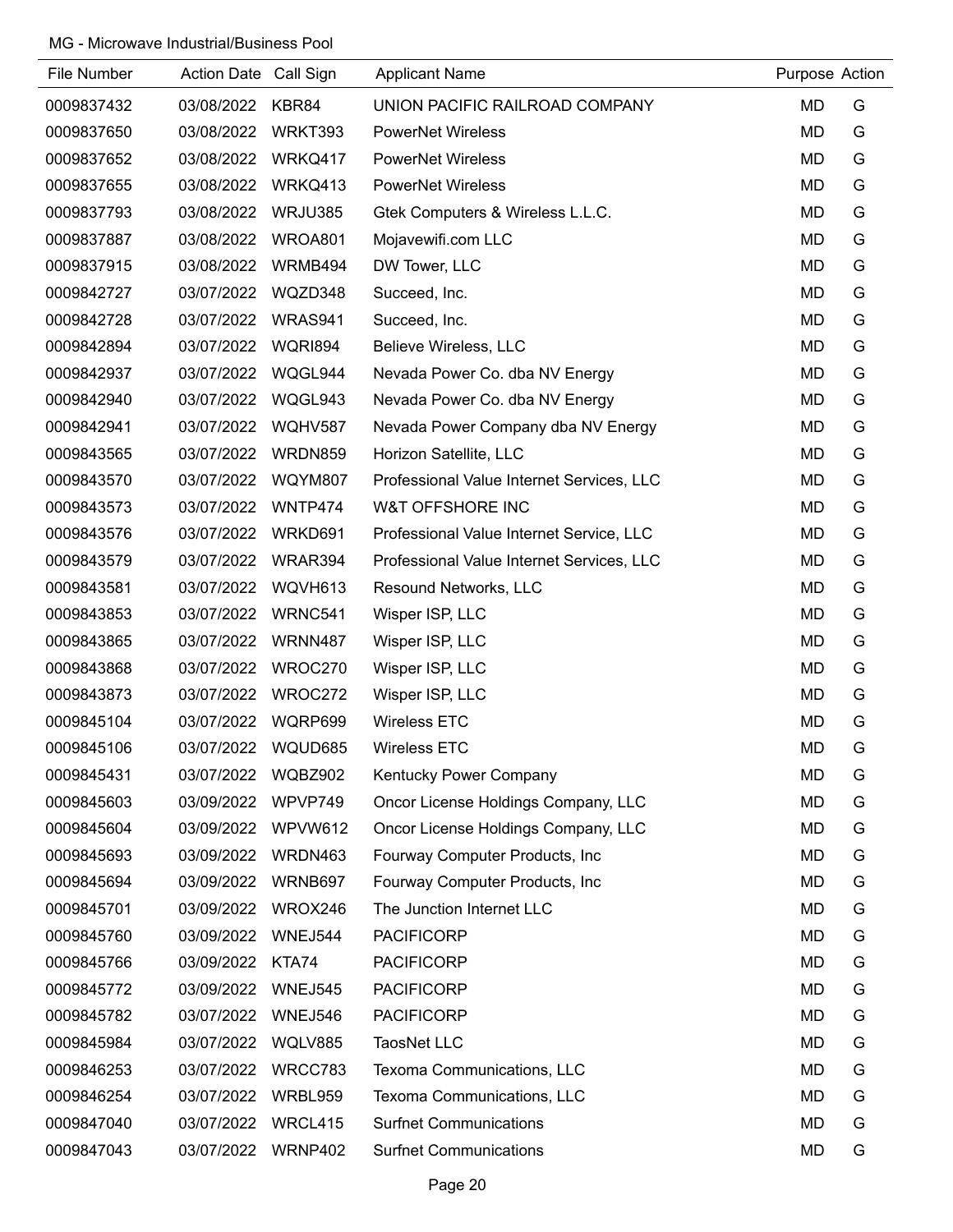| File Number | Action Date Call Sign |                | <b>Applicant Name</b>                           | Purpose Action |   |
|-------------|-----------------------|----------------|-------------------------------------------------|----------------|---|
| 0009847360  | 03/07/2022            | WQUT615        | Yellowknife Wireless Company, LLC               | <b>MD</b>      | G |
| 0009847362  | 03/07/2022            | WQQM898        | Yellowknife Wireless Company, LLC               | <b>MD</b>      | G |
| 0009848205  | 03/07/2022            | WQYL598        | Seattle's Best Internet, LLC                    | <b>MD</b>      | G |
| 0009848206  | 03/07/2022            | WQYL602        | Seattle's Best Internet, LLC                    | <b>MD</b>      | G |
| 0009848207  | 03/07/2022            | WQOX557        | Sawtooth Technologies                           | <b>MD</b>      | G |
| 0009848208  | 03/07/2022            | <b>WQWI848</b> | Sawtooth Technologies                           | <b>MD</b>      | G |
| 0009848209  | 03/07/2022            | WQOX626        | Sawtooth Technologies                           | <b>MD</b>      | G |
| 0009848210  | 03/07/2022            | <b>WQSV395</b> | Sawtooth Technologies                           | <b>MD</b>      | G |
| 0009848211  | 03/07/2022            | <b>WQYJ552</b> | Seattle's Best Internet, LLC                    | <b>MD</b>      | G |
| 0009848212  | 03/07/2022            | WQLN305        | Sawtooth Technologies                           | <b>MD</b>      | G |
| 0009848213  | 03/07/2022            | WQWX678        | Sawtooth Technologies                           | <b>MD</b>      | G |
| 0009848214  | 03/07/2022            | WQWK404        | Sawtooth Technologies                           | <b>MD</b>      | G |
| 0009848215  | 03/08/2022            | WQNQ975        | Sawtooth Technologies                           | <b>MD</b>      | G |
| 0009848216  | 03/08/2022            | WQWE970        | Sawtooth Technologies                           | MD             | G |
| 0009849056  | 03/08/2022            | WRDD612        | BOARD OF TRUSTEES OF NORTHERN MICHIGAN UNIVE MD |                | G |
| 0009850508  | 03/08/2022            | WQTW397        | HAWAIIAN ELECTRIC COMPANY INC                   | <b>MD</b>      | G |
| 0009852429  | 03/09/2022            | WROT317        | Xtreme Enterprises, LLC                         | <b>MD</b>      | G |
| 0009852551  | 03/09/2022            | WQBY848        | GOLDEN VALLEY ELECTRIC ASSOCIATION INC          | <b>MD</b>      | G |
| 0009852555  | 03/09/2022            | WQDS736        | GOLDEN VALLEY ELECTRIC ASSOCIATION INC          | MD             | G |
| 0009852884  | 03/09/2022            | WROY359        | Wisper ISP, LLC                                 | <b>MD</b>      | G |
| 0009852887  | 03/09/2022            | WROY357        | Wisper ISP, LLC                                 | <b>MD</b>      | G |
| 0009852946  | 03/09/2022            | WQJI456        | BelWave Communications, Inc.                    | <b>MD</b>      | G |
| 0009854506  | 03/11/2022            | WPYB214        | <b>Corn Belt Power Cooperative</b>              | <b>MD</b>      | G |
| 0009854507  | 03/11/2022            | WPYB216        | <b>Corn Belt Power Cooperative</b>              | <b>MD</b>      | G |
| 0009854720  | 03/11/2022            | WQUD204        | San Diego Gas & Electric Company                | MD             | G |
| 0009854725  | 03/11/2022            | WQHN608        | San Diego Gas & Electric Company                | <b>MD</b>      | G |
| 0009854729  | 03/11/2022            | WQUN377        | San Diego Gas & Electric Company                | <b>MD</b>      | G |
| 0009854731  | 03/11/2022            | WQUC984        | San Diego Gas & Electric Company                | <b>MD</b>      | G |
| 0009854734  | 03/11/2022            | WQUN411        | San Diego Gas & Electric Company                | <b>MD</b>      | G |
| 0009854738  | 03/11/2022            | WQOJ436        | San Diego Gas & Electric Company                | MD             | G |
| 0009854748  | 03/11/2022            | WQUC987        | San Diego Gas & Electric Company                | <b>MD</b>      | G |
| 0009854757  | 03/11/2022            | WQYG273        | San Diego Gas & Electric Company                | <b>MD</b>      | G |
| 0009854759  | 03/11/2022            | WQYG279        | San Diego Gas & Electric Company                | <b>MD</b>      | G |
| 0009854768  | 03/11/2022            | WRMM759        | San Diego Gas & Electric Company                | MD             | G |
| 0009854776  | 03/11/2022            | WQOJ435        | San Diego Gas & Electric Company                | <b>MD</b>      | G |
| 0009854784  | 03/11/2022            | KKX45          | San Diego Gas & Electric Company                | <b>MD</b>      | G |
| 0009854786  | 03/11/2022            | WRDF459        | San Diego Gas & Electric Company                | <b>MD</b>      | G |
| 0009854788  | 03/11/2022            | <b>WRKI644</b> | San Diego Gas & Electric Company                | <b>MD</b>      | G |
| 0009854798  | 03/11/2022            | WQTT806        | San Diego Gas & Electric Company                | <b>MD</b>      | G |
| 0009854803  | 03/11/2022            | <b>WRKI643</b> | San Diego Gas & Electric Company                | MD             | G |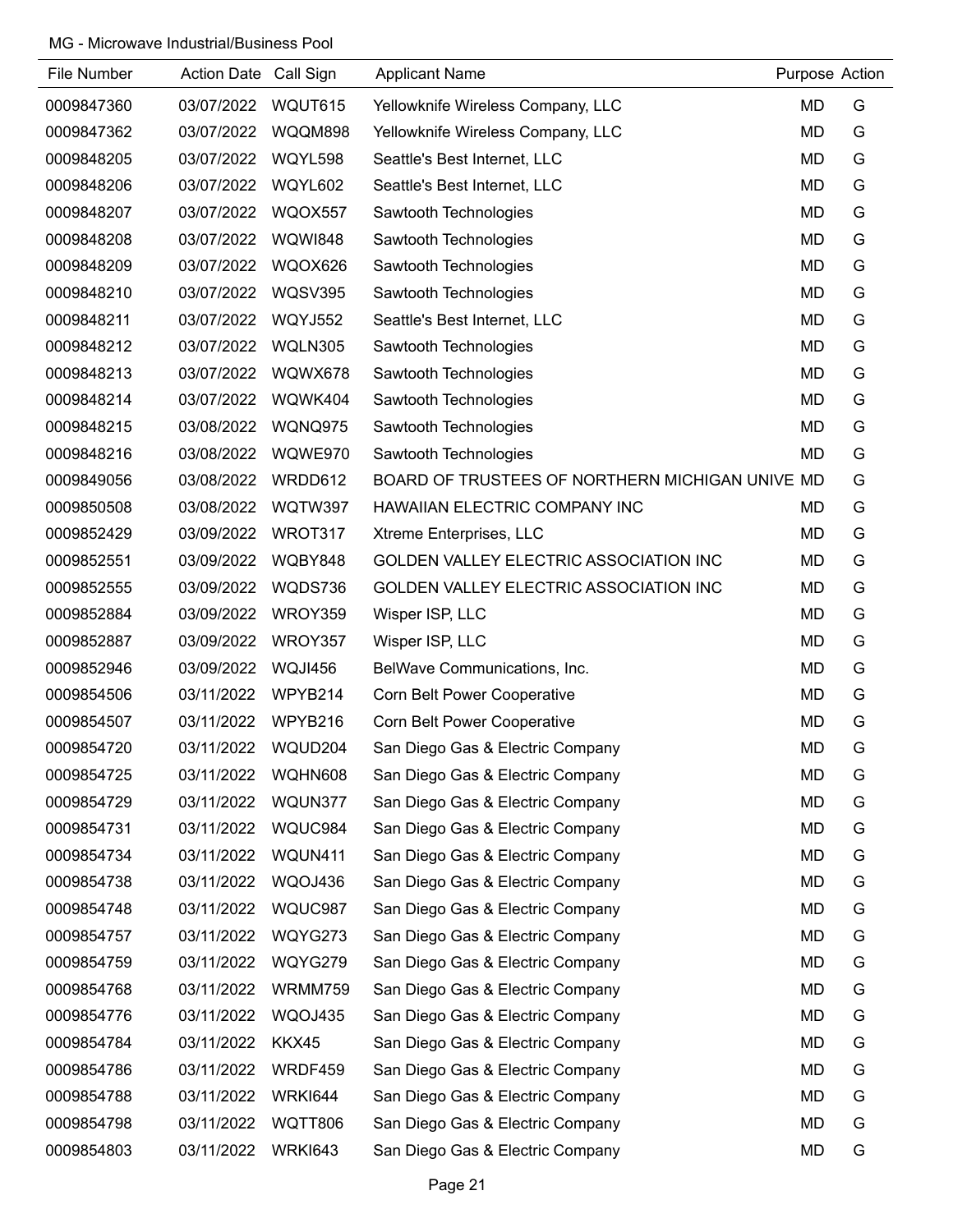| File Number | Action Date Call Sign |                | <b>Applicant Name</b>                  | Purpose Action |   |
|-------------|-----------------------|----------------|----------------------------------------|----------------|---|
| 0009855883  | 03/09/2022            | KKW75          | San Diego Gas & Electric Company       | <b>MD</b>      | G |
| 0009855889  | 03/09/2022            | <b>WNTS464</b> | San Diego Gas & Electric Company       | <b>MD</b>      | G |
| 0009855896  | 03/09/2022            | WQUD897        | San Diego Gas & Electric Company       | MD             | G |
| 0009855900  | 03/09/2022            | WPVV721        | San Diego Gas & Electric Company       | MD             | G |
| 0009856128  | 03/09/2022            | WQZX470        | Wabash Communications, Inc.            | <b>MD</b>      | G |
| 0009856236  | 03/10/2022            | WREW725        | Washington Broadband, Inc.             | MD             | G |
| 0009856238  | 03/10/2022            | WQXJ523        | Washington Broadband, Inc.             | <b>MD</b>      | G |
| 0009856285  | 03/10/2022            | WQXR765        | PCI BROADBAND                          | MD             | G |
| 0009856327  | 03/10/2022            | WRKU279        | Hot Spot Broadband, Inc.               | <b>MD</b>      | G |
| 0009856494  | 03/10/2022            | WQUL954        | Guadalupe Valley Electric Coop         | <b>MD</b>      | G |
| 0009856507  | 03/10/2022            | WQJJ312        | Guadalupe Valley Electric Coop         | MD             | G |
| 0009856511  | 03/10/2022            | <b>WQSW892</b> | <b>Guadalupe Valley Electric Coop</b>  | MD             | G |
| 0009856515  | 03/10/2022            | WQPB490        | Guadalupe Valley Electric Coop         | MD             | G |
| 0009856520  | 03/10/2022            | WQNY862        | Guadalupe Valley Electric Coop         | <b>MD</b>      | G |
| 0009856536  | 03/10/2022            | WQMP350        | Guadalupe Valley Electric Coop         | MD             | G |
| 0009856537  | 03/10/2022            | WQTW475        | Guadalupe Valley Electric Coop         | MD             | G |
| 0009856543  | 03/10/2022            | WQPF758        | Guadalupe Valley Electric Coop         | MD             | G |
| 0009857439  | 03/09/2022            | WROD931        | <b>Bug Tussel Wireless, LLC</b>        | <b>MD</b>      | G |
| 0009857468  | 03/09/2022            | WQZW336        | Targa Midstream Services LLC           | MD             | G |
| 0009857471  | 03/09/2022            | WQZW337        | Targa Midstream Services LLC           | <b>MD</b>      | G |
| 0009857632  | 03/09/2022            | WQTB214        | <b>Bug Tussel Wireless, LLC</b>        | MD             | G |
| 0009858244  | 03/09/2022            | KOK56          | Arizona Public Service Company         | MD             | G |
| 0009858246  | 03/09/2022            | WQKW579        | Arizona Public Service Company         | MD             | G |
| 0009858252  | 03/09/2022            | WRJK477        | Stimulus Technologies of Missouri, LLC | <b>MD</b>      | G |
| 0009858255  | 03/09/2022            | WQZA296        | Grand County Internet Service Inc.     | <b>MD</b>      | G |
| 0009858370  | 03/10/2022            | WRAJ661        | Grand County Internet Service Inc.     | <b>MD</b>      | G |
| 0009858437  | 03/11/2022            | WRBS641        | Visionary Communications, Inc.         | MD             | G |
| 0009858438  | 03/11/2022            | WRAJ210        | Visionary Communications, Inc.         | MD             | G |
| 0009858439  | 03/11/2022            | WRAJ207        | Visionary Communications, Inc.         | MD             | G |
| 0009858440  | 03/11/2022            | WRCX271        | Visionary Communications, Inc.         | <b>MD</b>      | G |
| 0009858445  | 03/11/2022            | WQZP341        | Visionary Communications, Inc.         | MD             | G |
| 0009858448  | 03/11/2022            | WROD516        | Visionary Communications, Inc.         | <b>MD</b>      | G |
| 0009858449  | 03/11/2022            | WRAV321        | Visionary Communications, Inc.         | MD             | G |
| 0009858451  | 03/11/2022            | WRDV357        | <b>Rural Broadband</b>                 | <b>MD</b>      | G |
| 0009858520  | 03/11/2022            | WRAJ596        | Grand County Internet Service Inc.     | MD             | G |
| 0009858643  | 03/11/2022            | WQXD483        | <b>Kellin Communications</b>           | MD             | G |
| 0009858644  | 03/11/2022            | WRBR741        | <b>Kellin Communications</b>           | MD             | G |
| 0009858647  | 03/11/2022            | WQJH383        | InfoWest, Inc                          | MD             | G |
| 0009858648  | 03/11/2022            | WQKG694        | InfoWest, Inc                          | <b>MD</b>      | G |
| 0009858841  | 03/11/2022            | WQWJ798        | <b>White Cloud Communications</b>      | MD             | G |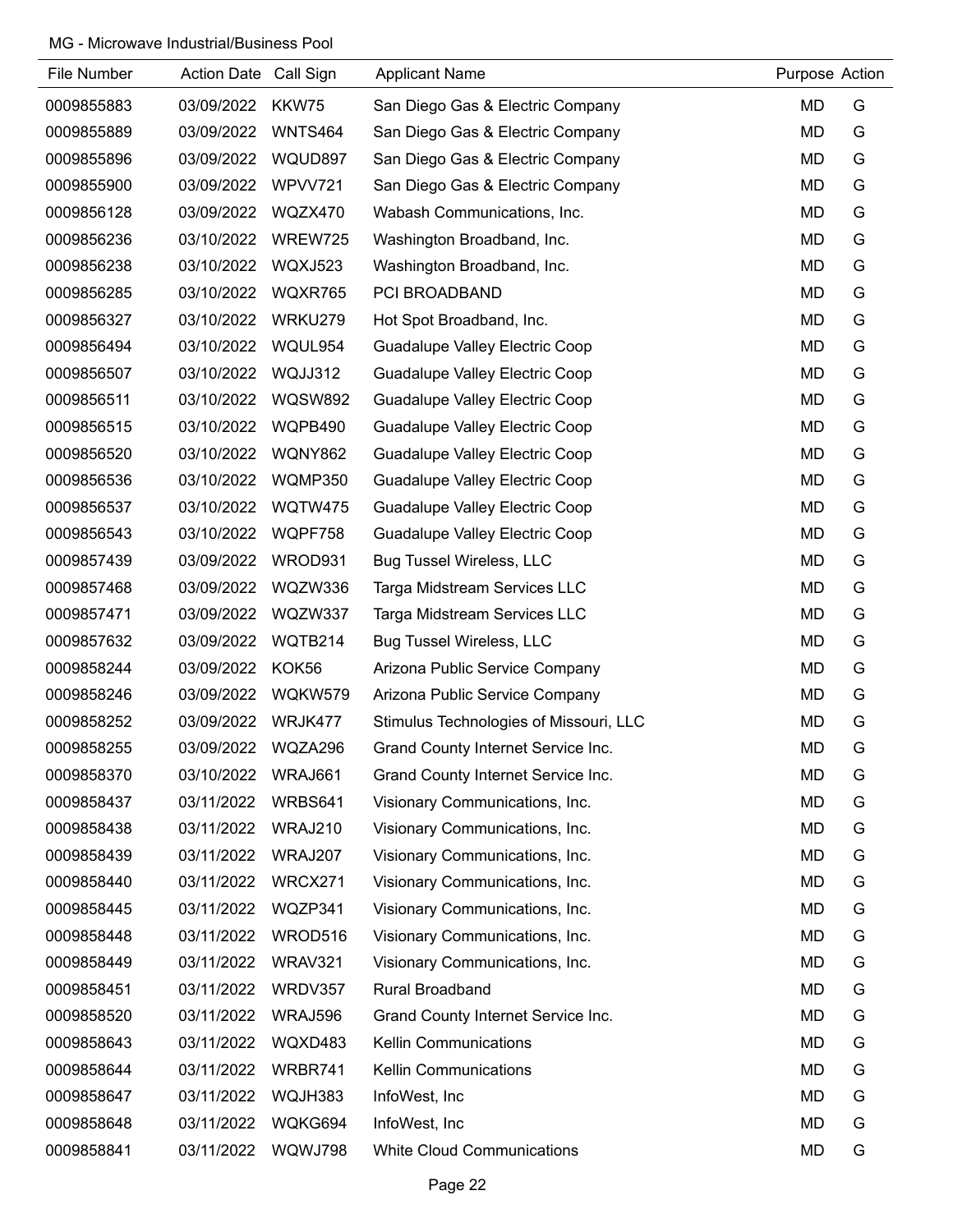| File Number | Action Date Call Sign |                | <b>Applicant Name</b>                    | Purpose Action |   |
|-------------|-----------------------|----------------|------------------------------------------|----------------|---|
| 0009858842  | 03/11/2022            | WRCQ661        | <b>White Cloud Communications</b>        | MD             | G |
| 0009858843  | 03/11/2022            | WRHU201        | <b>White Cloud Communications US LLC</b> | <b>MD</b>      | G |
| 0009860116  | 03/11/2022            | WEG948         | Xcel Energy Services Inc.                | MD             | G |
| 0009860118  | 03/11/2022            | <b>WGX948</b>  | Xcel Energy Services Inc.                | <b>MD</b>      | G |
| 0009860119  | 03/11/2022            | KAP42          | Xcel Energy Services Inc.                | <b>MD</b>      | G |
| 0009860121  | 03/11/2022            | WKJ85          | Xcel Energy Services Inc.                | <b>MD</b>      | G |
| 0009860122  | 03/11/2022            | KAP43          | Xcel Energy Services Inc.                | <b>MD</b>      | G |
| 0009860123  | 03/11/2022            | <b>WEE702</b>  | Xcel Energy Services Inc.                | <b>MD</b>      | G |
| 0009860124  | 03/11/2022            | <b>WNEO280</b> | Xcel Energy Services Inc.                | <b>MD</b>      | G |
| 0009860125  | 03/11/2022            | <b>WNEO281</b> | Xcel Energy Services Inc.                | <b>MD</b>      | G |
| 0009861976  | 03/09/2022            | WQZD904        | Webline Holdings LLC                     | <b>MD</b>      | G |
| 0009862028  | 03/09/2022            | WRJE311        | <b>River Valley Internet LLC</b>         | <b>MD</b>      | G |
| 0009862043  | 03/09/2022            | WRAK772        | One Ring Networks, Inc.                  | <b>MD</b>      | G |
| 0009862044  | 03/09/2022            | WROU315        | AirBridge Broadband LLC                  | <b>MD</b>      | G |
| 0009862046  | 03/09/2022            | WRHV883        | AirBridge Broadband LLC                  | <b>MD</b>      | G |
| 0009862061  | 03/09/2022            | <b>WRAJ595</b> | Grand County Internet Service Inc.       | <b>MD</b>      | G |
| 0009862064  | 03/09/2022            | WRCS246        | Pacific Lightwave Inc.                   | <b>MD</b>      | G |
| 0009862066  | 03/09/2022            | WRFN494        | Chisholm Broadband, LLC                  | <b>MD</b>      | G |
| 0009862202  | 03/09/2022            | WRAJ660        | Grand County Internet Service Inc.       | <b>MD</b>      | G |
| 0009862289  | 03/09/2022            | WQKF572        | Caerus Piceance LLC                      | <b>MD</b>      | G |
| 0009862290  | 03/09/2022            | WQKF571        | Caerus Piceance LLC                      | <b>MD</b>      | G |
| 0009862296  | 03/09/2022            | WRCD741        | The Internet Store, Inc. dba Cruzio      | MD             | G |
| 0009862298  | 03/09/2022            | WQLQ925        | The Internet Store, Inc. dba Cruzio      | <b>MD</b>      | G |
| 0009862301  | 03/09/2022            | WREM823        | The Internet Store, Inc. dba Cruzio      | <b>MD</b>      | G |
| 0009862310  | 03/09/2022            | WRAJ597        | Grand County Internet Service Inc.       | <b>MD</b>      | G |
| 0009862321  | 03/09/2022            | WRMZ754        | <b>Skynet Communications</b>             | <b>MD</b>      | G |
| 0009862323  | 03/09/2022            | <b>WQPI229</b> | <b>Skynet Communications</b>             | <b>MD</b>      | G |
| 0009862564  | 03/09/2022            | WRFS217        | Fort Code, Inc                           | <b>MD</b>      | G |
| 0009863358  | 03/09/2022            | WRFD435        | SS Ventures, Inc.                        | MD             | G |
| 0009863366  | 03/09/2022            | <b>WRAI671</b> | <b>SS Ventures Inc</b>                   | <b>MD</b>      | G |
| 0009863403  | 03/09/2022            | WRDJ660        | MetaLINK Technologies, Inc.              | <b>MD</b>      | G |
| 0009863405  | 03/09/2022            | WREM815        | 903 Broadband                            | <b>MD</b>      | G |
| 0009863408  | 03/09/2022            | WQZR228        | OCCIDENTAL PETROLEUM CORPORATION         | <b>MD</b>      | G |
| 0009863409  | 03/09/2022            | WQJC337        | OCCIDENTAL PETROLEUM CORPORATION         | MD             | G |
| 0009863482  | 03/09/2022            | WREZ251        | Anvil Communications, Inc.               | <b>MD</b>      | G |
| 0009863486  | 03/09/2022            | WRHX893        | Anvil Communications, Inc.               | <b>MD</b>      | G |
| 0009863495  | 03/09/2022            | WRFK855        | <b>Cosner-Neipp Corporation</b>          | MD             | G |
| 0009863549  | 03/10/2022            | WRDT345        | <b>Triad Wireless LLC</b>                | <b>MD</b>      | G |
| 0009864102  | 03/11/2022            | KSX99          | San Diego Gas & Electric Company         | MD             | G |
| 0009864105  | 03/10/2022            | WQPP238        | San Diego Gas & Electric Company         | <b>MD</b>      | G |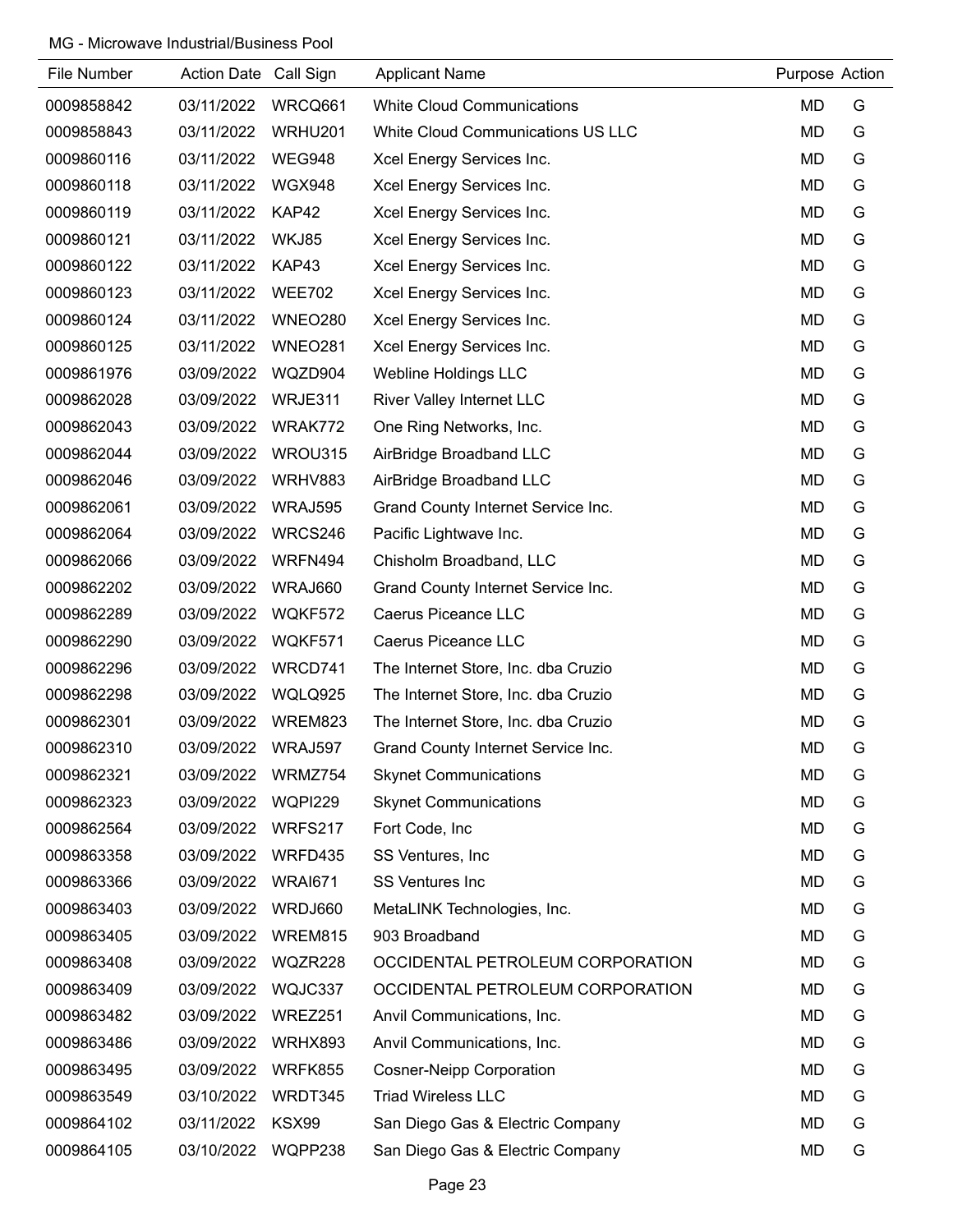| File Number | <b>Action Date</b> | Call Sign      | <b>Applicant Name</b>            | Purpose Action |   |
|-------------|--------------------|----------------|----------------------------------|----------------|---|
| 0009864110  | 03/10/2022         | WRCY768        | San Diego Gas & Electric Company | <b>MD</b>      | G |
| 0009864113  | 03/10/2022         | WQPX513        | San Diego Gas & Electric Company | <b>MD</b>      | G |
| 0009864116  | 03/10/2022         | WQUD215        | San Diego Gas & Electric Company | <b>MD</b>      | G |
| 0009864125  | 03/10/2022         | WQYD660        | San Diego Gas & Electric Company | <b>MD</b>      | G |
| 0009864126  | 03/10/2022         | WQYG281        | San Diego Gas & Electric Company | <b>MD</b>      | G |
| 0009864127  | 03/10/2022         | WRCV779        | San Diego Gas & Electric Company | <b>MD</b>      | G |
| 0009864130  | 03/10/2022         | WQOJ438        | San Diego Gas & Electric Company | <b>MD</b>      | G |
| 0009864134  | 03/10/2022         | <b>WQRI946</b> | San Diego Gas & Electric Company | <b>MD</b>      | G |
| 0009864136  | 03/10/2022         | WQPK270        | San Diego Gas & Electric Company | <b>MD</b>      | G |
| 0009864138  | 03/10/2022         | KMM27          | San Diego Gas & Electric Company | <b>MD</b>      | G |
| 0009864142  | 03/10/2022         | WQUD220        | San Diego Gas & Electric Company | <b>MD</b>      | G |
| 0009864150  | 03/10/2022         | WREQ386        | San Diego Gas & Electric Company | <b>MD</b>      | G |
| 0009864156  | 03/10/2022         | WRCV780        | San Diego Gas & Electric Company | <b>MD</b>      | G |
| 0009864159  | 03/10/2022         | <b>WRFI260</b> | San Diego Gas & Electric Company | <b>MD</b>      | G |
| 0009864253  | 03/10/2022         | WQUD290        | San Diego Gas & Electric Company | <b>MD</b>      | G |
| 0009864255  | 03/10/2022         | WPQN562        | San Diego Gas & Electric Company | <b>MD</b>      | G |
| 0009864261  | 03/10/2022         | WQHZ548        | <b>Broadband VI LLC</b>          | <b>MD</b>      | G |
| 0009864263  | 03/10/2022         | WPUC913        | San Diego Gas & Electric Company | <b>MD</b>      | G |
| 0009864266  | 03/10/2022         | WQUD235        | San Diego Gas & Electric Company | <b>MD</b>      | G |
| 0009864272  | 03/10/2022         | WRHS851        | <b>Broadband VI LLC</b>          | <b>MD</b>      | G |
| 0009864279  | 03/10/2022         | WQUD677        | San Diego Gas & Electric Company | <b>MD</b>      | G |
| 0009864280  | 03/10/2022         | WQUN410        | San Diego Gas & Electric Company | <b>MD</b>      | G |
| 0009864282  | 03/10/2022         | WQZK210        | San Diego Gas & Electric Company | <b>MD</b>      | G |
| 0009864287  | 03/10/2022         | WRJV610        | San Diego Gas & Electric Company | <b>MD</b>      | G |
| 0009864294  | 03/10/2022         | WQYG280        | San Diego Gas & Electric Company | <b>MD</b>      | G |
| 0009864304  | 03/10/2022         | WPYA815        | San Diego Gas & Electric Company | <b>MD</b>      | G |
| 0009864310  | 03/10/2022         | WQUX845        | San Diego Gas & Electric Company | <b>MD</b>      | G |
| 0009864312  | 03/10/2022         | WQMA967        | San Diego Gas & Electric Company | <b>MD</b>      | G |
| 0009864315  | 03/10/2022         | WNEH623        | San Diego Gas & Electric Company | <b>MD</b>      | G |
| 0009864322  | 03/10/2022         | <b>WRBN285</b> | San Diego Gas & Electric Company | <b>MD</b>      | G |
| 0009864330  | 03/10/2022         | WQUC617        | San Diego Gas & Electric Company | <b>MD</b>      | G |
| 0009864336  | 03/11/2022         | WNEQ697        | San Diego Gas & Electric Company | <b>MD</b>      | G |
| 0009864347  | 03/11/2022         | WQUD695        | San Diego Gas & Electric Company | <b>MD</b>      | G |
| 0009864475  | 03/11/2022         | WRCN735        | LR Communications, Inc.          | <b>MD</b>      | G |
| 0009865855  | 03/11/2022         | WRCU330        | Symplified Technologies, LLC     | <b>MD</b>      | G |
| 0009866026  | 03/11/2022         | <b>WRKI625</b> | San Diego Gas & Electric Company | <b>MD</b>      | G |
| 0009866115  | 03/11/2022         | WRCU329        | Symplified Technologies, LLC     | <b>MD</b>      | G |
| 0009866120  | 03/11/2022         | WRAW488        | Symplified Technologies, LLC     | <b>MD</b>      | G |
| 0009866130  | 03/11/2022         | WRMY580        | Symplified Technologies, LLC     | <b>MD</b>      | G |
| 0009866163  | 03/11/2022         | WRDV252        | <b>Shadow Wireless</b>           | MD             | G |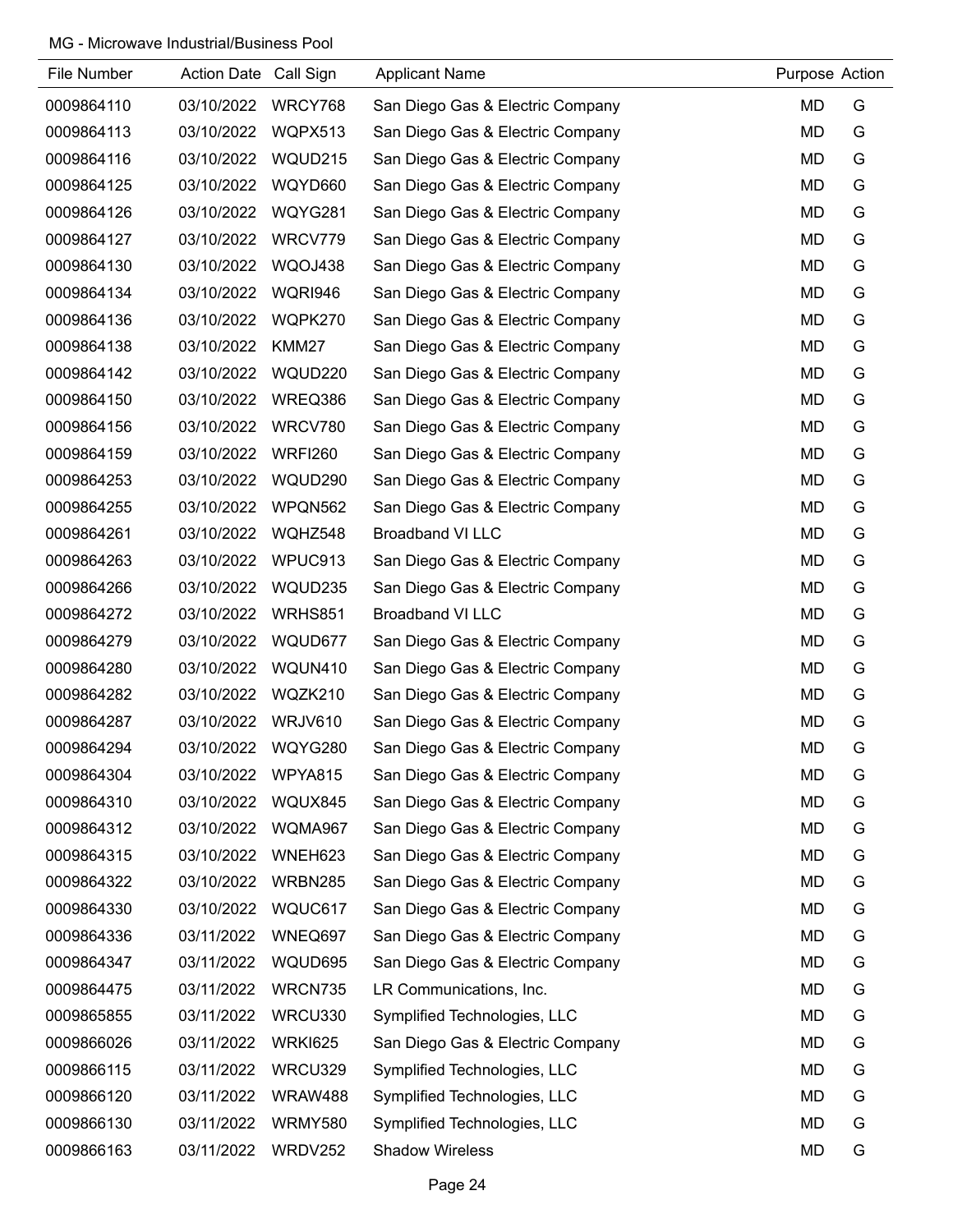| File Number | Action Date Call Sign |                | <b>Applicant Name</b>                           | Purpose Action |   |
|-------------|-----------------------|----------------|-------------------------------------------------|----------------|---|
| 0009866197  | 03/11/2022            | WRKR976        | <b>Shadow Wireless</b>                          | <b>MD</b>      | G |
| 0009866654  | 03/11/2022            | WQHZ548        | <b>Broadband VI LLC</b>                         | <b>MD</b>      | G |
| 0009866655  | 03/11/2022            | <b>WRHS851</b> | <b>Broadband VI LLC</b>                         | <b>MD</b>      | G |
| 0009866656  | 03/11/2022            | WQLH534        | <b>Broadband VI LLC</b>                         | <b>MD</b>      | G |
| 0009867175  | 03/11/2022            | WQTF673        | San Diego Gas & Electric Company                | <b>MD</b>      | G |
| 0009867176  | 03/11/2022            | WQMA978        | San Diego Gas & Electric Company                | MD             | G |
| 0009877205  | 03/11/2022            | WPXM246        | El Paso Natural Gas Company, L.L.C.             | <b>MD</b>      | G |
| 0009947422  | 03/11/2022            | WQRA311        | <b>Basin Electric Power Cooperative</b>         | <b>MD</b>      | D |
| 0009947435  | 03/11/2022            | WQRA310        | <b>Basin Electric Power Cooperative</b>         | <b>MD</b>      | D |
| 0009947930  | 03/11/2022            | WRNC541        | Wisper ISP, LLC                                 | <b>MD</b>      | D |
| 0009949992  | 03/11/2022            | WRNV590        | Wisper ISP, LLC                                 | <b>MD</b>      | D |
| 0009950000  | 03/11/2022            | WRPA289        | Wisper ISP, LLC                                 | <b>MD</b>      | D |
| 0009950004  | 03/11/2022            | WRPA291        | Wisper ISP, LLC                                 | <b>MD</b>      | D |
| 0009950005  | 03/11/2022            | <b>WRNV580</b> | Wisper ISP, LLC                                 | <b>MD</b>      | D |
| 0009950006  | 03/11/2022            | WRPA287        | Wisper ISP, LLC                                 | <b>MD</b>      | D |
| 0009950007  | 03/11/2022            | WRNV586        | Wisper ISP, LLC                                 | <b>MD</b>      | D |
| 0009950320  | 03/12/2022            | WQOQ214        | National Grid USA Service Company, Inc.         | MD             | D |
| 0009950321  | 03/12/2022            | WQPB852        | Telescan, Inc.                                  | <b>MD</b>      | D |
| 0009950329  | 03/12/2022            | <b>WRAI496</b> | Micrologic Inc.                                 | <b>MD</b>      | D |
| 0009950333  | 03/12/2022            | WQPB850        | Telescan, Inc.                                  | <b>MD</b>      | D |
| 0009950335  | 03/12/2022            | WQPC768        | Telescan, Inc.                                  | <b>MD</b>      | D |
| 0009950337  | 03/12/2022            | WROA719        | Indian Wells Valley ISP                         | <b>MD</b>      | D |
| 0009950755  | 03/12/2022            | WQOK633        | <b>MHO Networks</b>                             | <b>MD</b>      | D |
| 0009802412  | 03/07/2022            | WRPQ600        | <b>Entergy Services, LLC</b>                    | <b>NE</b>      | G |
| 0009832293  | 03/08/2022            | WRPR361        | Simpli Broadband                                | <b>NE</b>      | G |
| 0009832294  | 03/08/2022            | WRPR359        | Simpli Broadband                                | <b>NE</b>      | G |
| 0009837895  | 03/08/2022            | WRPR422        | Mojavewifi.com LLC                              | <b>NE</b>      | G |
| 0009839185  | 03/08/2022            | WRPR424        | Mojavewifi.com LLC                              | <b>NE</b>      | G |
| 0009843200  | 03/07/2022            | WRPQ568        | XTO Energy, Inc.                                | <b>NE</b>      | G |
| 0009843896  | 03/07/2022            | WRPQ563        | XTO Energy, Inc.                                | <b>NE</b>      | G |
| 0009844092  | 03/07/2022            | WRPQ579        | XTO Energy, Inc.                                | <b>NE</b>      | G |
| 0009844104  | 03/07/2022            | WRPQ576        | XTO Energy, Inc.                                | <b>NE</b>      | G |
| 0009845579  | 03/08/2022            | WRPR418        | Oncor License Holdings Company, LLC             | <b>NE</b>      | G |
| 0009845580  | 03/08/2022            | WRPR419        | Oncor License Holdings Company, LLC             | <b>NE</b>      | G |
| 0009845581  | 03/08/2022            | WRPR421        | Oncor License Holdings Company, LLC             | <b>NE</b>      | G |
| 0009845675  | 03/09/2022            | WRPR632        | Pacificorp                                      | <b>NE</b>      | G |
| 0009845712  | 03/09/2022            | WRPR639        | Pacificorp                                      | <b>NE</b>      | G |
| 0009845721  | 03/09/2022            | WRPR640        | Pacificorp                                      | <b>NE</b>      | G |
| 0009849057  | 03/08/2022            | WRPR394        | BOARD OF TRUSTEES OF NORTHERN MICHIGAN UNIVE NE |                | G |
| 0009852003  | 03/08/2022            | WRPR428        | CSN International, Inc.                         | <b>NE</b>      | G |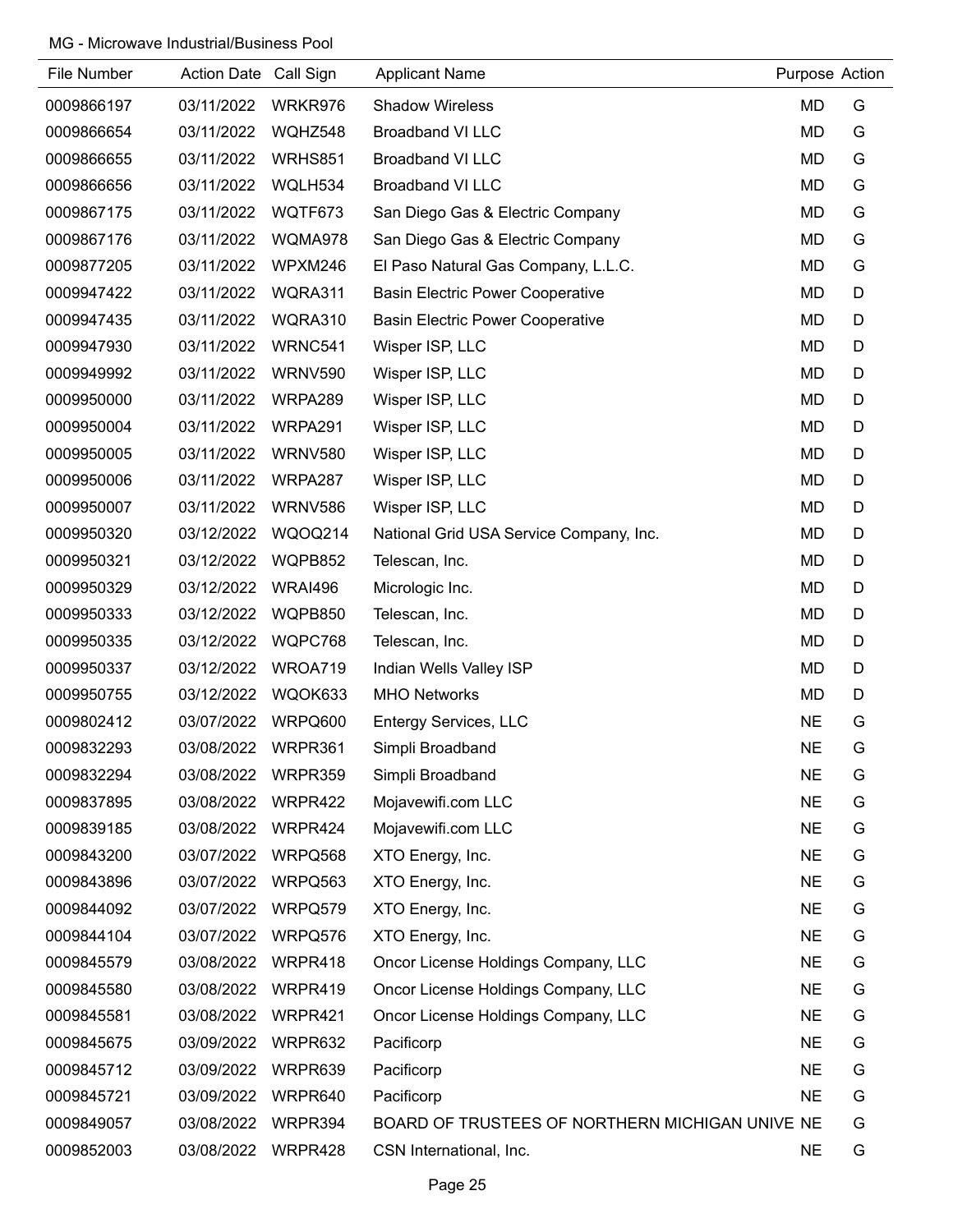| File Number | Action Date Call Sign |                | <b>Applicant Name</b>                  | Purpose Action |   |
|-------------|-----------------------|----------------|----------------------------------------|----------------|---|
| 0009852947  | 03/09/2022            | WRPR711        | BelWave Communications, Inc.           | <b>NE</b>      | G |
| 0009856136  | 03/09/2022            | WRPR712        | Wabash Communications, Inc.            | <b>NE</b>      | G |
| 0009856161  | 03/09/2022            | WRPR713        | NuWave Technology, INC                 | <b>NE</b>      | G |
| 0009856227  | 03/09/2022            | WRPR716        | NuWave Technology, INC                 | <b>NE</b>      | G |
| 0009856229  | 03/09/2022            | WRPR721        | NuWave Technology, INC                 | <b>NE</b>      | G |
| 0009856239  | 03/10/2022            | WRPR939        | <b>Triad Wireless LLC</b>              | <b>NE</b>      | G |
| 0009856269  | 03/10/2022            | WRPR949        | Acadiana Broadband                     | <b>NE</b>      | G |
| 0009856279  | 03/10/2022            | WRPR951        | Acadiana Broadband                     | <b>NE</b>      | G |
| 0009856293  | 03/10/2022            | WRPR959        | NGX Tech Solutions, LLC                | <b>NE</b>      | G |
| 0009856299  | 03/10/2022            | WRPR960        | Arx Technologies, LLC                  | <b>NE</b>      | G |
| 0009856303  | 03/10/2022            | WRPR961        | Arx Technologies, LLC                  | <b>NE</b>      | G |
| 0009856317  | 03/10/2022            | WRPR962        | <b>Bug Tussel Wireless, LLC</b>        | <b>NE</b>      | G |
| 0009856328  | 03/10/2022            | WRPR964        | Hot Spot Broadband, Inc.               | <b>NE</b>      | G |
| 0009856331  | 03/10/2022            | WRPR965        | NGX Tech Solutions, LLC                | <b>NE</b>      | G |
| 0009856476  | 03/10/2022            | WRPR966        | <b>Centric Internet Services</b>       | <b>NE</b>      | G |
| 0009857416  | 03/09/2022            | WRPR676        | LasVegas.Net                           | <b>NE</b>      | G |
| 0009857430  | 03/09/2022            | WRPR679        | <b>Bug Tussel Wireless, LLC</b>        | <b>NE</b>      | G |
| 0009857460  | 03/09/2022            | WRPR703        | <b>PCI Broadband</b>                   | <b>NE</b>      | G |
| 0009857480  | 03/09/2022            | WRPR715        | <b>Bug Tussel Wireless, LLC</b>        | <b>NE</b>      | G |
| 0009857490  | 03/09/2022            | WRPR718        | <b>Bug Tussel Wireless, LLC</b>        | <b>NE</b>      | G |
| 0009857497  | 03/09/2022            | WRPR720        | <b>Bug Tussel Wireless, LLC</b>        | <b>NE</b>      | G |
| 0009857606  | 03/09/2022            | WRPR722        | <b>Bug Tussel Wireless, LLC</b>        | <b>NE</b>      | G |
| 0009857631  | 03/09/2022            | WRPR724        | Targa Midstream Services LLC           | <b>NE</b>      | G |
| 0009857647  | 03/10/2022            | WRPR924        | Targa Midstream Services LLC           | <b>NE</b>      | G |
| 0009857665  | 03/10/2022            | WRPR927        | Targa Midstream Services LLC           | <b>NE</b>      | G |
| 0009857677  | 03/10/2022            | WRPR938        | Targa Midstream Services LLC           | <b>NE</b>      | G |
| 0009857709  | 03/10/2022            | WRPR969        | Targa Midstream Services LLC           | <b>NE</b>      | G |
| 0009857726  | 03/11/2022            | WRPS403        | Targa Midstream Services LLC           | <b>NE</b>      | G |
| 0009857749  | 03/11/2022            | WRPS412        | Targa Midstream Services LLC           | <b>NE</b>      | G |
| 0009858122  | 03/09/2022            | WRPR644        | Grand County Internet Service Inc.     | <b>NE</b>      | G |
| 0009858247  | 03/09/2022            | WRPR645        | Stimulus Technologies of Missouri, LLC | <b>NE</b>      | G |
| 0009858428  | 03/10/2022            | WRPR932        | Rural Broadband                        | <b>NE</b>      | G |
| 0009858431  | 03/11/2022            | WRPS392        | Visionary Communications, Inc.         | <b>NE</b>      | G |
| 0009858481  | 03/11/2022            | WRPS398        | Grand County Internet Service Inc.     | <b>NE</b>      | G |
| 0009858646  | 03/11/2022            | <b>WRPS400</b> | Alyrica Networks, Inc.                 | <b>NE</b>      | G |
| 0009858844  | 03/11/2022            | WRPS404        | White Cloud Communications US LLC      | <b>NE</b>      | G |
| 0009859239  | 03/11/2022            | WRPS462        | Targa Midstream Services LLC           | <b>NE</b>      | G |
| 0009859240  | 03/11/2022            | WRPS458        | Targa Midstream Services LLC           | <b>NE</b>      | G |
| 0009859243  | 03/11/2022            | WRPS461        | Targa Midstream Services LLC           | <b>NE</b>      | G |
| 0009859245  | 03/11/2022            | WRPS454        | Targa Midstream Services LLC           | <b>NE</b>      | G |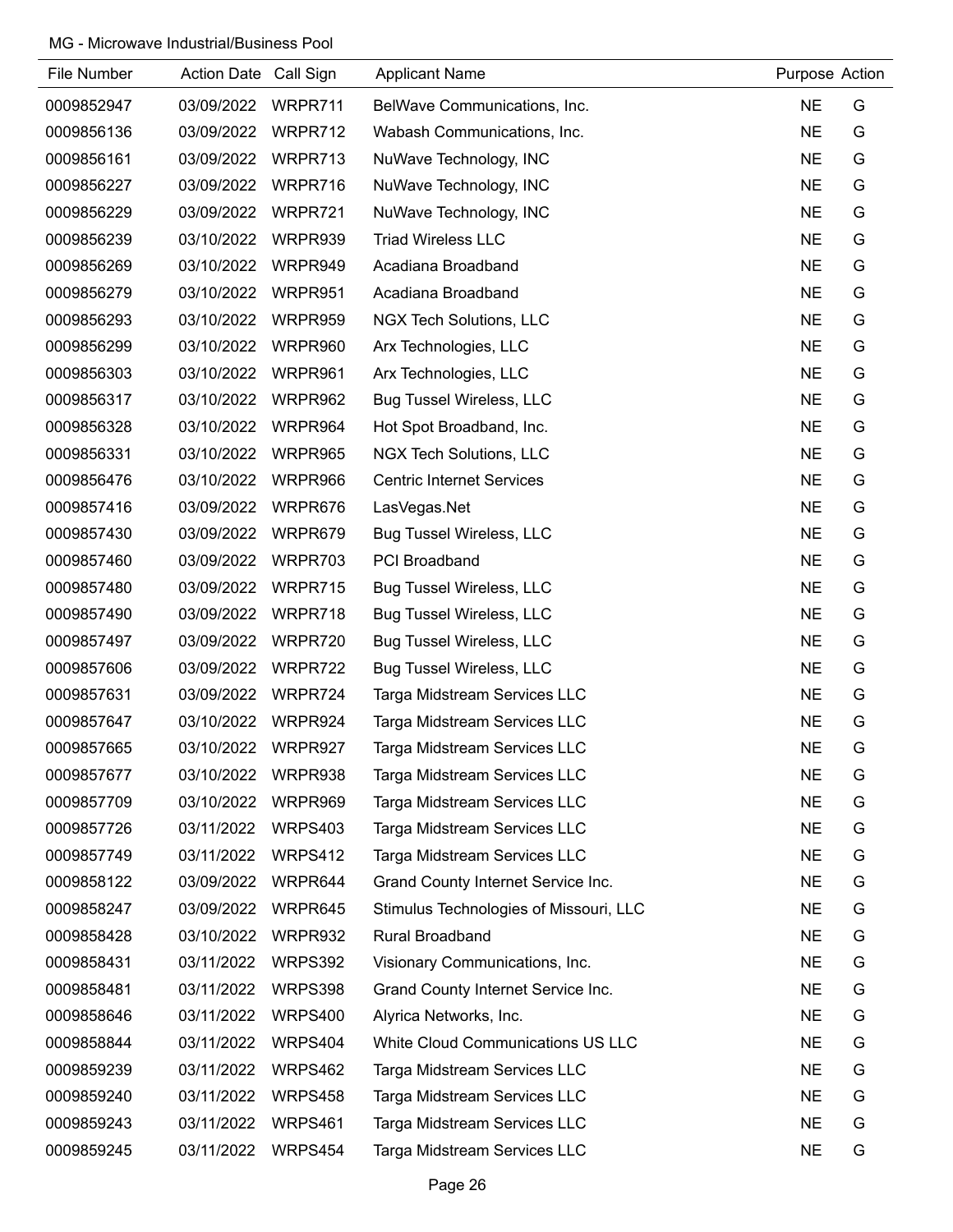| File Number | Action Date Call Sign |                | <b>Applicant Name</b>                      | Purpose Action |   |
|-------------|-----------------------|----------------|--------------------------------------------|----------------|---|
| 0009862170  | 03/09/2022            | WRPR668        | Grand County Internet Service Inc.         | <b>NE</b>      | G |
| 0009862295  | 03/09/2022            | WRPR669        | Caerus Piceance LLC                        | <b>NE</b>      | G |
| 0009862302  | 03/09/2022            | WRPR673        | The Internet Store, Inc. dba Cruzio        | <b>NE</b>      | G |
| 0009862332  | 03/09/2022            | WRPR687        | Fort Code Inc.                             | <b>NE</b>      | G |
| 0009862338  | 03/09/2022            | WRPR689        | Fort Code Inc.                             | <b>NE</b>      | G |
| 0009862415  | 03/09/2022            | WRPR691        | MC ATEE, ROBERT E                          | <b>NE</b>      | G |
| 0009862568  | 03/09/2022            | WRPR695        | Fort Code Inc.                             | <b>NE</b>      | G |
| 0009863412  | 03/09/2022            | WRPR709        | OCCIDENTAL PETROLEUM CORPORATION           | <b>NE</b>      | G |
| 0009863413  | 03/10/2022            | WRPR925        | OCCIDENTAL PETROLEUM CORPORATION           | <b>NE</b>      | G |
| 0009863497  | 03/09/2022            | WRPR719        | <b>Cosner-Neipp Corporation</b>            | <b>NE</b>      | G |
| 0009863520  | 03/10/2022            | WRPR926        | <b>Triad Wireless LLC</b>                  | <b>NE</b>      | G |
| 0009864474  | 03/11/2022            | WRPS463        | Metro Wireless International Inc.          | <b>NE</b>      | G |
| 0009865833  | 03/11/2022            | WRPS407        | LocaLoop, Inc.                             | <b>NE</b>      | G |
| 0009865843  | 03/11/2022            | <b>WRPS408</b> | LocaLoop, Inc.                             | <b>NE</b>      | G |
| 0009866657  | 03/11/2022            | WRPS416        | Zinnia Networks Inc.                       | <b>NE</b>      | G |
| 0009866880  | 03/11/2022            | WRPS445        | unWired Broadband, LLC                     | <b>NE</b>      | G |
| 0009895206  | 03/07/2022            | WRPQ604        | Ameren Services Company                    | <b>NE</b>      | G |
| 0009937843  | 03/08/2022            | WRPR215        | Morgan Wireless LLC                        | <b>NE</b>      | G |
| 0009938868  | 03/12/2022            | WRPS608        | Chisholm Broadband, LLC                    | <b>NE</b>      | G |
| 0009938869  | 03/12/2022            | WRPS609        | Chisholm Broadband, LLC                    | <b>NE</b>      | G |
| 0009940043  | 03/09/2022            | WRPR623        | Eastern Gas Transmission and Storage, Inc. | <b>NE</b>      | G |
| 0009940046  | 03/08/2022            | WRPR328        | Eastern Gas Transmission and Storage, Inc. | <b>NE</b>      | G |
| 0009940371  | 03/08/2022            | WRPR212        | NELLY BROADCASTING, LLC                    | <b>NE</b>      | G |
| 0009945348  | 03/11/2022            | WRPS331        | <b>WON Communications LLC</b>              | <b>NE</b>      | G |
| 0009945352  | 03/11/2022            | WRPS332        | <b>WON Communications LLC</b>              | <b>NE</b>      | G |
| 0009947443  | 03/12/2022            | WRPS682        | <b>Tucson Electric Power Company</b>       | <b>NE</b>      | G |
| 0009835903  | 03/07/2022            | WNEQ288        | east valley water district                 | <b>RM</b>      | G |
| 0009836804  | 03/08/2022            | WNTG673        | ConocoPhillips Communications Inc.         | <b>RM</b>      | G |
| 0009852394  | 03/08/2022            | <b>WNTI644</b> | Pacific Gas and Electric Company           | <b>RM</b>      | G |
| 0009852985  | 03/09/2022            | KMR46          | Pacific Gas and Electric Company           | <b>RM</b>      | G |
| 0009852989  | 03/08/2022            | WNEQ268        | Pacific Gas and Electric Company           | <b>RM</b>      | G |
| 0009856388  | 03/09/2022            | WQOY975        | Rayburn Country Electric Cooperative Inc.  | <b>RM</b>      | G |
| 0009858705  | 03/09/2022            | WNTA424        | <b>PACIFICORP</b>                          | <b>RM</b>      | G |
| 0009861166  | 03/09/2022            | WNTM876        | WABASH VALLEY POWER ASSOCIATION INC        | <b>RM</b>      | G |
| 0009861284  | 03/09/2022            | WNTM877        | Wabash Valley Power Association            | <b>RM</b>      | G |
| 0009887913  | 03/11/2022            | WNEN501        | Pacific Gas and Electric Company           | <b>RM</b>      | G |
| 0009887971  | 03/11/2022            | <b>WNTM392</b> | Pacific Gas and Electric Company           | <b>RM</b>      | G |
| 0009949368  | 03/11/2022            | WNEQ409        | WHEC-TV, LLC                               | <b>RM</b>      | G |
| 0009836688  | 03/07/2022            | <b>WNTY520</b> | <b>BNSF Railway Co.</b>                    | <b>RO</b>      | G |
| 0009836700  | 03/07/2022            | <b>WNTL497</b> | Northwest Pipeline GP                      | <b>RO</b>      | G |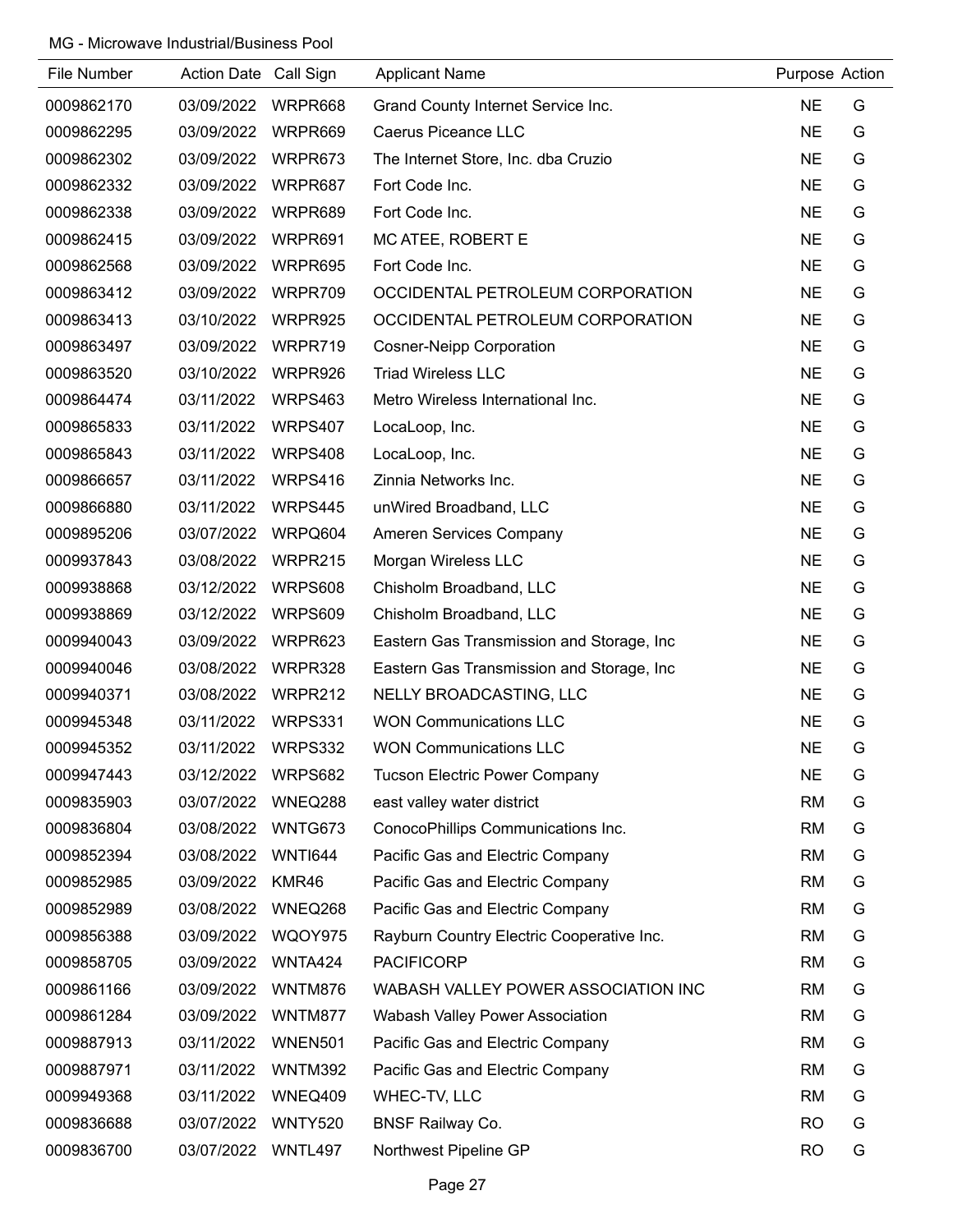| File Number | Action Date Call Sign |                | <b>Applicant Name</b>                    | Purpose Action |   |
|-------------|-----------------------|----------------|------------------------------------------|----------------|---|
| 0009837918  | 03/08/2022            | WPUD545        | <b>BNSF Railway Co.</b>                  | <b>RO</b>      | G |
| 0009837934  | 03/08/2022            | WQOV464        | <b>BNSF Railway Co.</b>                  | <b>RO</b>      | G |
| 0009837958  | 03/08/2022            | WPUD741        | <b>BNSF Railway Co.</b>                  | <b>RO</b>      | G |
| 0009837969  | 03/08/2022            | <b>WAA810</b>  | <b>BNSF Railway Co.</b>                  | <b>RO</b>      | G |
| 0009839339  | 03/08/2022            | WQH37          | <b>BNSF Railway Co.</b>                  | <b>RO</b>      | G |
| 0009842626  | 03/08/2022            | WNTM478        | National Grid USA Service Company Inc.   | <b>RO</b>      | G |
| 0009843821  | 03/07/2022            | WNEL463        | National Grid USA Service Company Inc.   | <b>RO</b>      | G |
| 0009844984  | 03/07/2022            | WPUF490        | <b>BNSF Railway Co.</b>                  | <b>RO</b>      | G |
| 0009844986  | 03/07/2022            | WPUF491        | <b>BNSF Railway Co.</b>                  | <b>RO</b>      | G |
| 0009845190  | 03/08/2022            | WNTL648        | National Grid USA Service Company Inc.   | <b>RO</b>      | G |
| 0009845195  | 03/08/2022            | WNTL649        | National Grid USA Service Company Inc.   | <b>RO</b>      | G |
| 0009845216  | 03/08/2022            | WNTL650        | National Grid USA Service Company Inc.   | <b>RO</b>      | G |
| 0009845232  | 03/07/2022            | WPNB713        | National Grid USA Service Company Inc.   | <b>RO</b>      | G |
| 0009845240  | 03/07/2022            | WPNB714        | National Grid USA Service Company Inc.   | <b>RO</b>      | G |
| 0009849027  | 03/08/2022            | WNEQ414        | Indorama Ventures Xylenes & PTA          | <b>RO</b>      | G |
| 0009853485  | 03/09/2022            | WNEP795        | <b>GOVERNORS STATE UNIVERSITY</b>        | <b>RO</b>      | G |
| 0009853855  | 03/09/2022            | <b>WQOZ691</b> | California Internet, L.P. d/b/a GeoLinks | <b>RO</b>      | G |
| 0009853871  | 03/09/2022            | WQPA662        | California Internet, L.P. d/b/a GeoLinks | <b>RO</b>      | G |
| 0009854945  | 03/09/2022            | <b>WQOV801</b> | North Memorial Health Care               | <b>RO</b>      | G |
| 0009856974  | 03/09/2022            | WPUB832        | Northern Indiana Public Service Company  | <b>RO</b>      | G |
| 0009858001  | 03/09/2022            | WNEQ413        | Indorama Ventures Xylenes & PTA          | <b>RO</b>      | G |
| 0009861737  | 03/09/2022            | WPND352        | Trunkline Gas Company, LLC               | <b>RO</b>      | G |
| 0009885176  | 03/11/2022            | WPND295        | Landis+Gyr Technology, Inc.              | <b>RO</b>      | G |
| 0009887596  | 03/11/2022            | WQOR792        | <b>CITY OF FARMINGTON</b>                | <b>RO</b>      | G |
| 0009933847  | 03/10/2022            | WQWF954        | AQ2AT, LLC                               | <b>RO</b>      | G |
| 0009933878  | 03/10/2022            | <b>WQWF955</b> | AQ2AT, LLC                               | <b>RO</b>      | G |
| 0009933881  | 03/10/2022            | WRBP371        | AQ2AT, LLC                               | <b>RO</b>      | G |
| 0009933890  | 03/10/2022            | WRBP372        | AQ2AT, LLC                               | <b>RO</b>      | G |
| 0009937642  | 03/08/2022            | WQPH781        | Gila Electronics of Yuma, Inc.           | <b>RO</b>      | G |
| 0009937643  | 03/08/2022            | WQOZ410        | Gila Electronics of Yuma, Inc.           | <b>RO</b>      | G |
| 0009937655  | 03/08/2022            | WQPC468        | Mercury Wireless Kansas, LLC             | <b>RO</b>      | G |
| 0009937658  | 03/08/2022            | WQPH782        | Gila Electronics of Yuma, Inc.           | <b>RO</b>      | G |
| 0009937819  | 03/08/2022            | WPND797        | Arizona Public Service Company           | <b>RO</b>      | G |
| 0009937820  | 03/09/2022            | WPND802        | Arizona Public Service Company           | <b>RO</b>      | G |
| 0009937821  | 03/08/2022            | WPNE656        | Arizona Public Service Company           | <b>RO</b>      | G |
| 0009937823  | 03/08/2022            | WPND801        | Arizona Public Service Company           | <b>RO</b>      | G |
| 0009937827  | 03/08/2022            | WPUU468        | Arizona Public Service Company           | <b>RO</b>      | G |
| 0009937828  | 03/08/2022            | WPND800        | Arizona Public Service Company           | <b>RO</b>      | G |
| 0009937829  | 03/08/2022            | WPND803        | Arizona Public Service Company           | <b>RO</b>      | G |
| 0009937830  | 03/08/2022            | WPND799        | Arizona Public Service Company           | <b>RO</b>      | G |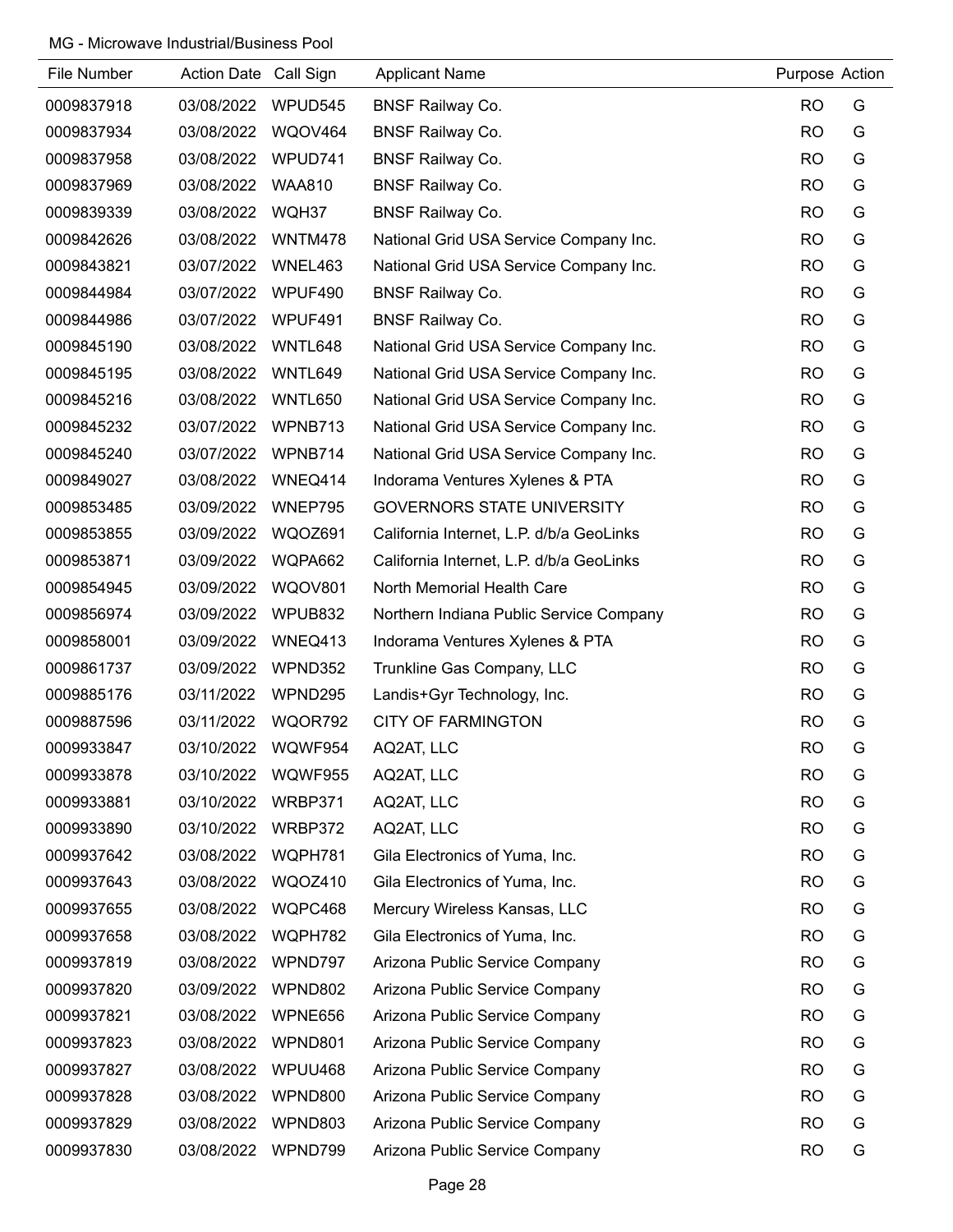| File Number | Action Date Call Sign |                | <b>Applicant Name</b>                    | Purpose Action |   |
|-------------|-----------------------|----------------|------------------------------------------|----------------|---|
| 0009937831  | 03/08/2022            | WPND923        | Arizona Public Service Company           | <b>RO</b>      | G |
| 0009937836  | 03/08/2022            | WPNA684        | Arizona Public Service Company           | <b>RO</b>      | G |
| 0009937839  | 03/08/2022            | KPE37          | Arizona Public Service Company           | <b>RO</b>      | G |
| 0009937841  | 03/08/2022            | WNTZ478        | Arizona Public Service Company           | <b>RO</b>      | G |
| 0009937844  | 03/08/2022            | WPND795        | Arizona Public Service Company           | <b>RO</b>      | G |
| 0009937846  | 03/08/2022            | KXV33          | Arizona Public Service Company           | <b>RO</b>      | G |
| 0009937848  | 03/08/2022            | WPNA685        | Arizona Public Service Company           | <b>RO</b>      | G |
| 0009937849  | 03/08/2022            | KPE48          | Arizona Public Service Company           | <b>RO</b>      | G |
| 0009938790  | 03/08/2022            | <b>WIA749</b>  | COLQUITT ELECTRIC MEMBERSHIP CORPORATION | <b>RO</b>      | G |
| 0009938802  | 03/08/2022            | <b>WIA750</b>  | COLQUITT ELECTRIC MEMBERSHIP CORPORATION | <b>RO</b>      | G |
| 0009938810  | 03/08/2022            | WQPE232        | COLQUITT ELECTRIC MEMBERSHIP CORPORATION | <b>RO</b>      | G |
| 0009938836  | 03/08/2022            | WQPA816        | Wecom, Inc.                              | <b>RO</b>      | G |
| 0009938915  | 03/08/2022            | WQPH435        | <b>Webline Holdings LLC</b>              | <b>RO</b>      | G |
| 0009938918  | 03/08/2022            | WQPG657        | <b>Webline Holdings LLC</b>              | <b>RO</b>      | G |
| 0009938919  | 03/08/2022            | WQPG656        | <b>Webline Holdings LLC</b>              | <b>RO</b>      | G |
| 0009938920  | 03/08/2022            | WQPH438        | <b>Webline Holdings LLC</b>              | <b>RO</b>      | G |
| 0009938924  | 03/08/2022            | WQPG655        | <b>Webline Holdings LLC</b>              | <b>RO</b>      | G |
| 0009938925  | 03/08/2022            | WQPH437        | <b>Webline Holdings LLC</b>              | <b>RO</b>      | G |
| 0009938929  | 03/08/2022            | WQPG653        | <b>Webline Holdings LLC</b>              | <b>RO</b>      | G |
| 0009938937  | 03/08/2022            | WQPG651        | <b>Webline Holdings LLC</b>              | <b>RO</b>      | G |
| 0009938941  | 03/08/2022            | WQPG966        | Virginia Everywhere, LLC                 | <b>RO</b>      | G |
| 0009938942  | 03/08/2022            | WQPG539        | <b>Webline Holdings LLC</b>              | <b>RO</b>      | G |
| 0009938950  | 03/08/2022            | WQPG968        | Virginia Everywhere, LLC                 | <b>RO</b>      | G |
| 0009939502  | 03/08/2022            | KTS97          | HAWAIIAN ELECTRIC COMPANY INC            | <b>RO</b>      | G |
| 0009939538  | 03/09/2022            | KFV63          | HAWAIIAN ELECTRIC COMPANY INC            | <b>RO</b>      | G |
| 0009939562  | 03/08/2022            | <b>WCP872</b>  | HAWAIIAN ELECTRIC COMPANY INC            | <b>RO</b>      | G |
| 0009939576  | 03/08/2022            | KFV59          | HAWAIIAN ELECTRIC COMPANY, INC           | <b>RO</b>      | G |
| 0009939578  | 03/08/2022            | <b>WCP871</b>  | HAWAIIAN ELECTRIC COMPANY, INC           | <b>RO</b>      | G |
| 0009939588  | 03/08/2022            | WQPG964        | Royell Communications, Inc.              | <b>RO</b>      | G |
| 0009939599  | 03/08/2022            | <b>WSJ50</b>   | HAWAIIAN ELECTRIC COMPANY INC            | <b>RO</b>      | G |
| 0009939611  | 03/08/2022            | <b>WEG635</b>  | HAWAIIAN ELECTRIC COMPANY INC            | <b>RO</b>      | G |
| 0009940449  | 03/09/2022            | KAZ95          | Evergy Kansas Central, Inc.              | <b>RO</b>      | G |
| 0009940453  | 03/09/2022            | <b>WAY496</b>  | Evergy Kansas Central, Inc.              | <b>RO</b>      | G |
| 0009940457  | 03/09/2022            | <b>WAY497</b>  | Evergy Kansas Central, Inc.              | <b>RO</b>      | G |
| 0009940522  | 03/09/2022            | <b>WNEI724</b> | Evergy Kansas Central, Inc.              | <b>RO</b>      | G |
| 0009940529  | 03/09/2022            | WNEK824        | Evergy Kansas Central, Inc.              | <b>RO</b>      | G |
| 0009942149  | 03/09/2022            | WNEK878        | Evergy Kansas Central, Inc.              | <b>RO</b>      | G |
| 0009942154  | 03/09/2022            | WNEQ676        | Evergy Kansas Central, Inc.              | <b>RO</b>      | G |
| 0009942163  | 03/09/2022            | WNEQ677        | Evergy Kansas Central, Inc.              | <b>RO</b>      | G |
| 0009942165  | 03/09/2022            | WNEV441        | Evergy Kansas Central, Inc.              | <b>RO</b>      | G |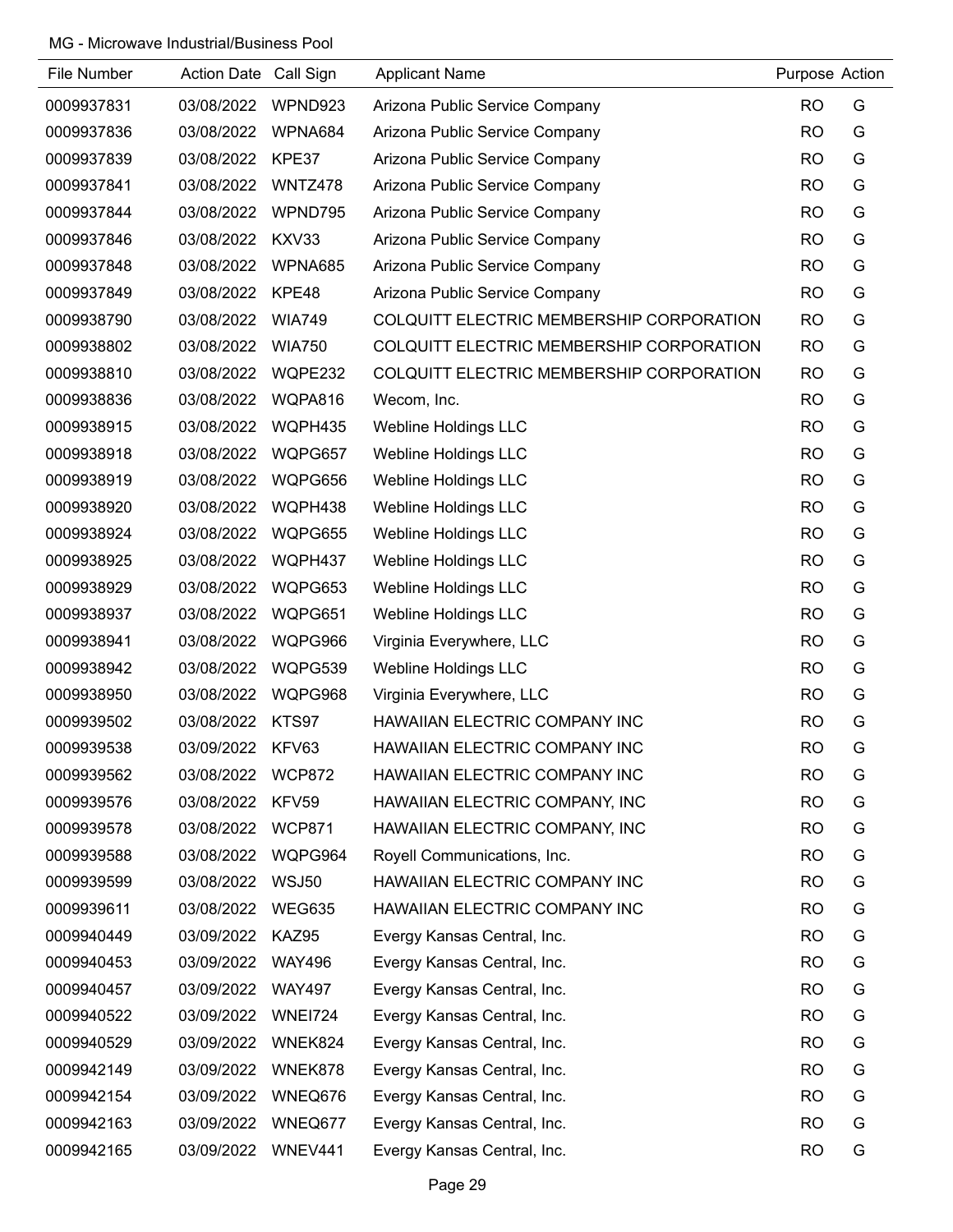| File Number | Action Date Call Sign |                | <b>Applicant Name</b>                          | Purpose Action |   |
|-------------|-----------------------|----------------|------------------------------------------------|----------------|---|
| 0009942169  | 03/09/2022            | WNEV442        | Evergy Kansas Central, Inc.                    | <b>RO</b>      | G |
| 0009942173  | 03/09/2022            | WNEV443        | Evergy Kansas Central, Inc.                    | <b>RO</b>      | G |
| 0009942176  | 03/09/2022            | WNEV444        | Evergy Kansas Central, Inc.                    | <b>RO</b>      | G |
| 0009942179  | 03/09/2022            | WNTC645        | Evergy Kansas Central, Inc.                    | <b>RO</b>      | G |
| 0009942181  | 03/09/2022            | WNTC652        | Evergy Kansas Central, Inc.                    | <b>RO</b>      | G |
| 0009942182  | 03/09/2022            | WNTF536        | Evergy Kansas Central, Inc.                    | <b>RO</b>      | G |
| 0009942187  | 03/08/2022            | <b>WNTN303</b> | <b>Sunflower Electric Power Corporation</b>    | <b>RO</b>      | G |
| 0009942188  | 03/09/2022            | WNTK744        | Evergy Kansas Central, Inc.                    | <b>RO</b>      | G |
| 0009942212  | 03/08/2022            | WPUT999        | Ameren Services Company                        | <b>RO</b>      | G |
| 0009942233  | 03/08/2022            | WQPH890        | West Central Wireless, L.P.                    | <b>RO</b>      | G |
| 0009942246  | 03/08/2022            | WQPH893        | West Central Wireless, L.P.                    | <b>RO</b>      | G |
| 0009942253  | 03/08/2022            | WQPH896        | West Central Wireless, L.P.                    | <b>RO</b>      | G |
| 0009942256  | 03/08/2022            | WQPH901        | West Central Wireless, L.P.                    | <b>RO</b>      | G |
| 0009942266  | 03/08/2022            | WQPH902        | West Central Wireless, L.P.                    | <b>RO</b>      | G |
| 0009942275  | 03/08/2022            | WQPH906        | West Central Wireless, L.P.                    | <b>RO</b>      | G |
| 0009942497  | 03/08/2022            | WNEH948        | CARTERET-CRAVEN ELECTRIC MEMBERSHIP CORPOR/ RO |                | G |
| 0009942507  | 03/08/2022            | WPUU337        | Ameren Services Company                        | <b>RO</b>      | G |
| 0009942773  | 03/09/2022            | WNTC616        | Evergy Missouri West, Inc.                     | <b>RO</b>      | G |
| 0009942788  | 03/09/2022            | <b>WNTM983</b> | Evergy Missouri West, Inc.                     | <b>RO</b>      | G |
| 0009942889  | 03/08/2022            | WQOZ631        | FELHC, INC.                                    | <b>RO</b>      | G |
| 0009942906  | 03/08/2022            | KEY59          | FELHC, INC.                                    | <b>RO</b>      | G |
| 0009943030  | 03/09/2022            | <b>WPUI519</b> | ConocoPhillips Communications Inc.             | <b>RO</b>      | G |
| 0009943637  | 03/09/2022            | WPUU456        | CHARTER TOWNSHIP OF UNION                      | <b>RO</b>      | G |
| 0009943661  | 03/09/2022            | WNTM637        | Lake County Utilities WWTP                     | <b>RO</b>      | G |
| 0009944059  | 03/09/2022            | <b>WEF659</b>  | Xcel Energy Services Inc.                      | <b>RO</b>      | G |
| 0009944064  | 03/09/2022            | <b>WEF662</b>  | Xcel Energy Services Inc.                      | <b>RO</b>      | G |
| 0009944069  | 03/09/2022            | WEF666         | Xcel Energy Services Inc.                      | <b>RO</b>      | G |
| 0009944083  | 03/09/2022            | WEG224         | Xcel Energy Services Inc.                      | <b>RO</b>      | G |
| 0009944084  | 03/09/2022            | <b>WEG225</b>  | Xcel Energy Services Inc.                      | <b>RO</b>      | G |
| 0009944087  | 03/09/2022            | <b>WEG228</b>  | Xcel Energy Services Inc.                      | <b>RO</b>      | G |
| 0009944091  | 03/09/2022            | WNEG893        | Xcel Energy Services Inc.                      | <b>RO</b>      | G |
| 0009944093  | 03/09/2022            | <b>WNTK202</b> | Xcel Energy Services Inc.                      | <b>RO</b>      | G |
| 0009944097  | 03/09/2022            | <b>WNTK203</b> | Xcel Energy Services Inc.                      | <b>RO</b>      | G |
| 0009944101  | 03/09/2022            | WPNE624        | Xcel Energy Services Inc.                      | <b>RO</b>      | G |
| 0009944103  | 03/09/2022            | WPNE625        | Xcel Energy Services Inc.                      | <b>RO</b>      | G |
| 0009944111  | 03/09/2022            | WNER292        | Xcel Energy Services Inc.                      | <b>RO</b>      | G |
| 0009944163  | 03/09/2022            | WNER293        | Xcel Energy Services, Inc.                     | <b>RO</b>      | G |
| 0009944402  | 03/09/2022            | WNTG789        | MONTEREY BAY AQUARIUM RESEARCH INSTITUTE       | <b>RO</b>      | G |
| 0009944586  | 03/09/2022            | WPUU472        | Ameren Services Company                        | <b>RO</b>      | G |
| 0009945380  | 03/09/2022            | WQPE744        | SOUTHERN CALIFORNIA TELEPHONE COMPANY          | <b>RO</b>      | G |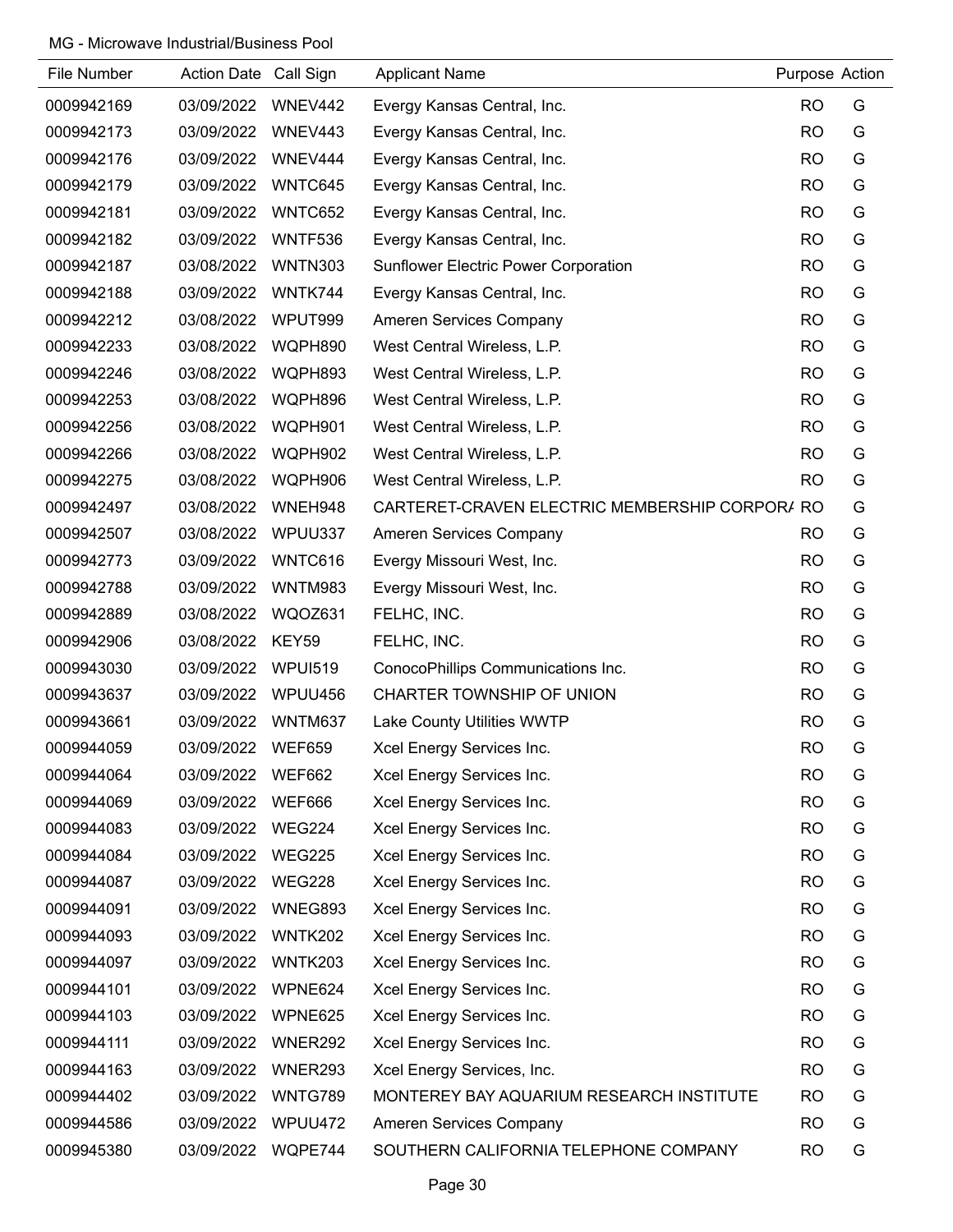| File Number | Action Date Call Sign |               | <b>Applicant Name</b>                            | Purpose Action |   |
|-------------|-----------------------|---------------|--------------------------------------------------|----------------|---|
| 0009945484  | 03/09/2022            | WPUR716       | <b>CHEROKEE VILLAGE WATERWORKS</b>               | <b>RO</b>      | G |
| 0009945487  | 03/09/2022            | WQPA202       | ConocoPhillips Communications Inc.               | <b>RO</b>      | G |
| 0009945525  | 03/09/2022            | WQPA204       | ConocoPhillips Communications Inc.               | <b>RO</b>      | G |
| 0009945667  | 03/09/2022            | WNEQ385       | National Grid USA Service Company Inc.           | <b>RO</b>      | G |
| 0009945686  | 03/09/2022            | WNEQ386       | National Grid USA Service Company Inc.           | <b>RO</b>      | G |
| 0009945707  | 03/09/2022            | WPUX899       | National Grid USA Service Company Inc.           | <b>RO</b>      | G |
| 0009945763  | 03/10/2022            | WPUX901       | National Grid USA Service Company Inc.           | <b>RO</b>      | G |
| 0009945775  | 03/10/2022            | WPUZ391       | National Grid USA Service Company Inc.           | <b>RO</b>      | G |
| 0009945792  | 03/10/2022            | WPUZ664       | National Grid USA Service Company Inc.           | <b>RO</b>      | G |
| 0009945825  | 03/10/2022            | WPUZ665       | National Grid USA Service Company Inc.           | <b>RO</b>      | G |
| 0009946268  | 03/10/2022            | <b>WHC257</b> | NorthWestern Corporation                         | <b>RO</b>      | G |
| 0009946274  | 03/10/2022            | WPNB830       | NorthWestern Corporation                         | <b>RO</b>      | G |
| 0009946332  | 03/10/2022            | WPUX903       | <b>INTERMOUNTAIN GAS</b>                         | <b>RO</b>      | G |
| 0009946350  | 03/10/2022            | <b>WED440</b> | Texas Eastern Communications, LLC                | <b>RO</b>      | G |
| 0009946355  | 03/10/2022            | WPUX902       | Intermountain Gas                                | <b>RO</b>      | G |
| 0009946372  | 03/10/2022            | <b>WED441</b> | Texas Eastern Communications, LLC                | <b>RO</b>      | G |
| 0009946380  | 03/10/2022            | WED444        | Texas Eastern Communications, LLC                | <b>RO</b>      | G |
| 0009946381  | 03/10/2022            | WPUX904       | Intermountain Gas                                | <b>RO</b>      | G |
| 0009946382  | 03/10/2022            | <b>WED445</b> | Texas Eastern Communications, LLC                | <b>RO</b>      | G |
| 0009946392  | 03/10/2022            | WED446        | Texas Eastern Communications, LLC                | <b>RO</b>      | G |
| 0009946403  | 03/10/2022            | <b>WED449</b> | Texas Eastern Communications, LLC                | <b>RO</b>      | G |
| 0009946409  | 03/10/2022            | <b>WED450</b> | Texas Eastern Communications, LLC                | <b>RO</b>      | G |
| 0009946420  | 03/10/2022            | <b>WED453</b> | Texas Eastern Communications, LLC                | <b>RO</b>      | G |
| 0009946448  | 03/10/2022            | <b>WED454</b> | Texas Eastern Communications, LLC                | <b>RO</b>      | G |
| 0009946463  | 03/10/2022            | <b>WED457</b> | Texas Eastern Communications, LLC                | <b>RO</b>      | G |
| 0009946482  | 03/10/2022            | <b>WED458</b> | Texas Eastern Communications, LLC                | <b>RO</b>      | G |
| 0009946488  | 03/10/2022            | <b>WED459</b> | Texas Eastern Communications, LLC                | <b>RO</b>      | G |
| 0009946492  | 03/10/2022            | <b>WEG822</b> | Texas Eastern Communications, LLC                | <b>RO</b>      | G |
| 0009946499  | 03/10/2022            | <b>WEG823</b> | Texas Eastern Communications, LLC                | <b>RO</b>      | G |
| 0009946506  | 03/10/2022            | <b>WEG826</b> | Texas Eastern Communications, LLC                | <b>RO</b>      | G |
| 0009946507  | 03/10/2022            | WPUY235       | Pacificorp                                       | <b>RO</b>      | G |
| 0009946523  | 03/10/2022            | <b>WEG827</b> | Texas Eastern Communications, LLC                | <b>RO</b>      | G |
| 0009946550  | 03/10/2022            | WPUR298       | Sulphur Springs Valley Electric Cooperative, Inc | <b>RO</b>      | G |
| 0009946555  | 03/10/2022            | WPUR299       | Sulphur Springs Valley Electric Cooperative, Inc | <b>RO</b>      | G |
| 0009946559  | 03/10/2022            | <b>WBU999</b> | Pacificorp                                       | <b>RO</b>      | G |
| 0009946581  | 03/10/2022            | WNEQ668       | Pacificorp                                       | <b>RO</b>      | G |
| 0009946592  | 03/10/2022            | <b>WIA245</b> | Texas Eastern Communications, LLC                | <b>RO</b>      | G |
| 0009946601  | 03/10/2022            | WPUU473       | Ameren Services Company                          | <b>RO</b>      | G |
| 0009946602  | 03/10/2022            | <b>WIA246</b> | Texas Eastern Communications, LLC                | <b>RO</b>      | G |
| 0009946607  | 03/10/2022            | <b>WIA247</b> | TEXAS EASTERN COMMUNICATIONS, LLC                | <b>RO</b>      | G |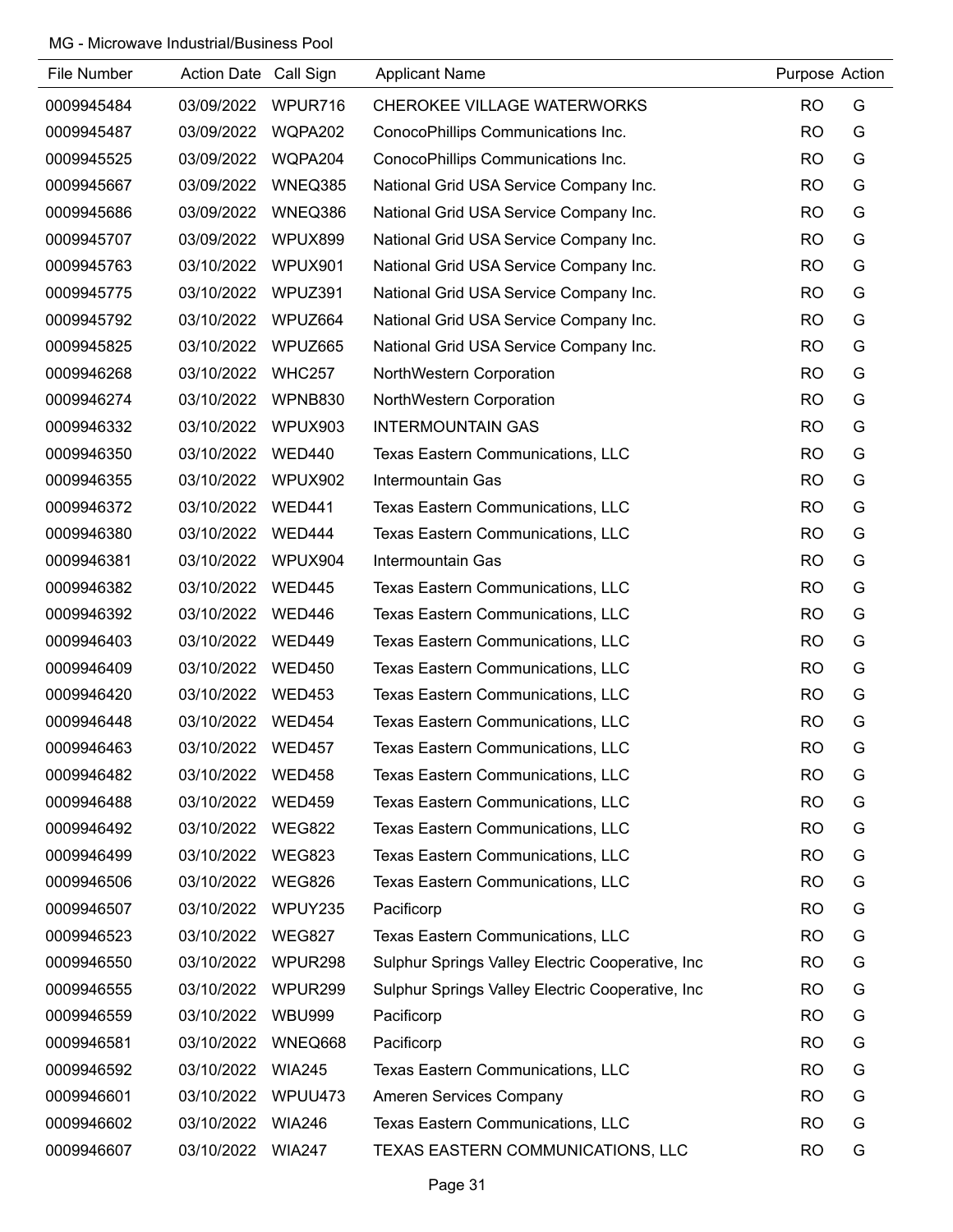| File Number | Action Date Call Sign |                | <b>Applicant Name</b>              | Purpose Action |   |
|-------------|-----------------------|----------------|------------------------------------|----------------|---|
| 0009946612  | 03/10/2022            | WPVA723        | Pacificorp                         | <b>RO</b>      | G |
| 0009946623  | 03/10/2022            | <b>WIA249</b>  | Texas Eastern Communications, LLC  | <b>RO</b>      | G |
| 0009946635  | 03/10/2022            | <b>WIA250</b>  | TEXAS EASTERN COMMUNICATIONS, LLC  | <b>RO</b>      | G |
| 0009946645  | 03/10/2022            | <b>WIA253</b>  | Texas Eastern Communications, LLC  | <b>RO</b>      | G |
| 0009946659  | 03/10/2022            | <b>WIA255</b>  | Texas Eastern Communications, LLC  | <b>RO</b>      | G |
| 0009946664  | 03/10/2022            | <b>WIA256</b>  | Texas Eastern Communications, LLC  | <b>RO</b>      | G |
| 0009946668  | 03/10/2022            | <b>WIA259</b>  | Texas Eastern Communications, LLC  | <b>RO</b>      | G |
| 0009946670  | 03/10/2022            | <b>WIA260</b>  | Texas Eastern Communications, LLC  | <b>RO</b>      | G |
| 0009946676  | 03/10/2022            | <b>WIA262</b>  | Texas Eastern Communications, LLC  | <b>RO</b>      | G |
| 0009946679  | 03/10/2022            | <b>WIA265</b>  | Texas Eastern Communications, LLC  | <b>RO</b>      | G |
| 0009946680  | 03/10/2022            | WIW88          | FELHC, INC.                        | <b>RO</b>      | G |
| 0009946688  | 03/10/2022            | WIW90          | FELHC, INC.                        | <b>RO</b>      | G |
| 0009946692  | 03/10/2022            | WIW91          | FELHC, INC.                        | <b>RO</b>      | G |
| 0009946696  | 03/10/2022            | WIW94          | FELHC, INC.                        | <b>RO</b>      | G |
| 0009946815  | 03/10/2022            | WPUK541        | NBC Telemundo License LLC          | <b>RO</b>      | G |
| 0009946835  | 03/10/2022            | WPND893        | <b>Clark Communications</b>        | <b>RO</b>      | D |
| 0009946844  | 03/10/2022            | <b>WIA267</b>  | Texas Eastern Communications, LLC  | <b>RO</b>      | G |
| 0009946850  | 03/10/2022            | <b>WQPI658</b> | Texas Eastern Communications, LLC  | <b>RO</b>      | G |
| 0009946861  | 03/10/2022            | <b>WQPI663</b> | Texas Eastern Communications, LLC  | <b>RO</b>      | G |
| 0009946923  | 03/10/2022            | WPND894        | <b>Clark Communications</b>        | <b>RO</b>      | G |
| 0009946928  | 03/10/2022            | WPUU474        | Ameren Services Company            | <b>RO</b>      | G |
| 0009947012  | 03/10/2022            | WPNE891        | NEW EXICO, STATE OF                | <b>RO</b>      | G |
| 0009947196  | 03/10/2022            | WNER702        | GIBSON ELECTRIC MEMBERSHIP CORP.   | <b>RO</b>      | G |
| 0009947377  | 03/10/2022            | WPUS937        | Essex County Gas Co                | <b>RO</b>      | G |
| 0009947408  | 03/11/2022            | WQPG398        | ConocoPhillips Communications Inc. | <b>RO</b>      | G |
| 0009947804  | 03/11/2022            | WPNB665        | Scout Energy Group III, LP         | <b>RO</b>      | G |
| 0009948356  | 03/11/2022            | WPND893        | <b>Clark Communications</b>        | <b>RO</b>      | G |
| 0009948429  | 03/11/2022            | WPND895        | <b>Clark Communications</b>        | <b>RO</b>      | G |
| 0009948559  | 03/11/2022            | WPND896        | <b>Clark Communications</b>        | <b>RO</b>      | G |
| 0009949417  | 03/11/2022            | WPNA221        | Itron, Inc.                        | <b>RO</b>      | G |
| 0009949787  | 03/11/2022            | WPNE648        | Madill Gas Processing Co., LLC     | <b>RO</b>      | G |
| 0009950612  | 03/12/2022            | WPNE617        | Semco Energy Gas Company           | <b>RO</b>      | G |
| 0009950623  | 03/12/2022            | WPNE618        | Semco Energy Gas Company           | <b>RO</b>      | G |
| 0009950986  | 03/12/2022            | WPUU776        | Ameren Services Company            | <b>RO</b>      | G |
| 0009932268  | 03/08/2022            | WQFS465        | <b>Skyriver Communications</b>     | <b>WD</b>      | W |

#### MM - Millimeter Wave 70/80/90 GHz Service

| File Number | Action Date Call Sign | Applicant Name           | Purpose Action |   |
|-------------|-----------------------|--------------------------|----------------|---|
| 0009865904  | 03/08/2022 WRPR307    | Desert De Oro Foods, Inc | NE             | G |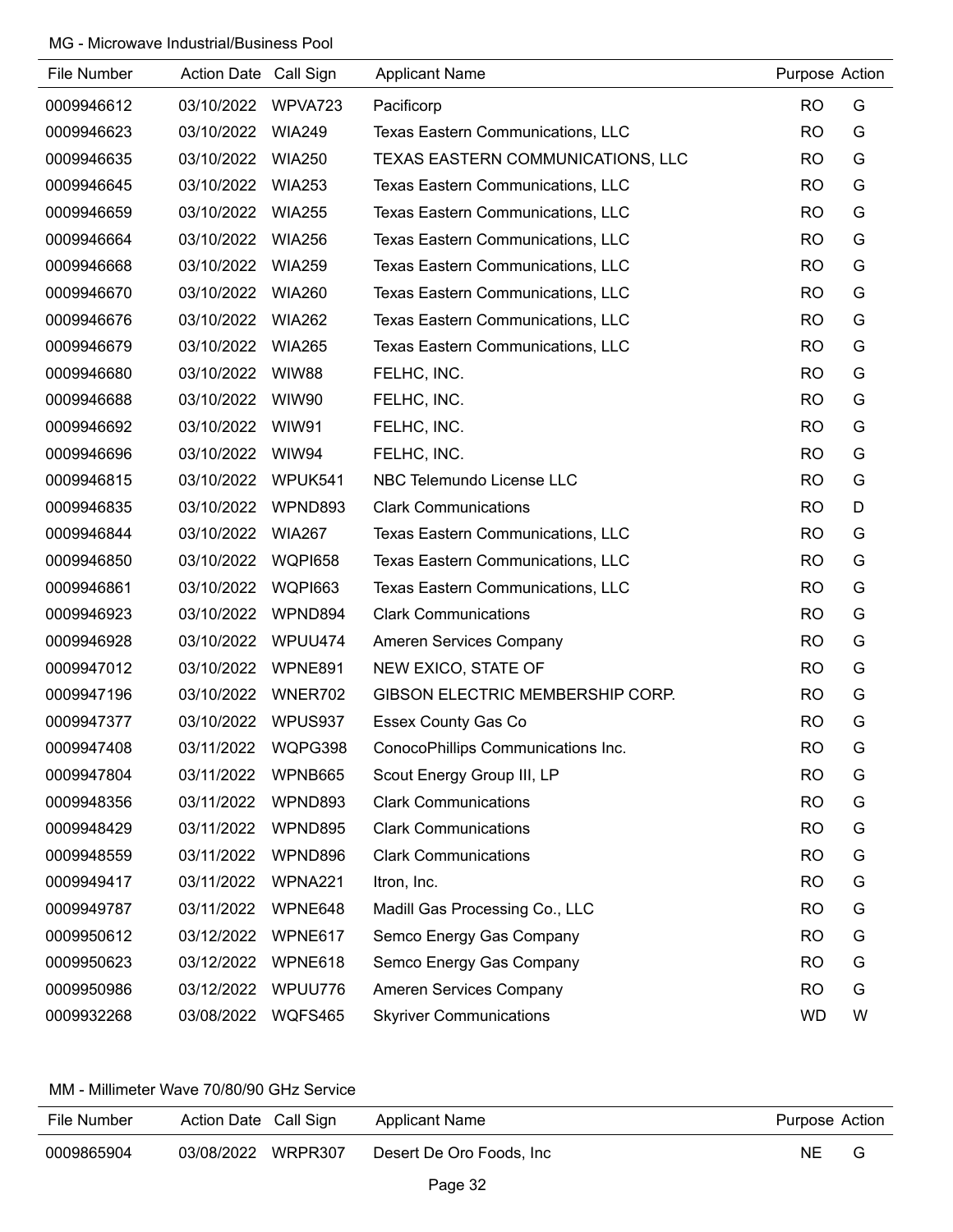# MM - Millimeter Wave 70/80/90 GHz Service

| File Number | Action Date Call Sign | Applicant Name | Purpose Action |   |
|-------------|-----------------------|----------------|----------------|---|
| 0009868827  | 03/08/2022 WRPR213    | Metify Inc.    | ΝE             | G |
| 0009943678  | 03/09/2022 WRPR459    | Penn Wisp LLC  | ΝE             | G |

### MR - Marine Radiolocation Land

| File Number | Action Date Call Sign | Applicant Name                        | Purpose Action |  |
|-------------|-----------------------|---------------------------------------|----------------|--|
| 0009824684  | 03/12/2022            | <b>Puget Sound Pilots Association</b> | NE             |  |

# NN - 3650-3700 MHz

| File Number | Action Date Call Sign | Applicant Name                  | Purpose Action |   |
|-------------|-----------------------|---------------------------------|----------------|---|
| 0009944047  | 03/09/2022 WQPD836    | Phillips 66 Communications Inc. | CА             | G |
| 0009948889  | 03/11/2022 WQPA271    | Central Valley Ag               | RO.            |   |

#### TI - TV Intercity Relay

| File Number | Action Date Call Sign | Applicant Name                     | Purpose Action |  |
|-------------|-----------------------|------------------------------------|----------------|--|
| 0009945762  | 03/09/2022 WLJ654     | Johnstown (WWCP-TV) Licensee, Inc. | CА             |  |

### TS - TV Studio Transmitter Link

| File Number | Action Date Call Sign | Applicant Name                     | Purpose Action |  |
|-------------|-----------------------|------------------------------------|----------------|--|
| 0009945761  | 03/09/2022 WLJ650     | Johnstown (WWCP-TV) Licensee, Inc. | СA             |  |

# TT - TV Translator Relay

| File Number | Action Date Call Sign |         | Applicant Name         | Purpose Action |   |
|-------------|-----------------------|---------|------------------------|----------------|---|
| 0009947386  | 03/10/2022            | WOID522 | <b>HUMBOLDT COUNTY</b> | CА             | G |
| 0009947389  | 03/10/2022            | WOID523 | HUMBOLDT COUNTY        | СA             | G |
| 0009947393  | 03/10/2022            | WOID524 | HUMBOLDT COUNTY        | CА             | G |
| 0009947396  | 03/10/2022            | WOID525 | HUMBOLDT COUNTY        | CА             | G |

### YK - Industrial/Business Pool - Commercial, Trunked

| File Number | Action Date Call Sign | Applicant Name                     | Purpose Action |     |
|-------------|-----------------------|------------------------------------|----------------|-----|
| 0009862506  | 03/08/2022 WPTX229    | Azle Communications Solutions, LLC | RM.            | - G |
| 0009867735  | 03/08/2022 WQPC838    | <b>RACOM Corporation</b>           | RO.            | G   |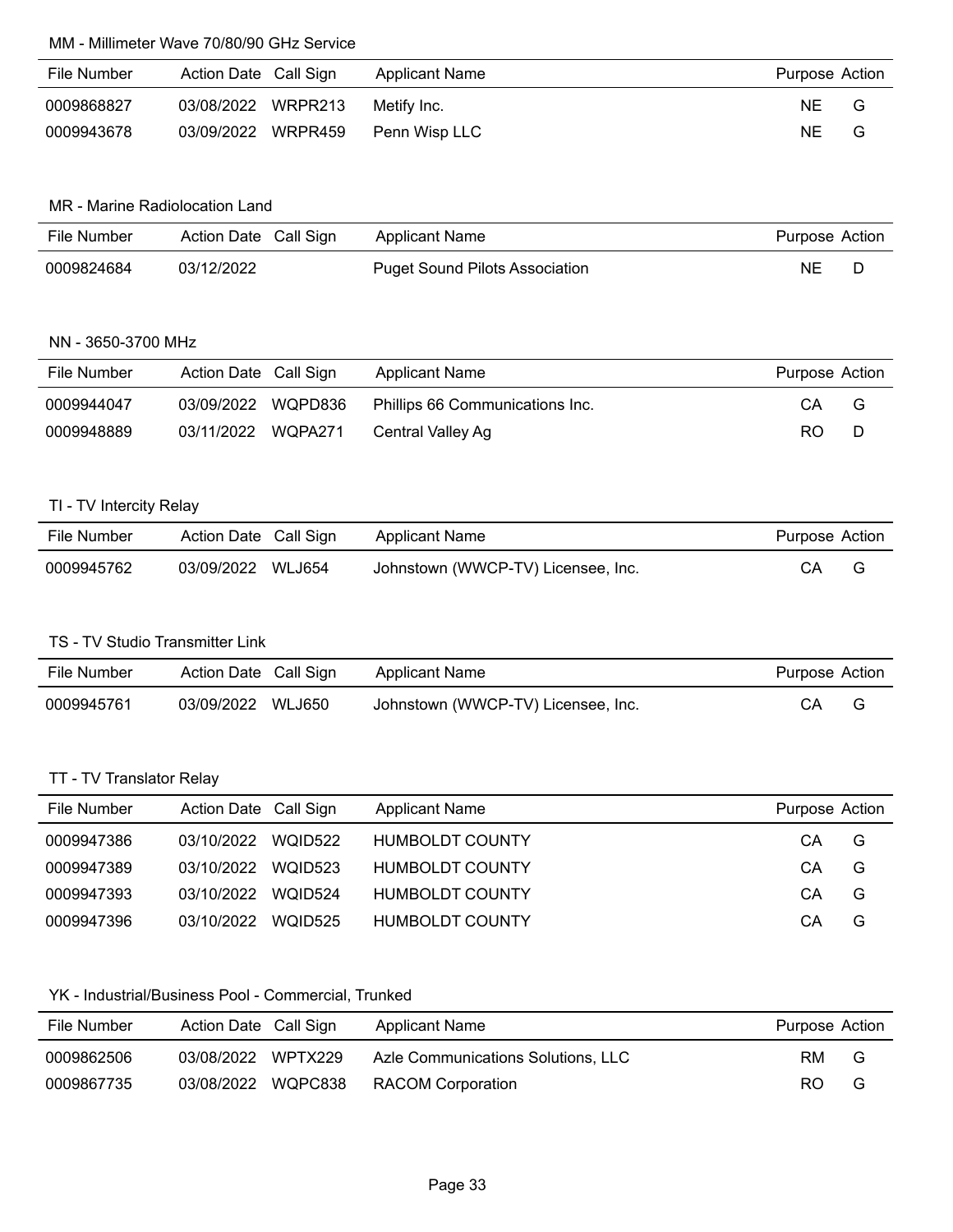# YM - 800 MHz Trunked SMR (SMR, Site-specific)

| File Number | Action Date Call Sign | Applicant Name  | Purpose Action |   |
|-------------|-----------------------|-----------------|----------------|---|
| 0009902770  | 03/07/2022 WRPQ587    | LA RUE JR. KNOX | NE.            | G |
| 0009906941  | 03/09/2022 WRPR663    | Allen. Mark C   | NE.            | G |

### YX - SMR, 806-821/851-866 MHz, Trunked

| File Number | Action Date Call Sign |                    | Applicant Name                             | Purpose Action |   |
|-------------|-----------------------|--------------------|--------------------------------------------|----------------|---|
| 0009865153  |                       | 03/08/2022 WPUM868 | NEXTEL WEST CORP.                          | RO.            | G |
| 0009903577  | 03/08/2022 WPUN595    |                    | Twintron Communications of Long Island Inc | RO.            | G |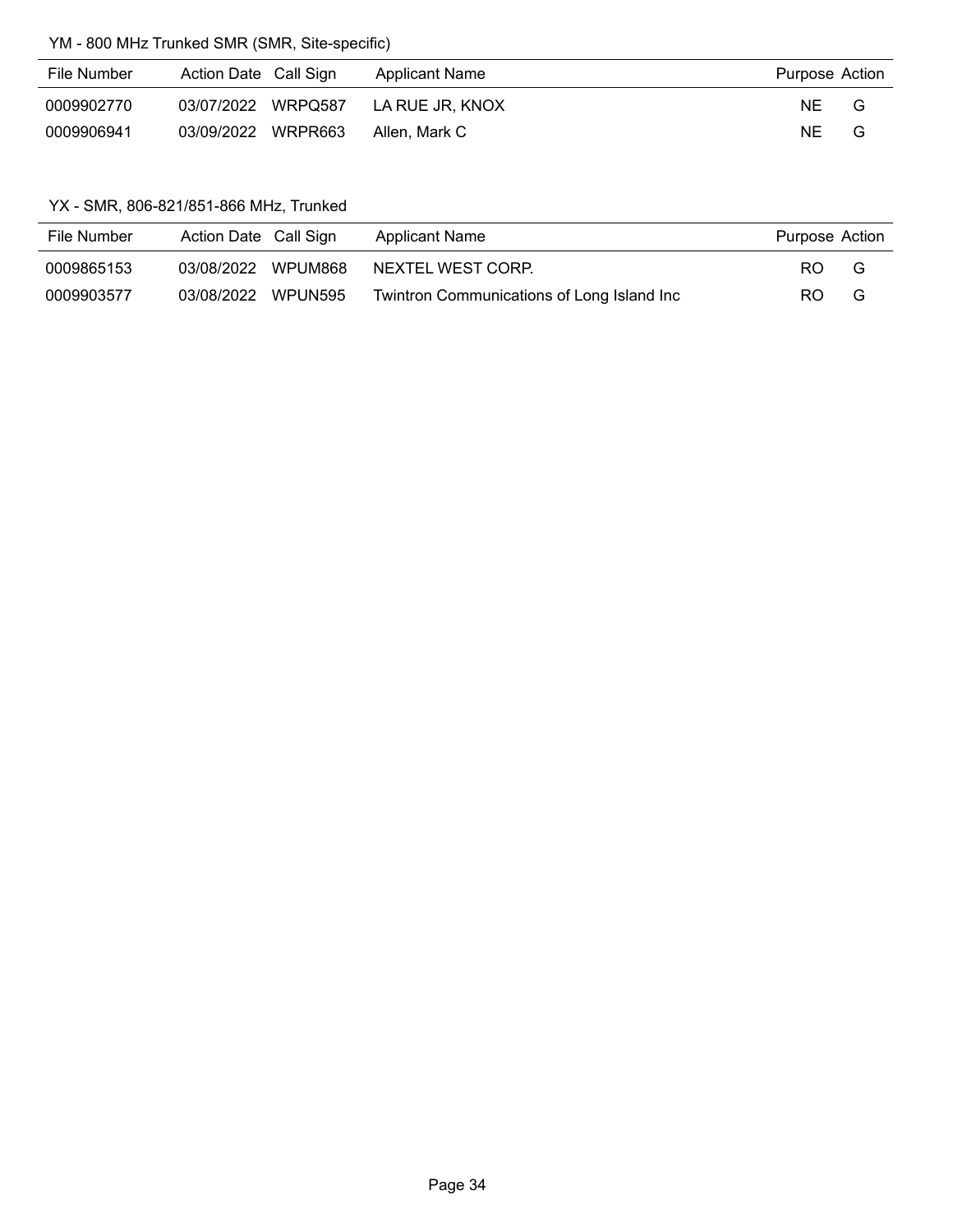# **Below is a listing of licenses that have been acted upon by the Commission.**

AS - Aural Studio Transmitter Link

| 03/07/2022         |                |      |
|--------------------|----------------|------|
|                    | <b>WQWA809</b> | M    |
| 03/11/2022         | WPNF316        | M    |
| 03/08/2022         | WPJD240        | м    |
| 03/12/2022         | <b>WCG695</b>  | N    |
| 03/12/2022         | <b>WME635</b>  | N    |
| 03/12/2022         | WQWV639        | N    |
| 03/09/2022         | <b>WAH839</b>  | M    |
| 03/09/2022         | <b>WHY250</b>  | м    |
| 03/12/2022         | <b>WMU566</b>  | M    |
| 03/12/2022         | WPOL497        | N    |
| 03/12/2022         | <b>WLI344</b>  | N    |
| 03/12/2022         | <b>WLQ369</b>  | м    |
| 03/08/2022         | WDB32          | M    |
|                    |                |      |
| <b>Action Date</b> | Call Sign      | Act. |
| 03/10/2022         | BLP00637       | N    |
| 03/09/2022         | WQLV689        | M    |
| 03/11/2022         | BLP00619       | M    |
| 03/08/2022         | WQWD286        | м    |
|                    |                |      |
| <b>Action Date</b> | Call Sign      | Act. |
| 03/08/2022         | KB55245        | M    |
| 03/12/2022         | <b>KK5525</b>  | N    |
| 03/12/2022         | <b>KFI770</b>  | N    |
| 03/12/2022         | <b>KOP363</b>  | N    |
| 03/12/2022         | <b>KFI769</b>  | N    |
| 03/11/2022         | <b>KPL397</b>  | M    |
| 03/11/2022         | <b>WHE938</b>  | M    |
| 03/12/2022         | WPMQ901        | N    |
| 03/08/2022         | KA44226        | M    |
|                    | <b>KPN751</b>  | M    |
| 03/12/2022         |                |      |
| 03/12/2022         | <b>KPN740</b>  | M    |
| 03/12/2022         | <b>KPL380</b>  | M    |
| 03/12/2022         | KC25234        | M    |
| 03/12/2022         | <b>KPH295</b>  | N    |
|                    |                |      |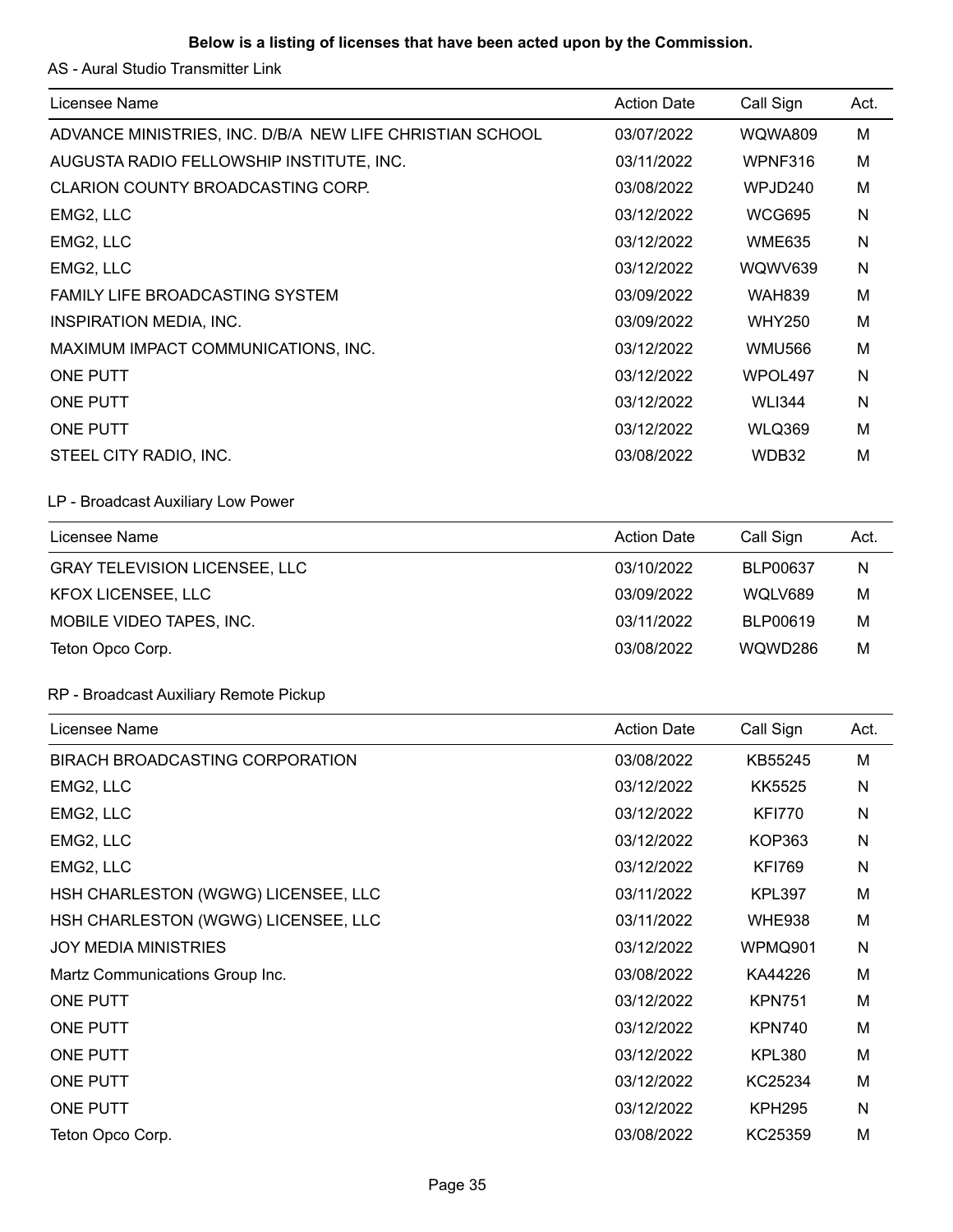### **Below is a listing of licenses that have been acted upon by the Commission.**

RP - Broadcast Auxiliary Remote Pickup

| Licensee Name                      | Action Date | Call Sign     | Act. |
|------------------------------------|-------------|---------------|------|
| THE UNIVERSITY OF CENTRAL MISSOURI | 03/10/2022  | WPUG917       | N    |
| THE UNIVERSITY OF CENTRAL MISSOURI | 03/10/2022  | <b>WQA918</b> | N    |
| WSMH Licensee, LLC                 | 03/10/2022  | KP.J469       | М    |

TI - TV Intercity Relay

| Licensee Name                        | <b>Action Date</b> | Call Sign      | Act. |
|--------------------------------------|--------------------|----------------|------|
| <b>GRAY TELEVISION LICENSEE, LLC</b> | 03/10/2022         | <b>WQIW550</b> | N    |
| HSH CHARLESTON (WGWG) LICENSEE, LLC  | 03/11/2022         | <b>WLP755</b>  | M    |
| <b>KFOX LICENSEE, LLC</b>            | 03/09/2022         | WQQA342        | M    |
| <b>KFOX LICENSEE, LLC</b>            | 03/09/2022         | WPOL935        | M    |
| <b>KFOX LICENSEE, LLC</b>            | 03/09/2022         | WPOL934        | M    |
| MOBILE VIDEO TAPES, INC.             | 03/11/2022         | <b>WAB223</b>  | M    |
| Teton Opco Corp.                     | 03/08/2022         | WPNH656        | M    |
| THE UNIVERSITY OF CENTRAL MISSOURI   | 03/10/2022         | WQEX215        | N    |
| THE UNIVERSITY OF CENTRAL MISSOURI   | 03/10/2022         | <b>WMW734</b>  | N    |
| WSMH Licensee, LLC                   | 03/10/2022         | WQVJ348        | M    |
| WSMH Licensee, LLC                   | 03/10/2022         | WQVF833        | M    |
| WSMH Licensee, LLC                   | 03/10/2022         | WQDC997        | M    |

TP - TV Pickup

| Licensee Name                        | <b>Action Date</b> | Call Sign | Act. |
|--------------------------------------|--------------------|-----------|------|
| <b>GRAY TELEVISION LICENSEE, LLC</b> | 03/10/2022         | KC26090   | Ν    |
| HSH CHARLESTON (WGWG) LICENSEE, LLC  | 03/11/2022         | KA88824   | M    |
| <b>KFOX LICENSEE, LLC</b>            | 03/09/2022         | WQOC534   | M    |
| <b>KFOX LICENSEE, LLC</b>            | 03/09/2022         | WQDF357   | M    |
| KFOX LICENSEE, LLC                   | 03/09/2022         | WQDF352   | M    |
| MOBILE VIDEO TAPES, INC.             | 03/11/2022         | KA40335   | M    |
| Teton Opco Corp.                     | 03/08/2022         | KC26365   | M    |
| Teton Opco Corp.                     | 03/08/2022         | KC26364   | M    |
| Teton Opco Corp.                     | 03/08/2022         | KC26363   | M    |
| WSMH Licensee, LLC                   | 03/10/2022         | WQDA689   | M    |

TS - TV Studio Transmitter Link

| Licensee Name                        | <b>Action Date</b> | Call Sign         | Act. |
|--------------------------------------|--------------------|-------------------|------|
| <b>GRAY TELEVISION LICENSEE, LLC</b> | 03/10/2022         | KWV <sub>57</sub> | Ν    |
| HSH CHARLESTON (WGWG) LICENSEE, LLC  | 03/11/2022         | WLP837            | м    |
| HSH CHARLESTON (WGWG) LICENSEE, LLC  | 03/11/2022         | <b>WLJ411</b>     | M    |
| <b>KFOX LICENSEE, LLC</b>            | 03/09/2022         | <b>WHB208</b>     | м    |